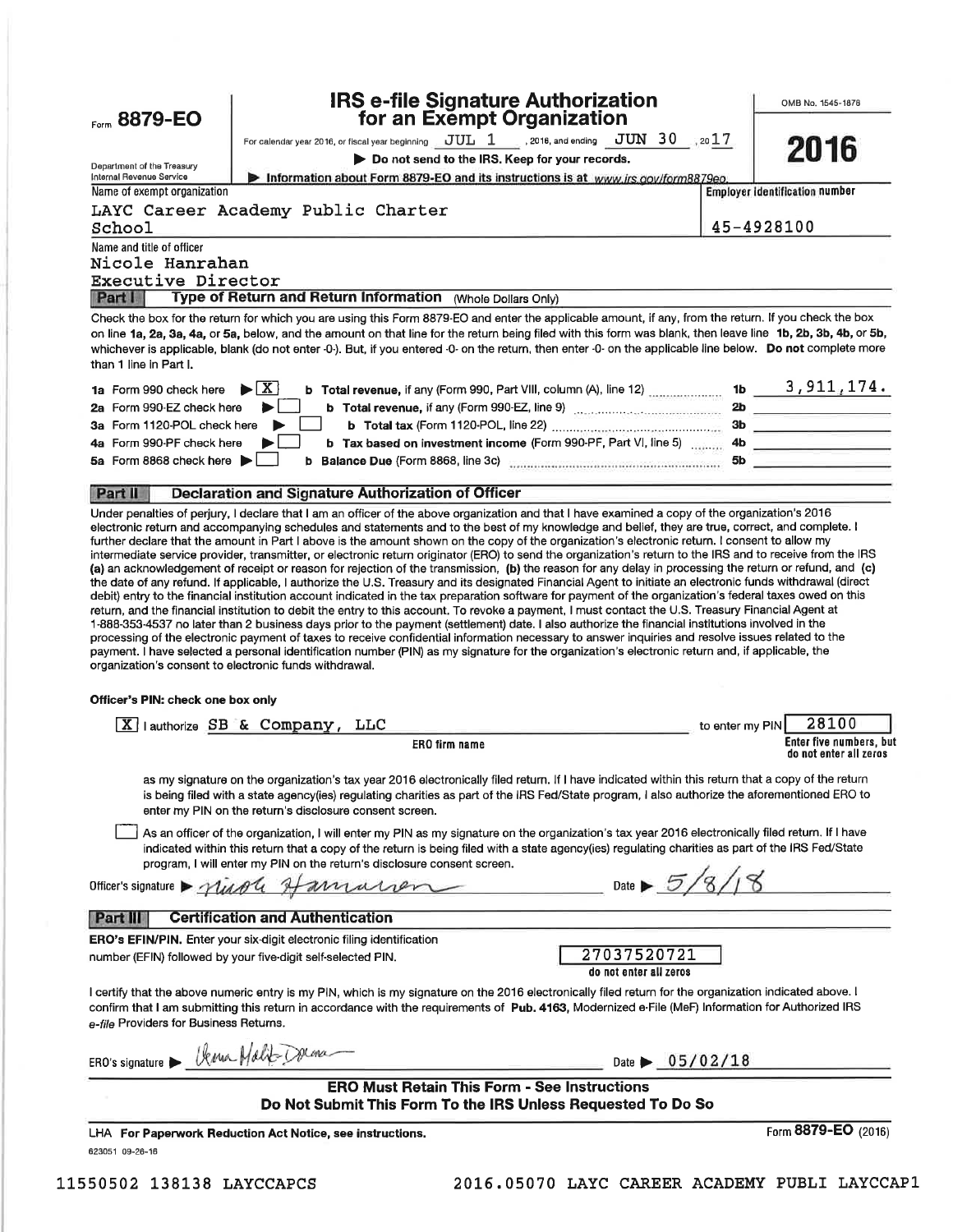|                                      | <b>Return of Organization Exempt From Income Tax</b>                                                                                                |                                                           | OMB No. 1545-0047                                    |
|--------------------------------------|-----------------------------------------------------------------------------------------------------------------------------------------------------|-----------------------------------------------------------|------------------------------------------------------|
| Form YU                              | Under section 501(c), 527, or 4947(a)(1) of the Internal Revenue Code (except private foundations)                                                  |                                                           |                                                      |
| Department of the Treasury           | Do not enter social security numbers on this form as it may be made public.                                                                         |                                                           | <b>Open to Public</b>                                |
| Internal Revenue Service             | Information about Form 990 and its instructions is at www.irs.gov/form990.                                                                          |                                                           | Inspection                                           |
|                                      | A For the 2016 calendar year, or tax year beginning $JUL$ 1, $2016$                                                                                 | and ending JUN 30, 2017                                   |                                                      |
| <b>B</b> Check if<br>applicable:     | C Name of organization                                                                                                                              | D Employer identification number                          |                                                      |
|                                      | LAYC Career Academy Public Charter                                                                                                                  |                                                           |                                                      |
| Address<br>change                    | School                                                                                                                                              |                                                           |                                                      |
| Name<br>change                       | Doing business as                                                                                                                                   | 45-4928100                                                |                                                      |
| Initial<br>return                    | Number and street (or P.O. box if mail is not delivered to street address)                                                                          | Room/suite<br>E Telephone number                          |                                                      |
| Final<br>return/<br>termin-          | 1419 Columbia Road, NW                                                                                                                              |                                                           | $(202)319-2228$                                      |
| ated                                 | City or town, state or province, country, and ZIP or foreign postal code                                                                            | G Gross receipts \$                                       | 3,911,174.                                           |
| Amended<br>return                    | Washington, DC 20009                                                                                                                                | H(a) Is this a group return                               |                                                      |
| Applica-<br>tion<br>pending          | F Name and address of principal officer: Nicole Hanrahan                                                                                            | for subordinates?                                         | $\overline{\mathsf{Yes}}$ $\overline{\mathsf{X}}$ No |
|                                      | same as C above                                                                                                                                     | $H(b)$ Are all subordinates included?                     | ∣Yes<br><b>No</b>                                    |
|                                      | Tax-exempt status: $\boxed{\mathbf{X}}$ 501(c)(3)<br>$\sqrt{\frac{1}{1}}$ (insert no.)<br>4947(a)(1) or<br>$501(c)$ (                               | 527<br>If "No," attach a list. (see instructions)         |                                                      |
|                                      | J Website: > www.laycca.org                                                                                                                         | $H(c)$ Group exemption number $\blacktriangleright$       |                                                      |
|                                      | K Form of organization: X Corporation<br>Association<br>Other $\blacktriangleright$<br>Trust                                                        | L Year of formation: $2012$ M State of legal domicile: DC |                                                      |
| Part I                               | <b>Summary</b>                                                                                                                                      |                                                           |                                                      |
| 1.                                   | Briefly describe the organization's mission or most significant activities: LAYC Career Academy engages and                                         |                                                           |                                                      |
|                                      | empowers young people between the ages of $16 - 24$ by providing a                                                                                  |                                                           |                                                      |
| Governance<br>2                      | Check this box $\blacktriangleright$ $\blacksquare$ if the organization discontinued its operations or disposed of more than 25% of its net assets. |                                                           |                                                      |
| З                                    | Number of voting members of the governing body (Part VI, line 1a)                                                                                   | 3                                                         |                                                      |
| 4                                    |                                                                                                                                                     | 4                                                         |                                                      |
| 5                                    |                                                                                                                                                     | 5                                                         | $\overline{38}$                                      |
| 6                                    |                                                                                                                                                     | 6                                                         | 14                                                   |
| <b>Activities &amp;</b>              | 7 a Total unrelated business revenue from Part VIII, column (C), line 12                                                                            | 7a                                                        | 0.                                                   |
|                                      |                                                                                                                                                     | 7b                                                        | $\overline{0}$ .                                     |
|                                      |                                                                                                                                                     | <b>Prior Year</b>                                         | <b>Current Year</b>                                  |
| 8                                    | Contributions and grants (Part VIII, line 1h)                                                                                                       | 3,884,587.                                                | 3,906,140.                                           |
| Revenue<br>9                         | Program service revenue (Part VIII, line 2g)                                                                                                        | 0.                                                        | 0.                                                   |
| 10                                   |                                                                                                                                                     | 275.                                                      | 281.                                                 |
| 11                                   | Other revenue (Part VIII, column (A), lines 5, 6d, 8c, 9c, 10c, and 11e) <i>mummumm</i>                                                             | 13,526.                                                   | 4,753.                                               |
| 12                                   | Total revenue - add lines 8 through 11 (must equal Part VIII, column (A), line 12)                                                                  | 3,898,388.                                                | 3,911,174.                                           |
| 13                                   | Grants and similar amounts paid (Part IX, column (A), lines 1-3)<br><u> 1986 - Januar Stein, martin a</u>                                           | $0$ .                                                     | 0.                                                   |
| 14                                   | Benefits paid to or for members (Part IX, column (A), line 4)                                                                                       | 0.                                                        | 0.                                                   |
| 15<br>w                              | Salaries, other compensation, employee benefits (Part IX, column (A), lines 5-10)                                                                   | 1,564,209.                                                | 1,965,907.                                           |
|                                      |                                                                                                                                                     | Ο.                                                        | 0.                                                   |
| Expense                              | 18,001.<br><b>b</b> Total fundraising expenses (Part IX, column (D), line 25)                                                                       |                                                           |                                                      |
| 17                                   |                                                                                                                                                     | 1,866,391.                                                | 1,995,337.                                           |
| 18                                   | Total expenses. Add lines 13-17 (must equal Part IX, column (A), line 25)                                                                           | 3,430,600.                                                | 3,961,244.                                           |
| 19                                   |                                                                                                                                                     | 467,788.                                                  | $-50,070.$                                           |
|                                      |                                                                                                                                                     | <b>Beginning of Current Year</b>                          | <b>End of Year</b>                                   |
| 20                                   | Total assets (Part X, line 16)                                                                                                                      | 1,805,679.                                                | 1,959,926.                                           |
| Net Assets or<br>Fund Balances<br>21 | Total liabilities (Part X, line 26)                                                                                                                 | 191,062.                                                  | 395,379.                                             |
|                                      |                                                                                                                                                     | 1,614,617.                                                | 1,564,547.                                           |
| 22                                   | <b>Signature Block</b>                                                                                                                              |                                                           |                                                      |

true, correct, and complete. Declaration of preparer (other than officer) is based on all information of which preparer has any knowledge.

| Sign            | Signature of officer                                                              |                                   | Date                                           |
|-----------------|-----------------------------------------------------------------------------------|-----------------------------------|------------------------------------------------|
| Here            | Nicole Hanrahan, Executive Director                                               |                                   |                                                |
|                 | Type or print name and title                                                      |                                   |                                                |
|                 | Print/Type preparer's name                                                        | Preparer's signature              | Date<br><b>PTIN</b><br>Check                   |
| Paid            | Uzma Malik Dorman                                                                 |                                   | P01779554<br>$05/02/18$ self-employed          |
| Preparer        | Firm's name $\blacktriangleright$ SB & Company, LLC                               |                                   | 20-2153727<br>$Firm's EIN \blacktriangleright$ |
| Use Only        | Firm's address > 200 International Circle, Suite 5500                             |                                   |                                                |
|                 | Hunt Valley, MD 21030                                                             | $584 - 0060$<br>Phone no. $(410)$ |                                                |
|                 | May the IRS discuss this return with the preparer shown above? (see instructions) |                                   | $X \mid Y$ es<br><b>No</b>                     |
| 632001 11-11-16 | LHA For Paperwork Reduction Act Notice, see the separate instructions.            |                                   | Form 990 (2016)                                |

See Schedule O for Organization Mission Statement Continuation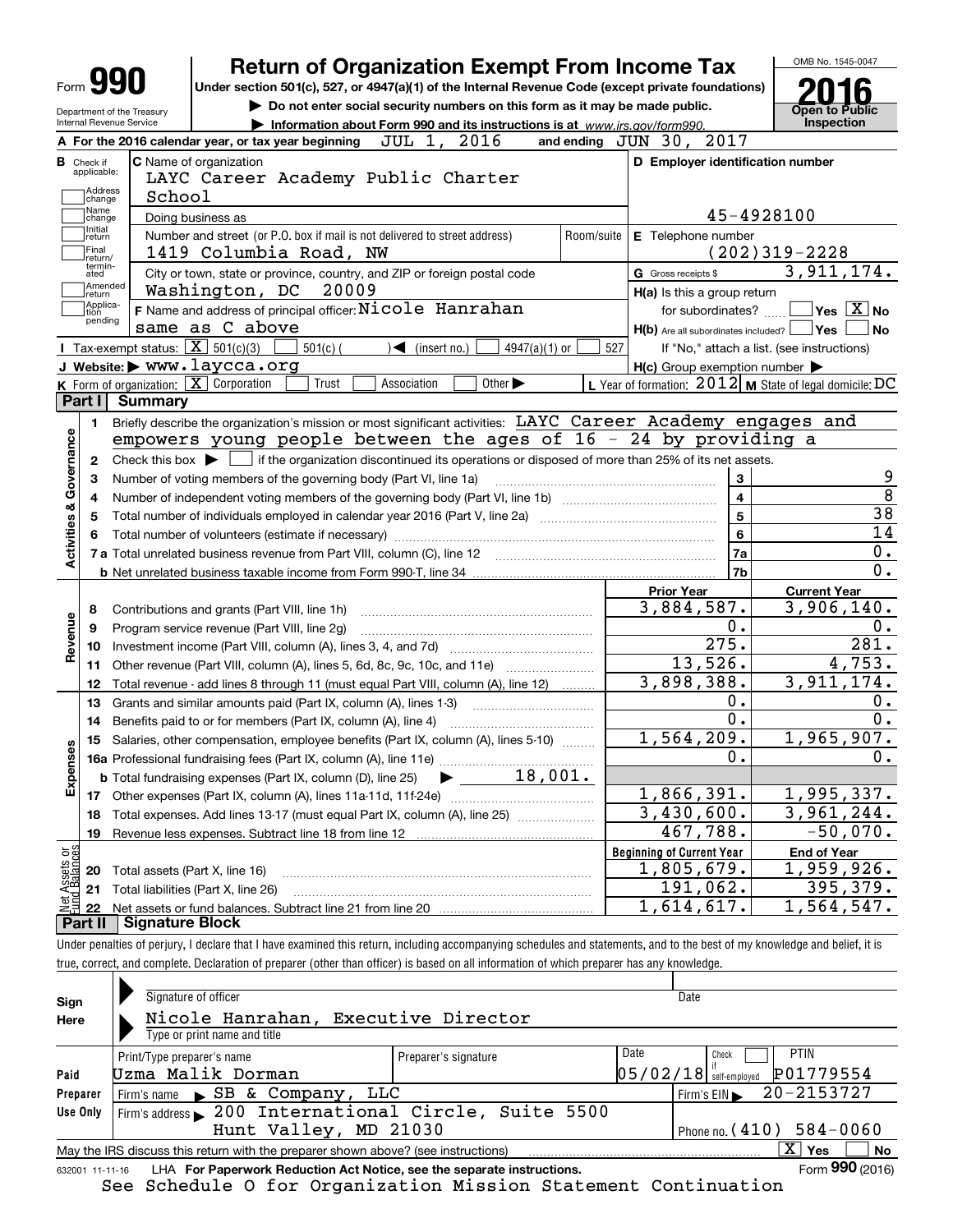|              | LAYC Career Academy Public Charter<br>45-4928100<br>School<br>Form 990 (2016)                                                                                                                                                                                                      | Page 2 |
|--------------|------------------------------------------------------------------------------------------------------------------------------------------------------------------------------------------------------------------------------------------------------------------------------------|--------|
|              | Part III   Statement of Program Service Accomplishments                                                                                                                                                                                                                            |        |
|              |                                                                                                                                                                                                                                                                                    |        |
| 1.           | Briefly describe the organization's mission:                                                                                                                                                                                                                                       |        |
|              | LAYC Career Academy engages and empowers young people between the ages                                                                                                                                                                                                             |        |
|              | of 16 - 24 by providing a college preparatory education, career                                                                                                                                                                                                                    |        |
|              | training in high growth occupations, and college-credit classes.                                                                                                                                                                                                                   |        |
|              |                                                                                                                                                                                                                                                                                    |        |
|              |                                                                                                                                                                                                                                                                                    |        |
| $\mathbf{2}$ | Did the organization undertake any significant program services during the year which were not listed on the                                                                                                                                                                       |        |
|              | $Yes \; X \, No$<br>prior Form 990 or 990-EZ?                                                                                                                                                                                                                                      |        |
|              | If "Yes," describe these new services on Schedule O.                                                                                                                                                                                                                               |        |
| 3            | $\sqrt{}$ Yes $\sqrt{}$ X $\sqrt{}$ No                                                                                                                                                                                                                                             |        |
|              | If "Yes," describe these changes on Schedule O.                                                                                                                                                                                                                                    |        |
| 4            | Describe the organization's program service accomplishments for each of its three largest program services, as measured by expenses.                                                                                                                                               |        |
|              | Section 501(c)(3) and 501(c)(4) organizations are required to report the amount of grants and allocations to others, the total expenses, and                                                                                                                                       |        |
|              | revenue, if any, for each program service reported.                                                                                                                                                                                                                                |        |
|              | 3, 326, 865. including grants of \$<br>) (Expenses \$<br>) (Revenue \$                                                                                                                                                                                                             |        |
|              | <b>4a</b> (Code:<br>LAYC Career Academy engages and empowers young people between the ages                                                                                                                                                                                         |        |
|              |                                                                                                                                                                                                                                                                                    |        |
|              | of 16 and 24 by providing a college preparatory education, career                                                                                                                                                                                                                  |        |
|              | training in high-growth occupations and/or college-credit classes and                                                                                                                                                                                                              |        |
|              | the confidence to succeed in college and careers. Ninety five percent                                                                                                                                                                                                              |        |
|              | of our students are working or in school within six months of                                                                                                                                                                                                                      |        |
|              | graduation.                                                                                                                                                                                                                                                                        |        |
|              |                                                                                                                                                                                                                                                                                    |        |
|              |                                                                                                                                                                                                                                                                                    |        |
|              |                                                                                                                                                                                                                                                                                    |        |
|              |                                                                                                                                                                                                                                                                                    |        |
|              |                                                                                                                                                                                                                                                                                    |        |
|              |                                                                                                                                                                                                                                                                                    |        |
|              |                                                                                                                                                                                                                                                                                    |        |
| 4b.          | $\left(\text{Code:}\ \_\_\_\_\_\_\\right)$ $\left(\text{Expenses $}\ \!\!\!\!\right)$                                                                                                                                                                                              |        |
|              |                                                                                                                                                                                                                                                                                    |        |
|              |                                                                                                                                                                                                                                                                                    |        |
|              |                                                                                                                                                                                                                                                                                    |        |
|              |                                                                                                                                                                                                                                                                                    |        |
|              |                                                                                                                                                                                                                                                                                    |        |
|              |                                                                                                                                                                                                                                                                                    |        |
|              |                                                                                                                                                                                                                                                                                    |        |
|              |                                                                                                                                                                                                                                                                                    |        |
|              |                                                                                                                                                                                                                                                                                    |        |
|              |                                                                                                                                                                                                                                                                                    |        |
|              |                                                                                                                                                                                                                                                                                    |        |
|              |                                                                                                                                                                                                                                                                                    |        |
|              |                                                                                                                                                                                                                                                                                    |        |
| 4c           | and the set of the set of the set of the set of the set of the set of the set of the set of the set of the set o<br>All the set of the set of the set of the set of the set of the set of the set of the set of the set of the se<br>(Code: ) (Expenses \$<br>$\sqrt{$ (Revenue \$ |        |
|              |                                                                                                                                                                                                                                                                                    |        |
|              |                                                                                                                                                                                                                                                                                    |        |
|              |                                                                                                                                                                                                                                                                                    |        |
|              |                                                                                                                                                                                                                                                                                    |        |
|              |                                                                                                                                                                                                                                                                                    |        |
|              |                                                                                                                                                                                                                                                                                    |        |
|              |                                                                                                                                                                                                                                                                                    |        |
|              |                                                                                                                                                                                                                                                                                    |        |
|              |                                                                                                                                                                                                                                                                                    |        |
|              |                                                                                                                                                                                                                                                                                    |        |
|              |                                                                                                                                                                                                                                                                                    |        |
|              |                                                                                                                                                                                                                                                                                    |        |
|              |                                                                                                                                                                                                                                                                                    |        |
|              |                                                                                                                                                                                                                                                                                    |        |
| 4d           | Other program services (Describe in Schedule O.)                                                                                                                                                                                                                                   |        |
|              | (Expenses \$<br>Revenue \$<br>including grants of \$                                                                                                                                                                                                                               |        |
| 4e           | 3,326,865.<br>Total program service expenses                                                                                                                                                                                                                                       |        |
|              | Form 990 (2016)<br>632002 11-11-16                                                                                                                                                                                                                                                 |        |

2 17000508 138138 LAYCCAPCS 2016.05070 LAYC CAREER ACADEMY PUBLI LAYCCAP1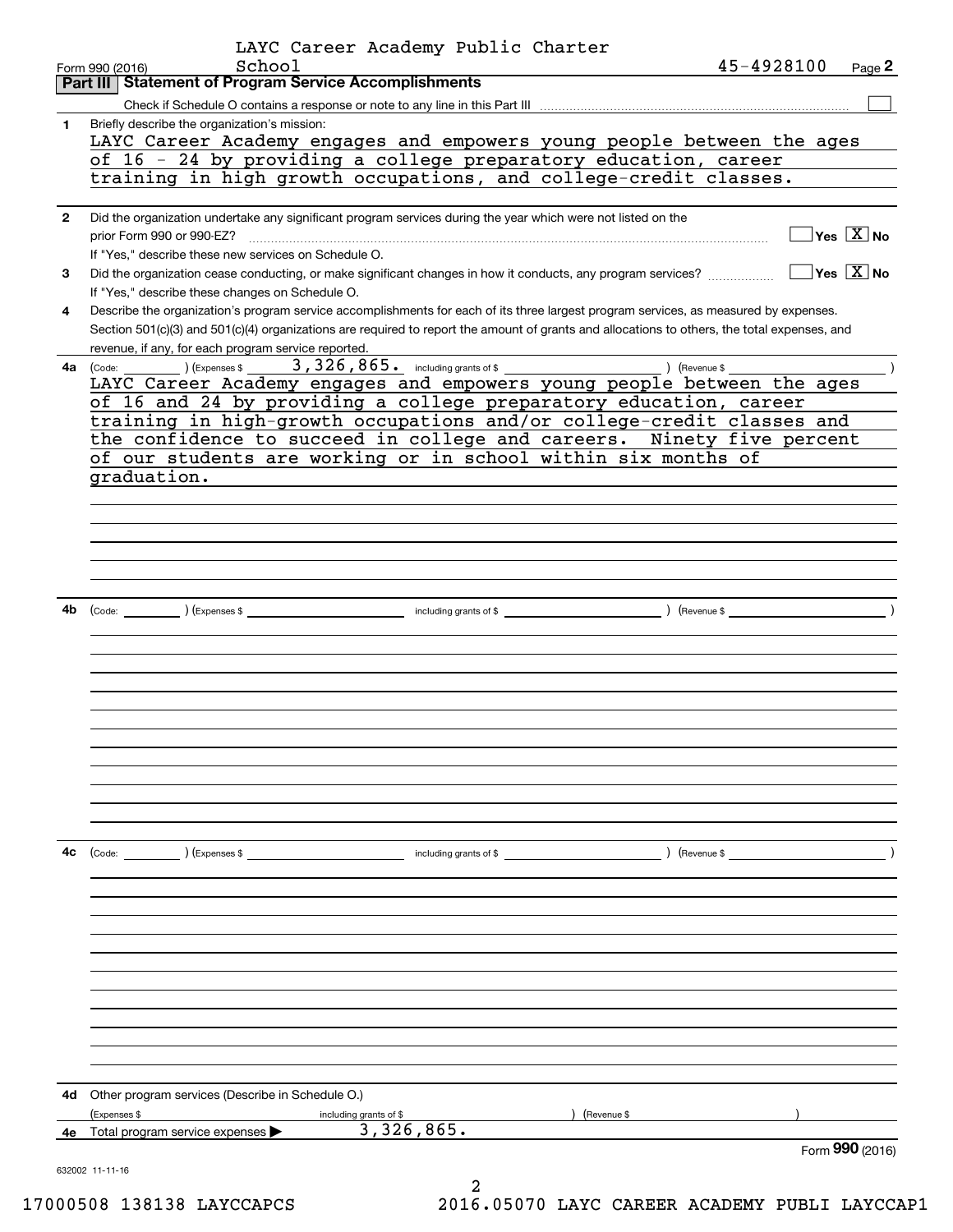|         | School<br>45-4928100<br>Form 990 (2016)                                                                                              |                 |             | Page $3$    |
|---------|--------------------------------------------------------------------------------------------------------------------------------------|-----------------|-------------|-------------|
| Part IV | <b>Checklist of Required Schedules</b>                                                                                               |                 |             |             |
|         |                                                                                                                                      |                 | Yes         | No          |
| 1       | Is the organization described in section $501(c)(3)$ or $4947(a)(1)$ (other than a private foundation)?                              |                 |             |             |
|         | If "Yes," complete Schedule A measured and the complete schedule A measured and the Schedule A measured and the                      | 1               | х           |             |
| 2       |                                                                                                                                      | $\overline{2}$  | $\mathbf X$ |             |
| 3       | Did the organization engage in direct or indirect political campaign activities on behalf of or in opposition to candidates for      |                 |             |             |
|         |                                                                                                                                      | 3               |             | x           |
| 4       | Section 501(c)(3) organizations. Did the organization engage in lobbying activities, or have a section 501(h) election in effect     |                 |             |             |
|         |                                                                                                                                      | 4               |             | x           |
| 5       | Is the organization a section 501(c)(4), 501(c)(5), or 501(c)(6) organization that receives membership dues, assessments, or         |                 |             |             |
|         |                                                                                                                                      | 5               |             | x           |
| 6       | Did the organization maintain any donor advised funds or any similar funds or accounts for which donors have the right to            |                 |             |             |
|         | provide advice on the distribution or investment of amounts in such funds or accounts? If "Yes," complete Schedule D, Part I         | 6               |             | x           |
| 7       | Did the organization receive or hold a conservation easement, including easements to preserve open space,                            |                 |             |             |
|         |                                                                                                                                      | $\overline{7}$  |             | x           |
| 8       | Did the organization maintain collections of works of art, historical treasures, or other similar assets? If "Yes," complete         |                 |             |             |
|         |                                                                                                                                      | 8               |             | x           |
| 9       | Did the organization report an amount in Part X, line 21, for escrow or custodial account liability, serve as a custodian for        |                 |             |             |
|         | amounts not listed in Part X; or provide credit counseling, debt management, credit repair, or debt negotiation services?            |                 |             |             |
|         |                                                                                                                                      | 9               |             | x           |
|         | If "Yes." complete Schedule D, Part IV                                                                                               |                 |             |             |
| 10      | Did the organization, directly or through a related organization, hold assets in temporarily restricted endowments, permanent        |                 |             | x           |
|         |                                                                                                                                      | 10              |             |             |
| 11      | If the organization's answer to any of the following questions is "Yes," then complete Schedule D, Parts VI, VII, VIII, IX, or X     |                 |             |             |
|         | as applicable.                                                                                                                       |                 |             |             |
|         | a Did the organization report an amount for land, buildings, and equipment in Part X, line 10? If "Yes," complete Schedule D.        |                 |             |             |
|         |                                                                                                                                      | 11a             | х           |             |
|         | <b>b</b> Did the organization report an amount for investments - other securities in Part X, line 12 that is 5% or more of its total |                 |             |             |
|         |                                                                                                                                      | 11 <sub>b</sub> |             | x           |
|         | c Did the organization report an amount for investments - program related in Part X, line 13 that is 5% or more of its total         |                 |             |             |
|         |                                                                                                                                      | 11c             |             | x           |
|         | d Did the organization report an amount for other assets in Part X, line 15 that is 5% or more of its total assets reported in       |                 |             |             |
|         |                                                                                                                                      | 11d             |             | x           |
|         |                                                                                                                                      | <b>11e</b>      |             | $\mathbf X$ |
| f       | Did the organization's separate or consolidated financial statements for the tax year include a footnote that addresses              |                 |             |             |
|         | the organization's liability for uncertain tax positions under FIN 48 (ASC 740)? If "Yes," complete Schedule D, Part X               | 11f             | х           |             |
|         | 12a Did the organization obtain separate, independent audited financial statements for the tax year? If "Yes," complete              |                 |             |             |
|         |                                                                                                                                      | 12a             | X           |             |
|         | <b>b</b> Was the organization included in consolidated, independent audited financial statements for the tax year?                   |                 |             |             |
|         | If "Yes," and if the organization answered "No" to line 12a, then completing Schedule D, Parts XI and XII is optional                | 12 <sub>b</sub> |             | x           |
| 13      |                                                                                                                                      | 13              | $\mathbf X$ |             |
| 14a     | Did the organization maintain an office, employees, or agents outside of the United States?                                          | 14a             |             | X           |
|         | <b>b</b> Did the organization have aggregate revenues or expenses of more than \$10,000 from grantmaking, fundraising, business,     |                 |             |             |
|         | investment, and program service activities outside the United States, or aggregate foreign investments valued at \$100,000           |                 |             |             |
|         |                                                                                                                                      | 14b             |             | x           |
| 15      | Did the organization report on Part IX, column (A), line 3, more than \$5,000 of grants or other assistance to or for any            |                 |             |             |
|         |                                                                                                                                      | 15              |             | x           |
| 16      | Did the organization report on Part IX, column (A), line 3, more than \$5,000 of aggregate grants or other assistance to             |                 |             |             |
|         |                                                                                                                                      | 16              |             | x           |
| 17      | Did the organization report a total of more than \$15,000 of expenses for professional fundraising services on Part IX,              |                 |             |             |
|         |                                                                                                                                      | 17              |             | x           |
| 18      | Did the organization report more than \$15,000 total of fundraising event gross income and contributions on Part VIII, lines         |                 |             |             |
|         |                                                                                                                                      | 18              |             | x           |
| 19      | Did the organization report more than \$15,000 of gross income from gaming activities on Part VIII, line 9a? If "Yes."               |                 |             |             |
|         |                                                                                                                                      | 19              |             | x           |

Form (2016) **990**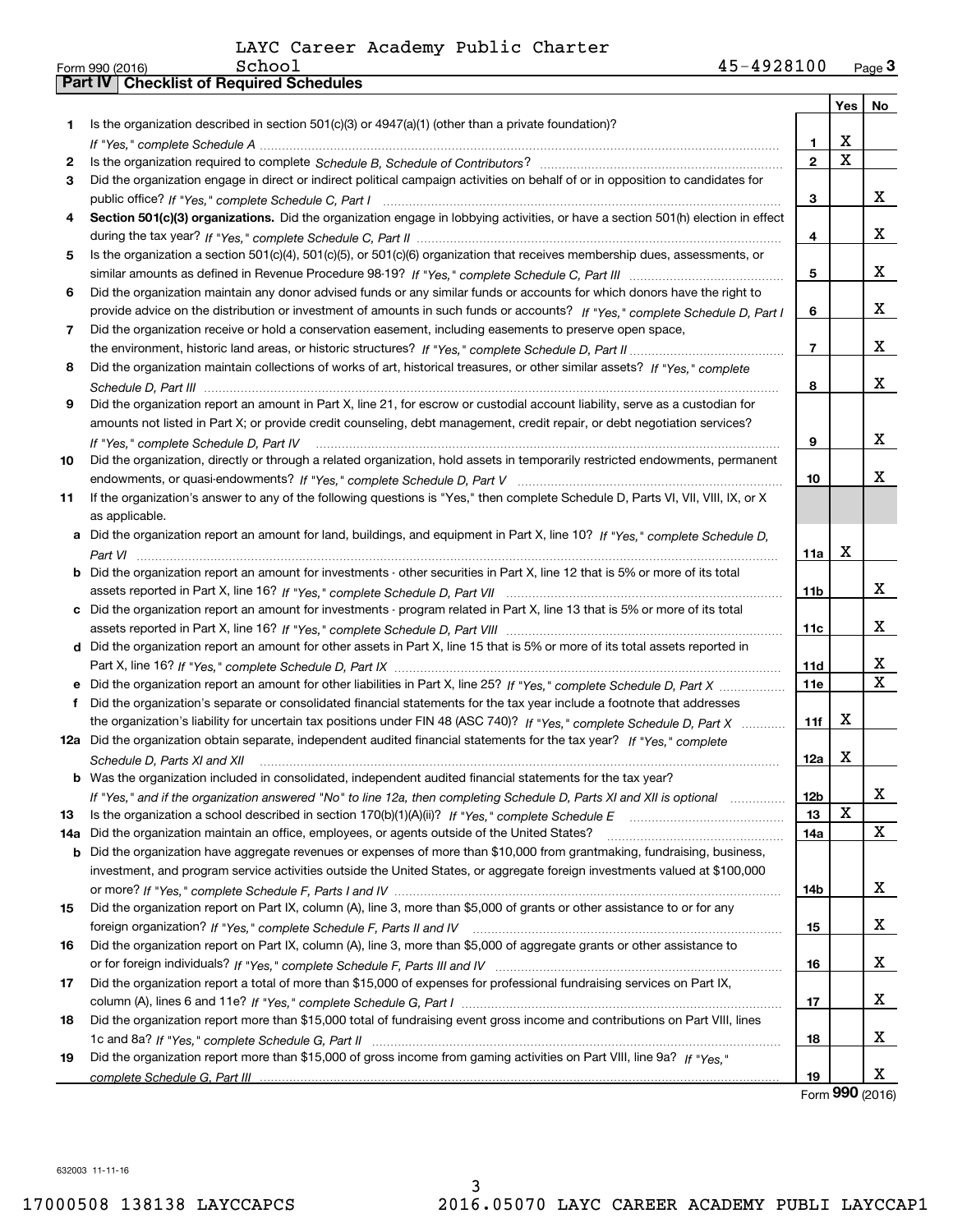|     | 45-4928100<br>School<br>Form 990 (2016)                                                                                         |                 |     | Page 4 |
|-----|---------------------------------------------------------------------------------------------------------------------------------|-----------------|-----|--------|
|     | Part IV   Checklist of Required Schedules (continued)                                                                           |                 |     |        |
|     |                                                                                                                                 |                 | Yes | No     |
|     | 20a Did the organization operate one or more hospital facilities? If "Yes," complete Schedule H                                 | 20a             |     | х      |
|     | <b>b</b> If "Yes" to line 20a, did the organization attach a copy of its audited financial statements to this return?           | 20 <sub>b</sub> |     |        |
| 21  | Did the organization report more than \$5,000 of grants or other assistance to any domestic organization or                     |                 |     |        |
|     |                                                                                                                                 | 21              |     | x      |
| 22  | Did the organization report more than \$5,000 of grants or other assistance to or for domestic individuals on                   |                 |     |        |
|     |                                                                                                                                 | 22              |     | x      |
| 23  | Did the organization answer "Yes" to Part VII, Section A, line 3, 4, or 5 about compensation of the organization's current      |                 |     |        |
|     | and former officers, directors, trustees, key employees, and highest compensated employees? If "Yes," complete                  |                 |     |        |
|     |                                                                                                                                 | 23              | x   |        |
|     | 24a Did the organization have a tax-exempt bond issue with an outstanding principal amount of more than \$100,000 as of the     |                 |     |        |
|     |                                                                                                                                 |                 |     |        |
|     | last day of the year, that was issued after December 31, 2002? If "Yes," answer lines 24b through 24d and complete              |                 |     | x      |
|     | Schedule K. If "No", go to line 25a                                                                                             | 24a             |     |        |
| b   |                                                                                                                                 | 24b             |     |        |
|     | Did the organization maintain an escrow account other than a refunding escrow at any time during the year to defease            |                 |     |        |
|     |                                                                                                                                 | 24c             |     |        |
|     |                                                                                                                                 | 24d             |     |        |
|     | 25a Section 501(c)(3), 501(c)(4), and 501(c)(29) organizations. Did the organization engage in an excess benefit                |                 |     |        |
|     |                                                                                                                                 | 25a             |     | x      |
|     | b Is the organization aware that it engaged in an excess benefit transaction with a disqualified person in a prior year, and    |                 |     |        |
|     | that the transaction has not been reported on any of the organization's prior Forms 990 or 990-EZ? If "Yes," complete           |                 |     |        |
|     | Schedule L, Part I                                                                                                              | 25b             |     | x      |
| 26  | Did the organization report any amount on Part X, line 5, 6, or 22 for receivables from or payables to any current or           |                 |     |        |
|     | former officers, directors, trustees, key employees, highest compensated employees, or disqualified persons? If "Yes."          |                 |     |        |
|     | complete Schedule L, Part II                                                                                                    | 26              |     | x      |
| 27  | Did the organization provide a grant or other assistance to an officer, director, trustee, key employee, substantial            |                 |     |        |
|     | contributor or employee thereof, a grant selection committee member, or to a 35% controlled entity or family member             |                 |     |        |
|     |                                                                                                                                 | 27              |     | x      |
| 28  | Was the organization a party to a business transaction with one of the following parties (see Schedule L, Part IV               |                 |     |        |
|     | instructions for applicable filing thresholds, conditions, and exceptions):                                                     |                 |     |        |
| а   | A current or former officer, director, trustee, or key employee? If "Yes," complete Schedule L, Part IV                         | 28a             |     | х      |
| b   | A family member of a current or former officer, director, trustee, or key employee? If "Yes," complete Schedule L, Part IV      | 28 <sub>b</sub> |     | X      |
| с   | An entity of which a current or former officer, director, trustee, or key employee (or a family member thereof) was an officer, |                 |     |        |
|     |                                                                                                                                 | 28c             |     | x      |
| 29  |                                                                                                                                 | 29              |     | X      |
| 30  | Did the organization receive contributions of art, historical treasures, or other similar assets, or qualified conservation     |                 |     |        |
|     |                                                                                                                                 | 30              |     | X      |
| 31  | Did the organization liquidate, terminate, or dissolve and cease operations?                                                    |                 |     |        |
|     |                                                                                                                                 | 31              |     | x      |
| 32  | Did the organization sell, exchange, dispose of, or transfer more than 25% of its net assets? If "Yes," complete                |                 |     |        |
|     |                                                                                                                                 | 32              |     | x      |
|     | Did the organization own 100% of an entity disregarded as separate from the organization under Regulations                      |                 |     |        |
| 33  |                                                                                                                                 |                 |     | x      |
|     |                                                                                                                                 | 33              |     |        |
| 34  | Was the organization related to any tax-exempt or taxable entity? If "Yes," complete Schedule R, Part II, III, or IV, and       |                 |     |        |
|     |                                                                                                                                 | 34              | х   |        |
| 35a |                                                                                                                                 | 35a             |     | X      |
|     | b If "Yes" to line 35a, did the organization receive any payment from or engage in any transaction with a controlled entity     |                 |     |        |
|     |                                                                                                                                 | 35b             |     |        |
| 36  | Section 501(c)(3) organizations. Did the organization make any transfers to an exempt non-charitable related organization?      |                 |     |        |
|     |                                                                                                                                 | 36              |     | x      |
| 37  | Did the organization conduct more than 5% of its activities through an entity that is not a related organization                |                 |     |        |
|     |                                                                                                                                 | 37              |     | x      |
| 38  | Did the organization complete Schedule O and provide explanations in Schedule O for Part VI, lines 11b and 19?                  |                 |     |        |
|     |                                                                                                                                 | 38              | X   |        |

Form (2016) **990**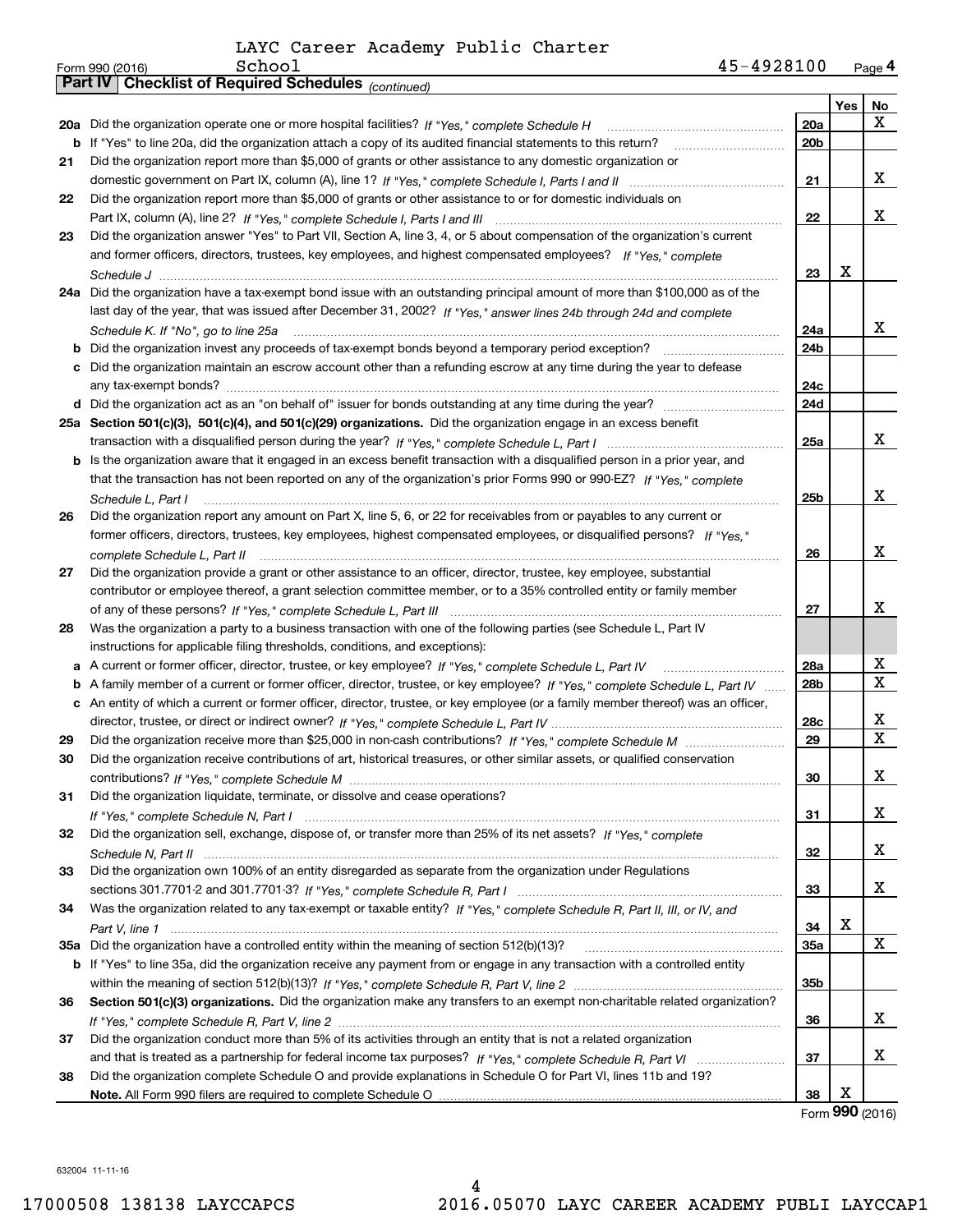|        | LAYC Career Academy Public Charter |  |                |
|--------|------------------------------------|--|----------------|
| Schon1 |                                    |  | $A5 - A998100$ |

|         | School<br>Form 990 (2016)                                                                                                                       | 45-4928100 |                |     | <u>Page</u> 5 |
|---------|-------------------------------------------------------------------------------------------------------------------------------------------------|------------|----------------|-----|---------------|
| Part V  | <b>Statements Regarding Other IRS Filings and Tax Compliance</b>                                                                                |            |                |     |               |
|         | Check if Schedule O contains a response or note to any line in this Part V                                                                      |            |                |     |               |
|         |                                                                                                                                                 |            |                | Yes | No            |
| 1a      | Enter the number reported in Box 3 of Form 1096. Enter -0- if not applicable<br>1a                                                              | 22         |                |     |               |
| b       | 1 <sub>b</sub><br>Enter the number of Forms W-2G included in line 1a. Enter -0- if not applicable                                               | 0          |                |     |               |
| c       | Did the organization comply with backup withholding rules for reportable payments to vendors and reportable gaming                              |            |                |     |               |
|         |                                                                                                                                                 |            | 1c             | х   |               |
|         | 2a Enter the number of employees reported on Form W-3, Transmittal of Wage and Tax Statements,                                                  |            |                |     |               |
|         | filed for the calendar year ending with or within the year covered by this return<br>2a                                                         | 38         |                |     |               |
|         |                                                                                                                                                 |            | 2 <sub>b</sub> | х   |               |
|         |                                                                                                                                                 |            |                |     |               |
| За      | Did the organization have unrelated business gross income of \$1,000 or more during the year?                                                   |            | 3a             |     | x             |
|         |                                                                                                                                                 |            | 3b             |     |               |
|         | 4a At any time during the calendar year, did the organization have an interest in, or a signature or other authority over, a                    |            |                |     |               |
|         |                                                                                                                                                 |            | 4a             |     | х             |
|         | <b>b</b> If "Yes," enter the name of the foreign country:                                                                                       |            |                |     |               |
|         | See instructions for filing requirements for FinCEN Form 114, Report of Foreign Bank and Financial Accounts (FBAR).                             |            |                |     |               |
| 5a      | Was the organization a party to a prohibited tax shelter transaction at any time during the tax year?                                           |            | 5a             |     | x             |
| b       |                                                                                                                                                 |            | 5 <sub>b</sub> |     | $\mathbf x$   |
| c       | If "Yes," to line 5a or 5b, did the organization file Form 8886-T?                                                                              |            | 5c             |     |               |
| ба      | Does the organization have annual gross receipts that are normally greater than \$100,000, and did the organization solicit                     |            |                |     |               |
|         | any contributions that were not tax deductible as charitable contributions?                                                                     |            | 6a             |     | x             |
|         | <b>b</b> If "Yes," did the organization include with every solicitation an express statement that such contributions or gifts                   |            |                |     |               |
|         | were not tax deductible?                                                                                                                        |            | 6b             |     |               |
| 7       | Organizations that may receive deductible contributions under section 170(c).                                                                   |            |                |     |               |
| a       | Did the organization receive a payment in excess of \$75 made partly as a contribution and partly for goods and services provided to the payor? |            | 7a             |     | x             |
| b       | If "Yes," did the organization notify the donor of the value of the goods or services provided?                                                 |            | 7b             |     |               |
| c       | Did the organization sell, exchange, or otherwise dispose of tangible personal property for which it was required                               |            |                |     |               |
|         | to file Form 8282?                                                                                                                              |            | 7c             |     | х             |
| d       | 7d                                                                                                                                              |            |                |     |               |
| е       | Did the organization receive any funds, directly or indirectly, to pay premiums on a personal benefit contract?                                 |            | 7e             |     |               |
| f       | Did the organization, during the year, pay premiums, directly or indirectly, on a personal benefit contract?                                    |            | 7f             |     |               |
| g       | If the organization received a contribution of qualified intellectual property, did the organization file Form 8899 as required?                |            | 7g             |     |               |
| h.      | If the organization received a contribution of cars, boats, airplanes, or other vehicles, did the organization file a Form 1098-C?              |            | 7h             |     |               |
| 8       | Sponsoring organizations maintaining donor advised funds. Did a donor advised fund maintained by the                                            |            |                |     |               |
|         | sponsoring organization have excess business holdings at any time during the year?                                                              |            | 8              |     |               |
|         | ponsoring organizations maintaining donor advised funds.                                                                                        |            |                |     |               |
|         | Did the sponsoring organization make any taxable distributions under section 4966?                                                              |            | 9a             |     |               |
| b<br>10 | Did the sponsoring organization make a distribution to a donor, donor advisor, or related person?<br>Section 501(c)(7) organizations. Enter:    |            | 9b             |     |               |
| а       | 10a                                                                                                                                             |            |                |     |               |
| b       | Gross receipts, included on Form 990, Part VIII, line 12, for public use of club facilities<br>10 <sub>b</sub>                                  |            |                |     |               |
| 11      | Section 501(c)(12) organizations. Enter:                                                                                                        |            |                |     |               |
| a       | 11a<br>Gross income from members or shareholders                                                                                                |            |                |     |               |
| b       | Gross income from other sources (Do not net amounts due or paid to other sources against                                                        |            |                |     |               |
|         | amounts due or received from them.)<br>11b                                                                                                      |            |                |     |               |
| 12a     | Section 4947(a)(1) non-exempt charitable trusts. Is the organization filing Form 990 in lieu of Form 1041?                                      |            | 12a            |     |               |
|         | <b>12b</b><br><b>b</b> If "Yes," enter the amount of tax-exempt interest received or accrued during the year                                    |            |                |     |               |
| 13      | Section 501(c)(29) qualified nonprofit health insurance issuers.                                                                                |            |                |     |               |
| a       | Is the organization licensed to issue qualified health plans in more than one state?                                                            |            | 13а            |     |               |
|         | Note. See the instructions for additional information the organization must report on Schedule O.                                               |            |                |     |               |
| b       | Enter the amount of reserves the organization is required to maintain by the states in which the                                                |            |                |     |               |
|         | 13 <sub>b</sub>                                                                                                                                 |            |                |     |               |
|         | 13с                                                                                                                                             |            |                |     |               |
|         | 14a Did the organization receive any payments for indoor tanning services during the tax year?                                                  |            | 14a            |     | X             |
|         |                                                                                                                                                 |            | 14b            |     |               |
|         |                                                                                                                                                 |            |                |     |               |

Form (2016) **990**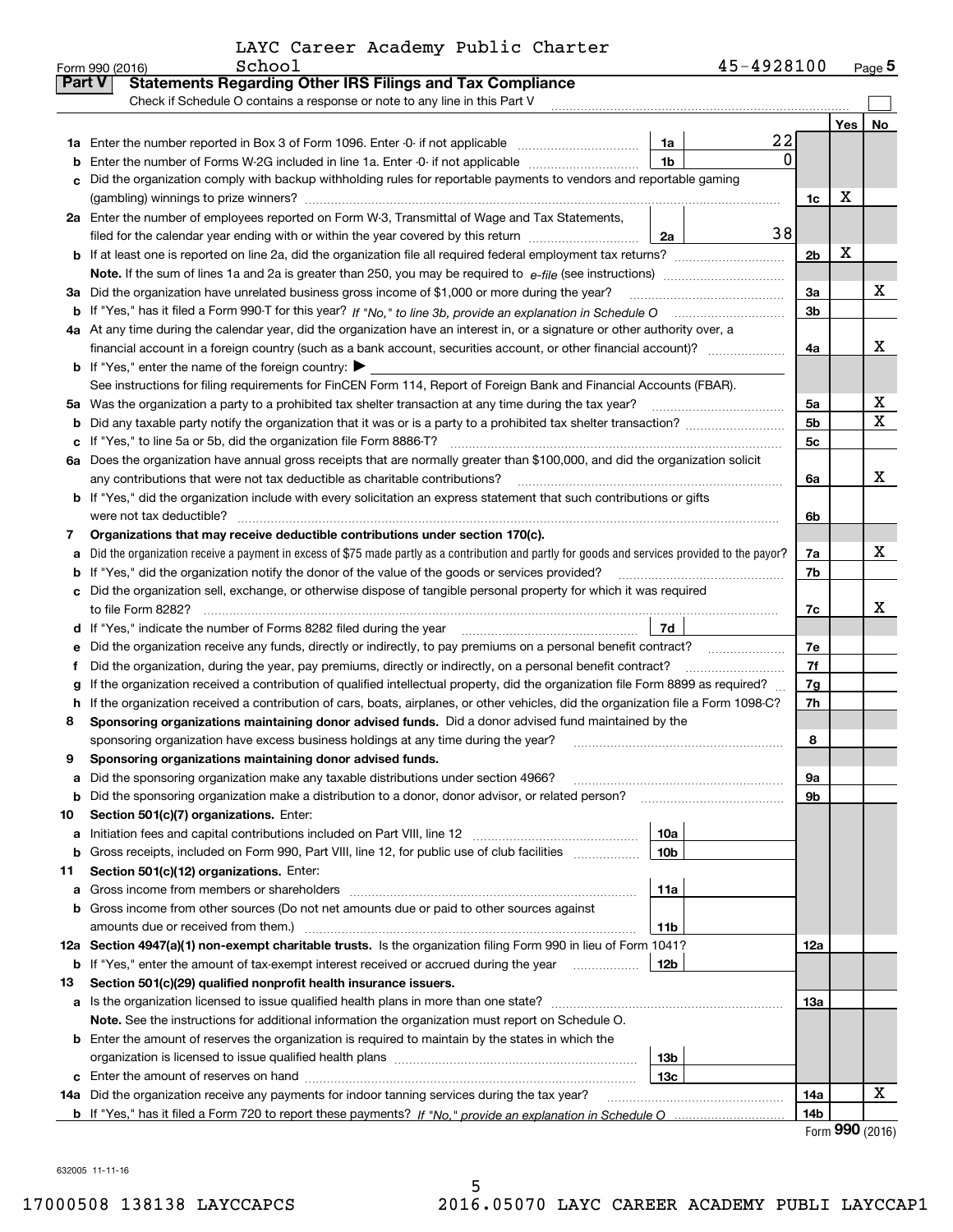*For each "Yes" response to lines 2 through 7b below, and for a "No" response to line 8a, 8b, or 10b below, describe the circumstances, processes, or changes in Schedule O. See instructions.* Form 990 (2016) **Carry Book Book 1 (2016)**<br>**Part VI Governance, Management, and Disclosure** For each "Yes" response to lines 2 through 7b below, and for a "No" response

|          |                                                                                                                                                                               |    |    |                 | Yes   No        |             |
|----------|-------------------------------------------------------------------------------------------------------------------------------------------------------------------------------|----|----|-----------------|-----------------|-------------|
|          | <b>1a</b> Enter the number of voting members of the governing body at the end of the tax year                                                                                 | 1a | 9. |                 |                 |             |
|          | If there are material differences in voting rights among members of the governing body, or if the governing                                                                   |    |    |                 |                 |             |
|          | body delegated broad authority to an executive committee or similar committee, explain in Schedule O.                                                                         |    |    |                 |                 |             |
|          | <b>b</b> Enter the number of voting members included in line 1a, above, who are independent <i>manumum</i>                                                                    | 1b | 8  |                 |                 |             |
| 2        | Did any officer, director, trustee, or key employee have a family relationship or a business relationship with any other                                                      |    |    |                 |                 |             |
|          | officer, director, trustee, or key employee?                                                                                                                                  |    |    | $\mathbf{2}$    |                 | х           |
| 3        | Did the organization delegate control over management duties customarily performed by or under the direct supervision                                                         |    |    |                 |                 |             |
|          |                                                                                                                                                                               |    |    | 3               | х               |             |
| 4        | Did the organization make any significant changes to its governing documents since the prior Form 990 was filed?                                                              |    |    | 4               |                 | X           |
| 5        |                                                                                                                                                                               |    |    | 5               |                 | X           |
| 6        |                                                                                                                                                                               |    |    | 6               |                 | $\mathbf X$ |
| 7a       | Did the organization have members, stockholders, or other persons who had the power to elect or appoint one or                                                                |    |    |                 |                 |             |
|          |                                                                                                                                                                               |    |    | 7a              |                 | x           |
|          | <b>b</b> Are any governance decisions of the organization reserved to (or subject to approval by) members, stockholders, or                                                   |    |    |                 |                 |             |
|          | persons other than the governing body?                                                                                                                                        |    |    | 7b              |                 | х           |
| 8        | Did the organization contemporaneously document the meetings held or written actions undertaken during the year by the following:                                             |    |    |                 |                 |             |
| a        |                                                                                                                                                                               |    |    | 8a              | X               |             |
|          |                                                                                                                                                                               |    |    | 8b              | X               |             |
| 9        | Is there any officer, director, trustee, or key employee listed in Part VII, Section A, who cannot be reached at the                                                          |    |    |                 |                 |             |
|          |                                                                                                                                                                               |    |    | 9               |                 | x           |
|          | Section B. Policies (This Section B requests information about policies not required by the Internal Revenue Code.)                                                           |    |    |                 |                 |             |
|          |                                                                                                                                                                               |    |    |                 | Yes             | No          |
|          |                                                                                                                                                                               |    |    | 10a             |                 | X           |
|          | <b>b</b> If "Yes," did the organization have written policies and procedures governing the activities of such chapters, affiliates,                                           |    |    |                 |                 |             |
|          |                                                                                                                                                                               |    |    | 10 <sub>b</sub> |                 |             |
|          | 11a Has the organization provided a complete copy of this Form 990 to all members of its governing body before filing the form?                                               |    |    | 11a             | X               |             |
|          | <b>b</b> Describe in Schedule O the process, if any, used by the organization to review this Form 990.                                                                        |    |    |                 |                 |             |
|          |                                                                                                                                                                               |    |    | 12a             | X               |             |
| b        |                                                                                                                                                                               |    |    | 12 <sub>b</sub> | X               |             |
|          | c Did the organization regularly and consistently monitor and enforce compliance with the policy? If "Yes." describe                                                          |    |    |                 |                 |             |
|          |                                                                                                                                                                               |    |    | 12c             | X               |             |
|          | in Schedule O how this was done manufactured and continuum control of the Schedule O how this was done manufactured and continuum control of the Schedule O how this was done |    |    | 13              | X               |             |
| 13<br>14 |                                                                                                                                                                               |    |    | 14              | X               |             |
|          | Did the organization have a written document retention and destruction policy? manufactured and the organization have a written document retention and destruction policy?    |    |    |                 |                 |             |
| 15       | Did the process for determining compensation of the following persons include a review and approval by independent                                                            |    |    |                 |                 |             |
|          | persons, comparability data, and contemporaneous substantiation of the deliberation and decision?                                                                             |    |    |                 | X               |             |
|          |                                                                                                                                                                               |    |    | 15a             | X               |             |
|          |                                                                                                                                                                               |    |    | 15 <sub>b</sub> |                 |             |
|          | If "Yes" to line 15a or 15b, describe the process in Schedule O (see instructions).                                                                                           |    |    |                 |                 |             |
|          | 16a Did the organization invest in, contribute assets to, or participate in a joint venture or similar arrangement with a                                                     |    |    |                 |                 |             |
|          | taxable entity during the year?                                                                                                                                               |    |    | 16a             |                 | X           |
|          | <b>b</b> If "Yes," did the organization follow a written policy or procedure requiring the organization to evaluate its participation                                         |    |    |                 |                 |             |
|          | in joint venture arrangements under applicable federal tax law, and take steps to safequard the organization's                                                                |    |    |                 |                 |             |
|          | exempt status with respect to such arrangements?                                                                                                                              |    |    | 16 <sub>b</sub> |                 |             |
|          | <b>Section C. Disclosure</b>                                                                                                                                                  |    |    |                 |                 |             |
| 17       | List the states with which a copy of this Form 990 is required to be filed $\blacktriangleright$ DC                                                                           |    |    |                 |                 |             |
| 18       | Section 6104 requires an organization to make its Forms 1023 (or 1024 if applicable), 990, and 990-T (Section 501(c)(3)s only) available                                      |    |    |                 |                 |             |
|          | for public inspection. Indicate how you made these available. Check all that apply.                                                                                           |    |    |                 |                 |             |
|          | $X$ Upon request<br>Another's website<br>Own website<br>Other (explain in Schedule O)                                                                                         |    |    |                 |                 |             |
| 19       | Describe in Schedule O whether (and if so, how) the organization made its governing documents, conflict of interest policy, and financial                                     |    |    |                 |                 |             |
|          | statements available to the public during the tax year.                                                                                                                       |    |    |                 |                 |             |
| 20       | State the name, address, and telephone number of the person who possesses the organization's books and records:                                                               |    |    |                 |                 |             |
|          | Humphrey Mensah $ (202)319-2225$                                                                                                                                              |    |    |                 |                 |             |
|          | 20009<br>1419 Columbia Road, NW, Washington, DC                                                                                                                               |    |    |                 |                 |             |
|          | 632006 11-11-16                                                                                                                                                               |    |    |                 | Form 990 (2016) |             |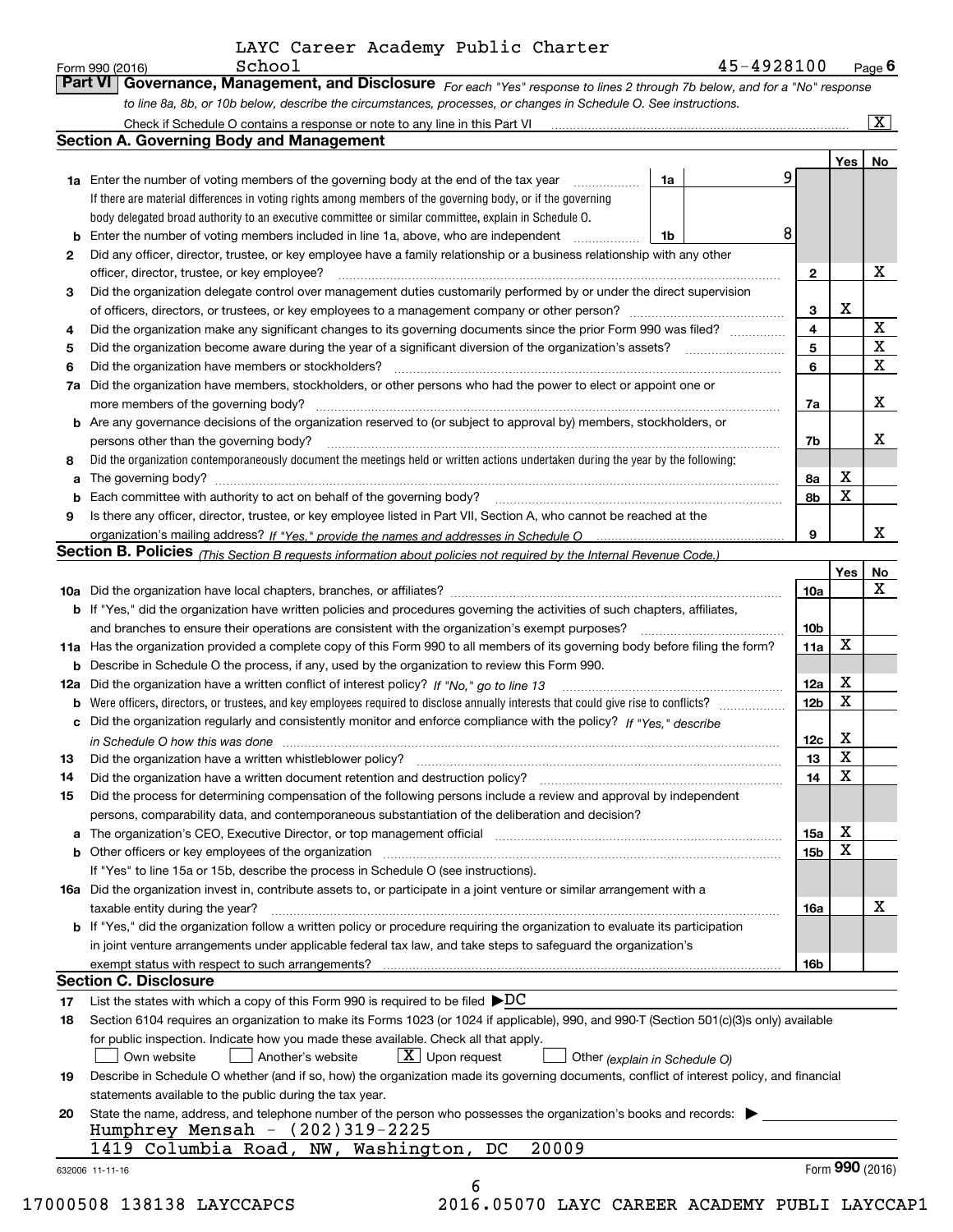$\mathcal{L}^{\text{max}}$ 

| orm 990 (2016) <sup>.</sup> | School | 45-4928100                                                                                  | Page $\overline{I}$ |
|-----------------------------|--------|---------------------------------------------------------------------------------------------|---------------------|
|                             |        | Part VII  Compensation of Officers, Directors, Trustees, Key Employees, Highest Compensated |                     |

### **Employees, and Independent Contractors**

**(A)**

Check if Schedule O contains a response or note to any line in this Part VII

**Section A. Officers, Directors, Trustees, Key Employees, and Highest Compensated Employees**

**1a**  Complete this table for all persons required to be listed. Report compensation for the calendar year ending with or within the organization's tax year.

**•** List all of the organization's current officers, directors, trustees (whether individuals or organizations), regardless of amount of compensation. Enter -0- in columns  $(D)$ ,  $(E)$ , and  $(F)$  if no compensation was paid.

● List all of the organization's **current** key employees, if any. See instructions for definition of "key employee."

**•** List the organization's five current highest compensated employees (other than an officer, director, trustee, or key employee) who received reportable compensation (Box 5 of Form W-2 and/or Box 7 of Form 1099-MISC) of more than \$100,000 from the organization and any related organizations.

 $\bullet$  List all of the organization's **former** officers, key employees, and highest compensated employees who received more than \$100,000 of reportable compensation from the organization and any related organizations.

**•** List all of the organization's former directors or trustees that received, in the capacity as a former director or trustee of the organization, more than \$10,000 of reportable compensation from the organization and any related organizations.

List persons in the following order: individual trustees or directors; institutional trustees; officers; key employees; highest compensated employees; and former such persons.

Check this box if neither the organization nor any related organization compensated any current officer, director, or trustee.  $\mathcal{L}^{\text{max}}$ 

| (A)                      | (B)                                                                  |                                |                                                                  | (C)                     |              |                                  |        | (D)                                    | (E)                              | (F)                                                                      |  |  |  |
|--------------------------|----------------------------------------------------------------------|--------------------------------|------------------------------------------------------------------|-------------------------|--------------|----------------------------------|--------|----------------------------------------|----------------------------------|--------------------------------------------------------------------------|--|--|--|
| Name and Title           | Average                                                              |                                | (do not check more than one                                      | Position                |              |                                  |        | Reportable                             | Reportable                       | Estimated                                                                |  |  |  |
|                          | hours per<br>week                                                    |                                | box, unless person is both an<br>officer and a director/trustee) |                         |              |                                  |        | compensation<br>from                   | compensation<br>from related     | amount of<br>other                                                       |  |  |  |
|                          | (list any<br>hours for<br>related<br>organizations<br>below<br>line) | Individual trustee or director | Institutional trustee                                            | Officer                 | Key employee | Highest compensated<br> employee | Former | the<br>organization<br>(W-2/1099-MISC) | organizations<br>(W-2/1099-MISC) | compensation<br>from the<br>organization<br>and related<br>organizations |  |  |  |
| Elizabeth Burrell<br>(1) | 1.00                                                                 |                                |                                                                  |                         |              |                                  |        |                                        |                                  |                                                                          |  |  |  |
| Chairperson              | 1.00                                                                 | $\mathbf X$                    |                                                                  | X                       |              |                                  |        | 0.                                     | 0.                               | 0.                                                                       |  |  |  |
| Ben Mayrides<br>(2)      | 1.00                                                                 |                                |                                                                  |                         |              |                                  |        |                                        |                                  |                                                                          |  |  |  |
| Vice Chair               |                                                                      | $\mathbf X$                    |                                                                  | $\overline{\textbf{X}}$ |              |                                  |        | 0.                                     | 0.                               | 0.                                                                       |  |  |  |
| Kate Brannon<br>(3)      | 1.00                                                                 |                                |                                                                  |                         |              |                                  |        |                                        |                                  |                                                                          |  |  |  |
| Treasurer                |                                                                      | $\mathbf x$                    |                                                                  | $\mathbf X$             |              |                                  |        | 0.                                     | 0.                               | $0_{.}$                                                                  |  |  |  |
| Mala Thakur<br>(4)       | 1.00                                                                 |                                |                                                                  |                         |              |                                  |        |                                        |                                  |                                                                          |  |  |  |
| Secretary                |                                                                      | $\mathbf X$                    |                                                                  | $\mathbf X$             |              |                                  |        | 0.                                     | 0.                               | 0.                                                                       |  |  |  |
| (5) Lori Kaplan          | 1.00                                                                 |                                |                                                                  |                         |              |                                  |        |                                        |                                  |                                                                          |  |  |  |
| Member                   | 39.00                                                                | $\mathbf X$                    |                                                                  |                         |              |                                  |        | 0.                                     | 153,632.                         | 8,186.                                                                   |  |  |  |
| Shelli Holland<br>(6)    | 1.00                                                                 |                                |                                                                  |                         |              |                                  |        |                                        |                                  |                                                                          |  |  |  |
| Member                   |                                                                      | $\mathbf x$                    |                                                                  |                         |              |                                  |        | 0.                                     | 0.                               | $\mathbf 0$ .                                                            |  |  |  |
| Emmanuel Caudillo<br>(7) | 1.00                                                                 |                                |                                                                  |                         |              |                                  |        |                                        |                                  |                                                                          |  |  |  |
| Member                   |                                                                      | $\mathbf X$                    |                                                                  |                         |              |                                  |        | $0$ .                                  | $0$ .                            | $0_{.}$                                                                  |  |  |  |
| Precious Martin<br>(8)   | 1.00                                                                 |                                |                                                                  |                         |              |                                  |        |                                        |                                  |                                                                          |  |  |  |
| Member                   |                                                                      | $\mathbf x$                    |                                                                  |                         |              |                                  |        | 0.                                     | 0.                               | $\mathbf 0$ .                                                            |  |  |  |
| Joshua Fairchild<br>(9)  | 1.00                                                                 |                                |                                                                  |                         |              |                                  |        |                                        |                                  |                                                                          |  |  |  |
| Member                   |                                                                      | $\mathbf x$                    |                                                                  |                         |              |                                  |        | 0.                                     | 0.                               | 0.                                                                       |  |  |  |
| (10) Nicole Hanrahan     | 40.00                                                                |                                |                                                                  |                         |              |                                  |        |                                        |                                  |                                                                          |  |  |  |
| Executive Director       |                                                                      |                                |                                                                  | X                       |              |                                  |        | 122,850.                               | 0.                               | 9,600.                                                                   |  |  |  |
| (11) Angela Stepancic    | 40.00                                                                |                                |                                                                  |                         |              |                                  |        |                                        |                                  |                                                                          |  |  |  |
| School Principal         |                                                                      |                                |                                                                  |                         |              | X                                |        | 126,200.                               | 0.                               | 2,897.                                                                   |  |  |  |
|                          |                                                                      |                                |                                                                  |                         |              |                                  |        |                                        |                                  |                                                                          |  |  |  |
|                          |                                                                      |                                |                                                                  |                         |              |                                  |        |                                        |                                  |                                                                          |  |  |  |
|                          |                                                                      |                                |                                                                  |                         |              |                                  |        |                                        |                                  |                                                                          |  |  |  |
|                          |                                                                      |                                |                                                                  |                         |              |                                  |        |                                        |                                  |                                                                          |  |  |  |
|                          |                                                                      |                                |                                                                  |                         |              |                                  |        |                                        |                                  |                                                                          |  |  |  |
|                          |                                                                      |                                |                                                                  |                         |              |                                  |        |                                        |                                  |                                                                          |  |  |  |
|                          |                                                                      |                                |                                                                  |                         |              |                                  |        |                                        |                                  | $\overline{2}$                                                           |  |  |  |

632007 11-11-16

Form (2016) **990**

7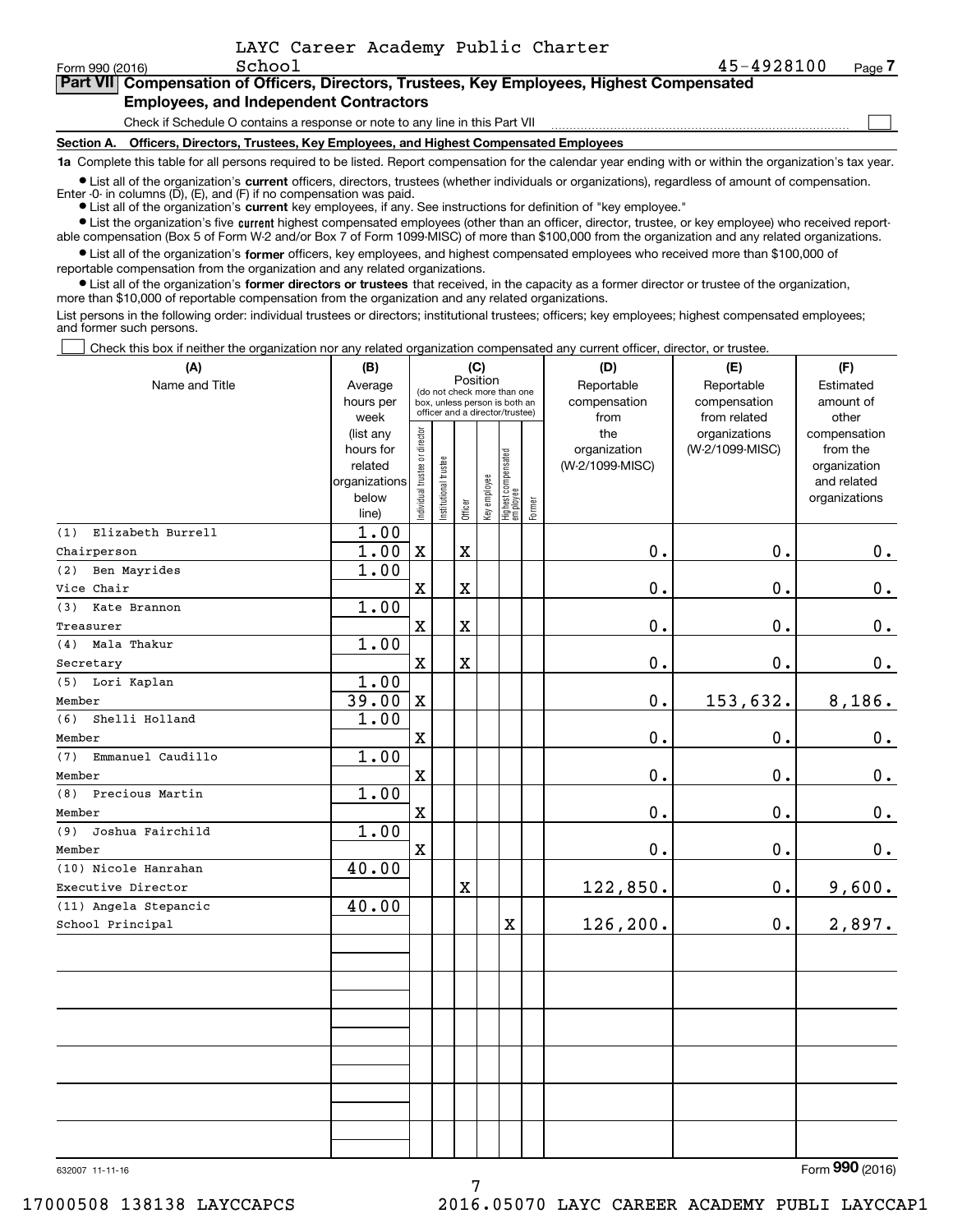|   | LAYC Career Academy Public Charter<br>School                                                                                                                                                                                                                                |                                                                      |                                |                       |                                                                                                             |              |                                   |        |                                                |                                                   |                                        |                               |                                         |               |
|---|-----------------------------------------------------------------------------------------------------------------------------------------------------------------------------------------------------------------------------------------------------------------------------|----------------------------------------------------------------------|--------------------------------|-----------------------|-------------------------------------------------------------------------------------------------------------|--------------|-----------------------------------|--------|------------------------------------------------|---------------------------------------------------|----------------------------------------|-------------------------------|-----------------------------------------|---------------|
|   | Form 990 (2016)<br><b>Part VII</b><br>Section A. Officers, Directors, Trustees, Key Employees, and Highest Compensated Employees (continued)                                                                                                                                |                                                                      |                                |                       |                                                                                                             |              |                                   |        |                                                | 45-4928100                                        |                                        |                               |                                         | Page 8        |
|   | (A)<br>Name and title                                                                                                                                                                                                                                                       | (B)<br>Average<br>hours per<br>week                                  |                                |                       | Position<br>(do not check more than one<br>box, unless person is both an<br>officer and a director/trustee) | (C)          |                                   |        | (D)<br>Reportable<br>compensation              | (E)<br>Reportable<br>compensation<br>from related | (F)<br>Estimated<br>amount of<br>other |                               |                                         |               |
|   |                                                                                                                                                                                                                                                                             | (list any<br>hours for<br>related<br>organizations<br>below<br>line) | Individual trustee or director | Institutional trustee | Officer                                                                                                     | Key employee | Highest compensated<br>  employee | Former | from<br>the<br>organization<br>(W-2/1099-MISC) | organizations<br>(W-2/1099-MISC)                  |                                        | compensation<br>organizations | from the<br>organization<br>and related |               |
|   |                                                                                                                                                                                                                                                                             |                                                                      |                                |                       |                                                                                                             |              |                                   |        |                                                |                                                   |                                        |                               |                                         |               |
|   |                                                                                                                                                                                                                                                                             |                                                                      |                                |                       |                                                                                                             |              |                                   |        |                                                |                                                   |                                        |                               |                                         |               |
|   |                                                                                                                                                                                                                                                                             |                                                                      |                                |                       |                                                                                                             |              |                                   |        |                                                |                                                   |                                        |                               |                                         |               |
|   |                                                                                                                                                                                                                                                                             |                                                                      |                                |                       |                                                                                                             |              |                                   |        |                                                |                                                   |                                        |                               |                                         |               |
|   |                                                                                                                                                                                                                                                                             |                                                                      |                                |                       |                                                                                                             |              |                                   |        |                                                |                                                   |                                        |                               |                                         |               |
|   |                                                                                                                                                                                                                                                                             |                                                                      |                                |                       |                                                                                                             |              |                                   |        |                                                |                                                   |                                        |                               |                                         |               |
|   | c Total from continuation sheets to Part VII, Section A                                                                                                                                                                                                                     |                                                                      |                                |                       |                                                                                                             |              |                                   |        | $\overline{249,050}$ .<br>$0$ .                | 153,632.                                          | 0.                                     |                               |                                         | 20,683.<br>0. |
| 2 | Total number of individuals (including but not limited to those listed above) who received more than \$100,000 of reportable<br>compensation from the organization $\blacktriangleright$                                                                                    |                                                                      |                                |                       |                                                                                                             |              |                                   |        | 249,050.                                       | 153,632.                                          |                                        |                               |                                         | 20,683.<br>2  |
| 3 | Did the organization list any former officer, director, or trustee, key employee, or highest compensated employee on                                                                                                                                                        |                                                                      |                                |                       |                                                                                                             |              |                                   |        |                                                |                                                   |                                        |                               | <b>Yes</b>                              | No            |
| 4 | line 1a? If "Yes," complete Schedule J for such individual manufactured contained and the 1a? If "Yes," complete Schedule J for such individual<br>For any individual listed on line 1a, is the sum of reportable compensation and other compensation from the organization |                                                                      |                                |                       |                                                                                                             |              |                                   |        |                                                |                                                   |                                        | 3                             |                                         | X             |
| 5 | Did any person listed on line 1a receive or accrue compensation from any unrelated organization or individual for services                                                                                                                                                  |                                                                      |                                |                       |                                                                                                             |              |                                   |        |                                                |                                                   |                                        | 4                             | х                                       |               |
|   | <b>Section B. Independent Contractors</b>                                                                                                                                                                                                                                   |                                                                      |                                |                       |                                                                                                             |              |                                   |        |                                                |                                                   |                                        | 5                             |                                         | х             |
| 1 | Complete this table for your five highest compensated independent contractors that received more than \$100,000 of compensation from<br>the organization. Report compensation for the calendar year ending with or within the organization's tax year.                      |                                                                      |                                |                       |                                                                                                             |              |                                   |        |                                                |                                                   |                                        |                               |                                         |               |
|   | (A)<br>Name and business address                                                                                                                                                                                                                                            |                                                                      | <b>NONE</b>                    |                       |                                                                                                             |              |                                   |        | (B)<br>Description of services                 |                                                   |                                        | (C)<br>Compensation           |                                         |               |
|   |                                                                                                                                                                                                                                                                             |                                                                      |                                |                       |                                                                                                             |              |                                   |        |                                                |                                                   |                                        |                               |                                         |               |
|   |                                                                                                                                                                                                                                                                             |                                                                      |                                |                       |                                                                                                             |              |                                   |        |                                                |                                                   |                                        |                               |                                         |               |
|   |                                                                                                                                                                                                                                                                             |                                                                      |                                |                       |                                                                                                             |              |                                   |        |                                                |                                                   |                                        |                               |                                         |               |
|   |                                                                                                                                                                                                                                                                             |                                                                      |                                |                       |                                                                                                             |              |                                   |        |                                                |                                                   |                                        |                               |                                         |               |
| 2 | Total number of independent contractors (including but not limited to those listed above) who received more than                                                                                                                                                            |                                                                      |                                |                       |                                                                                                             |              |                                   |        |                                                |                                                   |                                        |                               |                                         |               |
|   | \$100,000 of compensation from the organization                                                                                                                                                                                                                             |                                                                      |                                |                       |                                                                                                             | U            |                                   |        |                                                |                                                   |                                        |                               |                                         |               |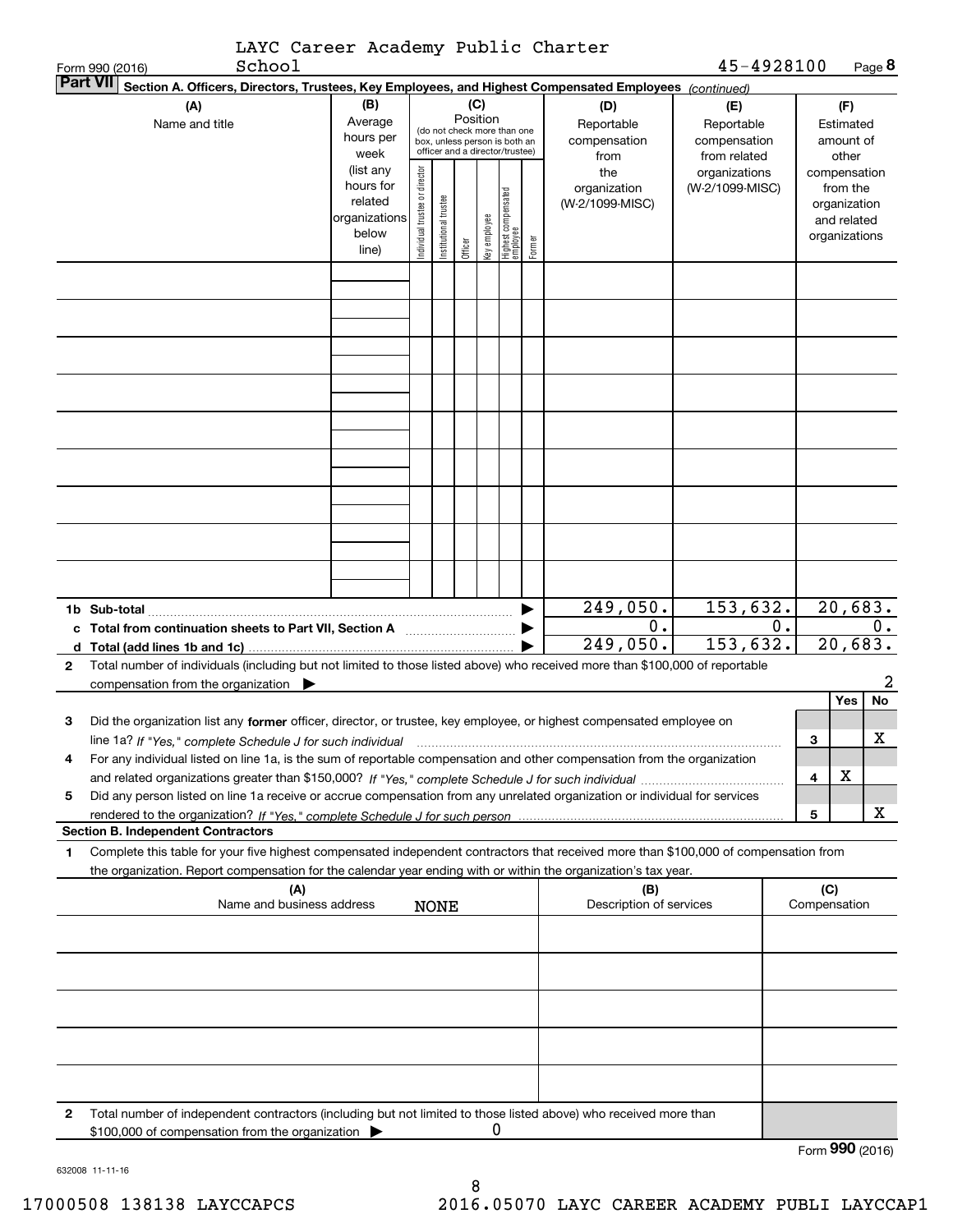|                                                           | <b>Part VIII</b> | <b>Statement of Revenue</b>                                                                                           |                |                                  |               |                                          |                                  |                                         |
|-----------------------------------------------------------|------------------|-----------------------------------------------------------------------------------------------------------------------|----------------|----------------------------------|---------------|------------------------------------------|----------------------------------|-----------------------------------------|
|                                                           |                  | Check if Schedule O contains a response or note to any line in this Part VIII                                         |                |                                  | (A)           | (B)                                      | (C)                              | (D)<br>Revenuè excluded                 |
|                                                           |                  |                                                                                                                       |                |                                  | Total revenue | Related or<br>exempt function<br>revenue | Unrelated<br>business<br>revenue | from tax under<br>sections<br>512 - 514 |
|                                                           |                  | 1 a Federated campaigns                                                                                               | 1a             |                                  |               |                                          |                                  |                                         |
| Contributions, Gifts, Grants<br>and Other Similar Amounts |                  | <b>b</b> Membership dues                                                                                              | 1 <sub>b</sub> |                                  |               |                                          |                                  |                                         |
|                                                           |                  | c Fundraising events                                                                                                  | 1 <sub>c</sub> |                                  |               |                                          |                                  |                                         |
|                                                           |                  | d Related organizations                                                                                               | 1 <sub>d</sub> |                                  |               |                                          |                                  |                                         |
|                                                           |                  | e Government grants (contributions)                                                                                   |                | $1e$ 3, 682, 119.                |               |                                          |                                  |                                         |
|                                                           |                  | f All other contributions, gifts, grants, and                                                                         |                |                                  |               |                                          |                                  |                                         |
|                                                           |                  | similar amounts not included above                                                                                    | 1f             | 224,021.                         |               |                                          |                                  |                                         |
|                                                           |                  | Noncash contributions included in lines 1a-1f: \$                                                                     |                |                                  |               |                                          |                                  |                                         |
|                                                           |                  |                                                                                                                       |                | $\overline{\blacktriangleright}$ | 3,906,140.    |                                          |                                  |                                         |
|                                                           |                  |                                                                                                                       |                | <b>Business Code</b>             |               |                                          |                                  |                                         |
|                                                           | 2a               | <u> 1989 - Johann Stoff, deutscher Stoff, der Stoff, der Stoff, der Stoff, der Stoff, der Stoff, der Stoff, der S</u> |                |                                  |               |                                          |                                  |                                         |
|                                                           | b                | <u> 1989 - Johann Barbara, martin amerikan basar dan berasal dalam basa dalam pengaran basar dalam basa dalam ba</u>  |                |                                  |               |                                          |                                  |                                         |
|                                                           | с                | <u> 1989 - Johann John Stone, meil in der Stone aus der Stone aus der Stone aus der Stone aus der Stone anderen S</u> |                |                                  |               |                                          |                                  |                                         |
|                                                           | d                | <u> 1989 - Johann Stein, marwolaethau a bhann an t-Amhair an t-Amhair an t-Amhair an t-Amhair an t-Amhair an t-A</u>  |                |                                  |               |                                          |                                  |                                         |
| Program Service<br>Revenue                                |                  |                                                                                                                       |                |                                  |               |                                          |                                  |                                         |
|                                                           |                  | f All other program service revenue                                                                                   |                |                                  |               |                                          |                                  |                                         |
|                                                           |                  |                                                                                                                       |                | ▶                                |               |                                          |                                  |                                         |
|                                                           | 3                | Investment income (including dividends, interest, and                                                                 |                |                                  |               |                                          |                                  |                                         |
|                                                           |                  |                                                                                                                       |                |                                  | 281.          |                                          |                                  | 281.                                    |
|                                                           | 4                | Income from investment of tax-exempt bond proceeds                                                                    |                |                                  |               |                                          |                                  |                                         |
|                                                           | 5                |                                                                                                                       |                |                                  |               |                                          |                                  |                                         |
|                                                           |                  |                                                                                                                       | (i) Real       | (ii) Personal                    |               |                                          |                                  |                                         |
|                                                           | 6а               | Gross rents                                                                                                           |                |                                  |               |                                          |                                  |                                         |
|                                                           | b                | Less: rental expenses                                                                                                 |                |                                  |               |                                          |                                  |                                         |
|                                                           |                  | Rental income or (loss)                                                                                               |                |                                  |               |                                          |                                  |                                         |
|                                                           |                  |                                                                                                                       |                |                                  |               |                                          |                                  |                                         |
|                                                           |                  | 7 a Gross amount from sales of                                                                                        | (i) Securities | (ii) Other                       |               |                                          |                                  |                                         |
|                                                           |                  | assets other than inventory                                                                                           |                |                                  |               |                                          |                                  |                                         |
|                                                           |                  | <b>b</b> Less: cost or other basis                                                                                    |                |                                  |               |                                          |                                  |                                         |
|                                                           |                  | and sales expenses                                                                                                    |                |                                  |               |                                          |                                  |                                         |
|                                                           |                  |                                                                                                                       |                |                                  |               |                                          |                                  |                                         |
|                                                           |                  |                                                                                                                       |                |                                  |               |                                          |                                  |                                         |
|                                                           |                  | 8 a Gross income from fundraising events (not                                                                         |                |                                  |               |                                          |                                  |                                         |
|                                                           |                  | including \$                                                                                                          |                |                                  |               |                                          |                                  |                                         |
|                                                           |                  | contributions reported on line 1c). See                                                                               |                |                                  |               |                                          |                                  |                                         |
| <b>Other Revenue</b>                                      |                  |                                                                                                                       |                |                                  |               |                                          |                                  |                                         |
|                                                           |                  |                                                                                                                       | b              |                                  |               |                                          |                                  |                                         |
|                                                           |                  | c Net income or (loss) from fundraising events                                                                        |                | .                                |               |                                          |                                  |                                         |
|                                                           |                  | 9 a Gross income from gaming activities. See                                                                          |                |                                  |               |                                          |                                  |                                         |
|                                                           |                  |                                                                                                                       |                |                                  |               |                                          |                                  |                                         |
|                                                           |                  |                                                                                                                       | $\mathbf b$    |                                  |               |                                          |                                  |                                         |
|                                                           |                  | c Net income or (loss) from gaming activities                                                                         |                | .                                |               |                                          |                                  |                                         |
|                                                           |                  | 10 a Gross sales of inventory, less returns                                                                           |                |                                  |               |                                          |                                  |                                         |
|                                                           |                  |                                                                                                                       | $\mathbf b$    |                                  |               |                                          |                                  |                                         |
|                                                           |                  |                                                                                                                       |                |                                  |               |                                          |                                  |                                         |
|                                                           |                  | c Net income or (loss) from sales of inventory<br>Miscellaneous Revenue                                               |                | <b>Business Code</b>             |               |                                          |                                  |                                         |
|                                                           |                  | 11 a All Other                                                                                                        |                | 900099                           | 4,753.        | 4,753.                                   |                                  |                                         |
|                                                           | þ                |                                                                                                                       |                |                                  |               |                                          |                                  |                                         |
|                                                           | с                | <u> 1980 - Johann John Stone, markin fizik eta idazlea (</u>                                                          |                |                                  |               |                                          |                                  |                                         |
|                                                           |                  |                                                                                                                       |                | 900099                           |               |                                          |                                  |                                         |
|                                                           |                  |                                                                                                                       |                | ▶                                | 4,753.        |                                          |                                  |                                         |
|                                                           | 12               |                                                                                                                       |                |                                  | 3,911,174.    | $\overline{4,753}$ .                     | 0.                               | 281.                                    |
|                                                           | 632009 11-11-16  |                                                                                                                       |                |                                  |               |                                          |                                  | Form 990 (2016)                         |

632009 11-11-16

9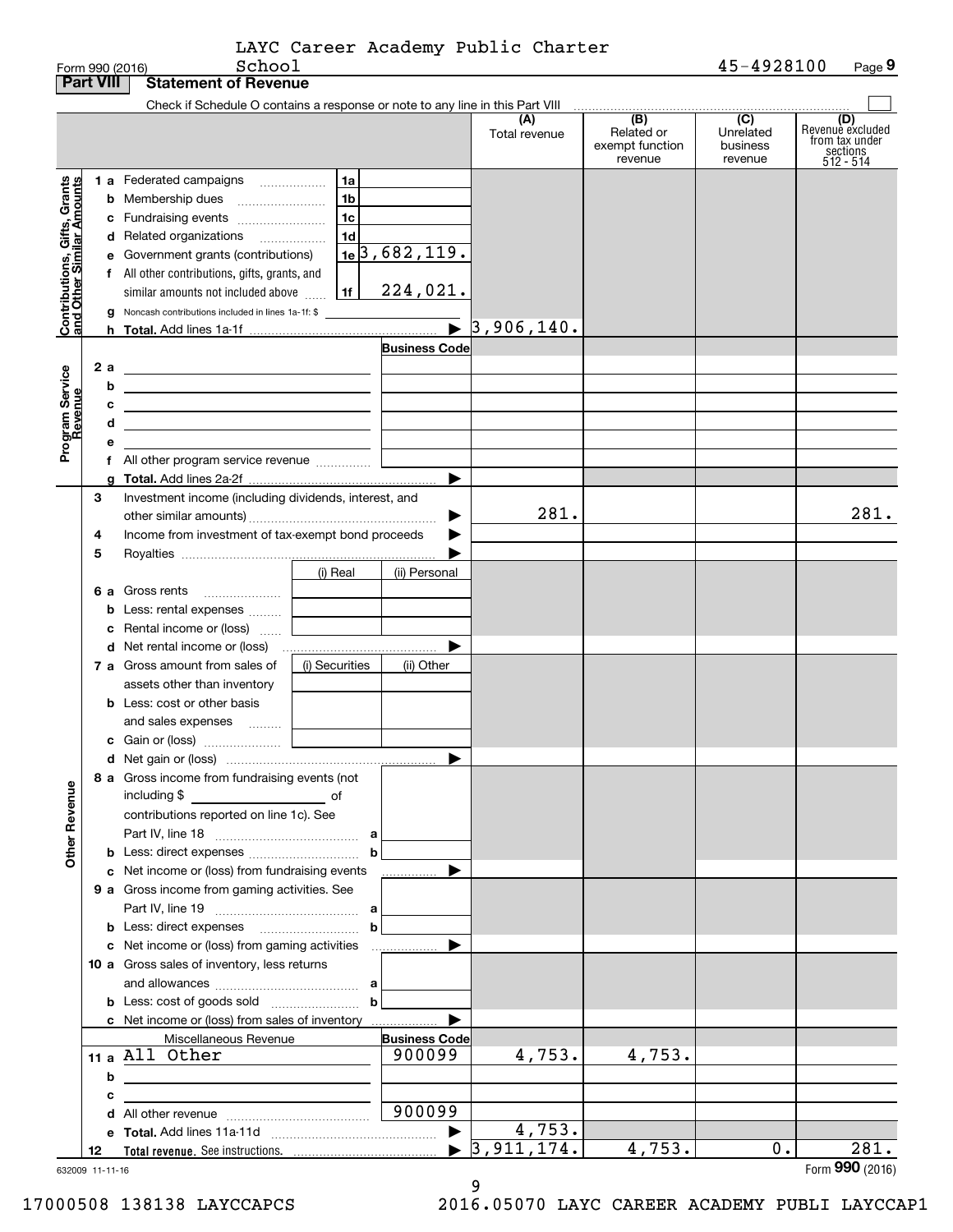|  | LAYC Career Academy Public Charter |  |
|--|------------------------------------|--|
|  |                                    |  |

Form 990 (2016) Page **10** School 45-4928100

|              | Part IX   Statement of Functional Expenses                                                                                                                                                                  |                      |                                    |                                           |                                |
|--------------|-------------------------------------------------------------------------------------------------------------------------------------------------------------------------------------------------------------|----------------------|------------------------------------|-------------------------------------------|--------------------------------|
|              | Section 501(c)(3) and 501(c)(4) organizations must complete all columns. All other organizations must complete column (A).                                                                                  |                      |                                    |                                           |                                |
|              | Check if Schedule O contains a response or note to any line in this Part IX                                                                                                                                 |                      |                                    |                                           |                                |
|              | Do not include amounts reported on lines 6b,<br>7b, 8b, 9b, and 10b of Part VIII.                                                                                                                           | Total expenses       | (B)<br>Program service<br>expenses | (C)<br>Management and<br>general expenses | (D)<br>Fundraising<br>expenses |
| 1.           | Grants and other assistance to domestic organizations                                                                                                                                                       |                      |                                    |                                           |                                |
|              | and domestic governments. See Part IV, line 21                                                                                                                                                              |                      |                                    |                                           |                                |
| $\mathbf{2}$ | Grants and other assistance to domestic                                                                                                                                                                     |                      |                                    |                                           |                                |
|              | individuals. See Part IV, line 22                                                                                                                                                                           |                      |                                    |                                           |                                |
| 3            | Grants and other assistance to foreign                                                                                                                                                                      |                      |                                    |                                           |                                |
|              | organizations, foreign governments, and foreign                                                                                                                                                             |                      |                                    |                                           |                                |
|              | individuals. See Part IV, lines 15 and 16                                                                                                                                                                   |                      |                                    |                                           |                                |
| 4            | Benefits paid to or for members                                                                                                                                                                             |                      |                                    |                                           |                                |
| 5            | Compensation of current officers, directors,                                                                                                                                                                |                      |                                    |                                           |                                |
|              |                                                                                                                                                                                                             | 122,850.             | 113,968.                           | 8,194.                                    | 688.                           |
| 6            | Compensation not included above, to disqualified                                                                                                                                                            |                      |                                    |                                           |                                |
|              | persons (as defined under section 4958(f)(1)) and                                                                                                                                                           |                      |                                    |                                           |                                |
|              | persons described in section 4958(c)(3)(B)                                                                                                                                                                  |                      |                                    |                                           |                                |
| 7            |                                                                                                                                                                                                             | 1,627,228.           | 1,509,580.                         | 108,536.                                  | 9,112.                         |
| 8            | Pension plan accruals and contributions (include                                                                                                                                                            |                      |                                    |                                           |                                |
|              | section 401(k) and 403(b) employer contributions)                                                                                                                                                           | 840.                 | 779.<br>75,965.                    | 56.                                       | 5.<br>458.                     |
| 9            |                                                                                                                                                                                                             | 81,885.<br>133, 104. | 123,481.                           | 5,462.<br>8,878.                          | 745.                           |
| 10           |                                                                                                                                                                                                             |                      |                                    |                                           |                                |
| 11           | Fees for services (non-employees):                                                                                                                                                                          |                      |                                    |                                           |                                |
| a            |                                                                                                                                                                                                             |                      |                                    |                                           |                                |
| b            |                                                                                                                                                                                                             | 5,552.               | 5,151.                             | 370.                                      | 31.                            |
| c            |                                                                                                                                                                                                             |                      |                                    |                                           |                                |
| d<br>e       | Professional fundraising services. See Part IV, line 17                                                                                                                                                     |                      |                                    |                                           |                                |
| f            | Investment management fees                                                                                                                                                                                  |                      |                                    |                                           |                                |
| $\mathbf{q}$ | Other. (If line 11g amount exceeds 10% of line 25,                                                                                                                                                          |                      |                                    |                                           |                                |
|              | column (A) amount, list line 11g expenses on Sch 0.)                                                                                                                                                        | 344,326.             | 344,326.                           |                                           |                                |
| 12           |                                                                                                                                                                                                             |                      |                                    |                                           |                                |
| 13           |                                                                                                                                                                                                             | 36,085.              | 33,476.                            | 2,407.                                    | 202.                           |
| 14           |                                                                                                                                                                                                             |                      |                                    |                                           |                                |
| 15           |                                                                                                                                                                                                             |                      |                                    |                                           |                                |
| 16           |                                                                                                                                                                                                             | 659,488.             | 611,807.                           | 43,988.                                   | 3,693.                         |
| 17           | Travel                                                                                                                                                                                                      |                      |                                    |                                           |                                |
| 18           | Payments of travel or entertainment expenses                                                                                                                                                                |                      |                                    |                                           |                                |
|              | for any federal, state, or local public officials                                                                                                                                                           |                      |                                    |                                           |                                |
| 19           | Conferences, conventions, and meetings                                                                                                                                                                      | 61,411.              | 56,971.                            | 4,096.                                    | $\overline{344}$ .             |
| 20           | Interest                                                                                                                                                                                                    |                      |                                    |                                           |                                |
| 21           |                                                                                                                                                                                                             | 401,938.             |                                    | 401,938.                                  |                                |
| 22           | Depreciation, depletion, and amortization                                                                                                                                                                   | 92,379.              | 85,700.                            | 6,162.                                    | 517.                           |
| 23           | Insurance                                                                                                                                                                                                   | 28,646.              | 26,575.                            | 1,911.                                    | 160.                           |
| 24           | Other expenses. Itemize expenses not covered<br>above. (List miscellaneous expenses in line 24e. If line<br>24e amount exceeds 10% of line 25, column (A)<br>amount, list line 24e expenses on Schedule O.) |                      |                                    |                                           |                                |
| a            | Consultants and profess                                                                                                                                                                                     | 285,592.             | 264,945.                           | 19,048.                                   | 1,599.                         |
| b            |                                                                                                                                                                                                             |                      |                                    |                                           |                                |
| c            |                                                                                                                                                                                                             |                      |                                    |                                           |                                |
| d            |                                                                                                                                                                                                             |                      |                                    |                                           |                                |
| е            | All other expenses                                                                                                                                                                                          | 79,920.              | 74,141.                            | 5,332.                                    | 447.                           |
| 25           | Total functional expenses. Add lines 1 through 24e                                                                                                                                                          | 3,961,244.           | 3,326,865.                         | 616,378.                                  | 18,001.                        |
| 26           | Joint costs. Complete this line only if the organization<br>reported in column (B) joint costs from a combined<br>educational campaign and fundraising solicitation.                                        |                      |                                    |                                           |                                |
|              | Check here $\blacktriangleright$<br>if following SOP 98-2 (ASC 958-720)                                                                                                                                     |                      |                                    |                                           |                                |
|              |                                                                                                                                                                                                             |                      |                                    |                                           | ~~~                            |

10

632010 11-11-16

Form (2016) **990**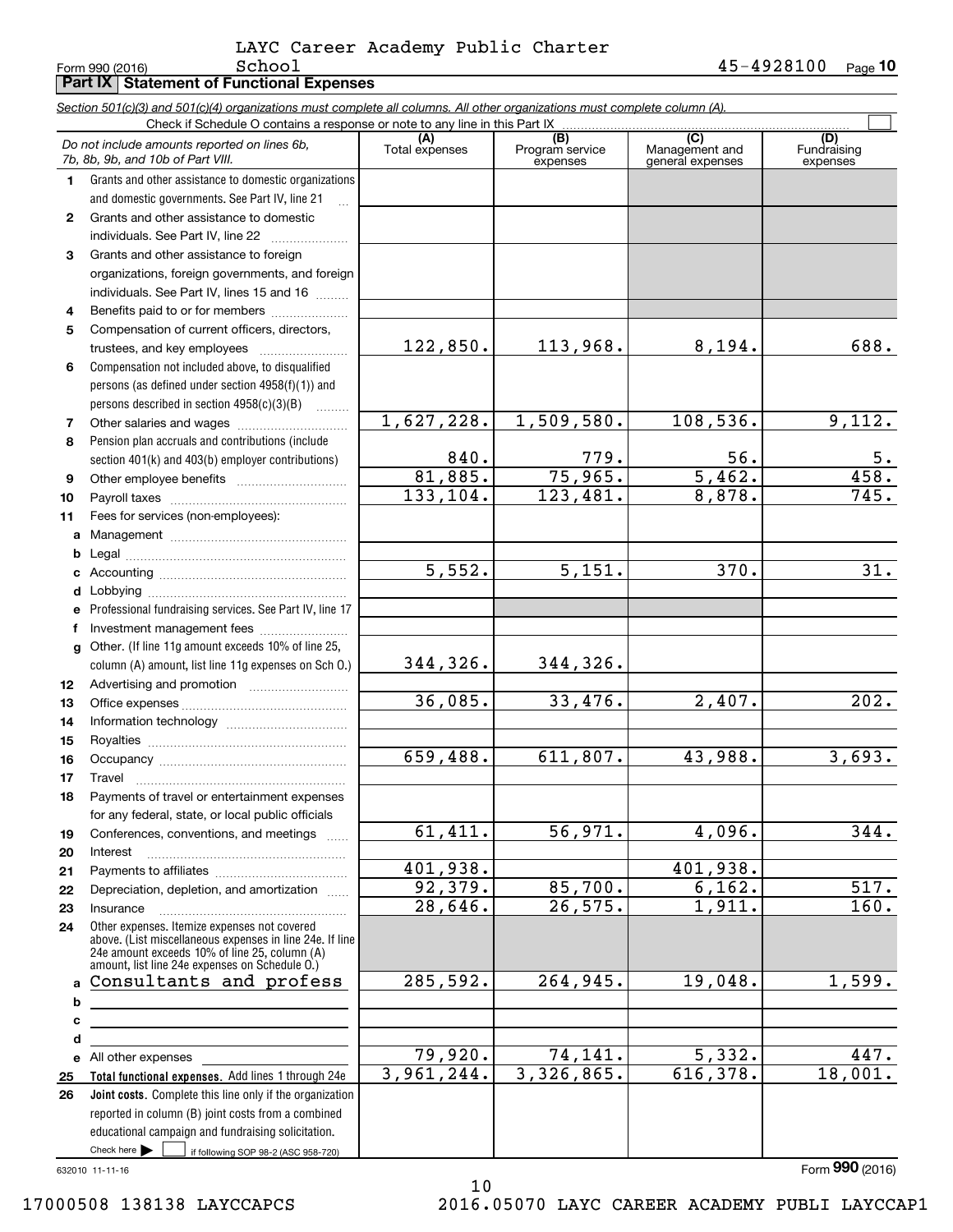| Form 990 (2016) |  |  |
|-----------------|--|--|

|                             | Part X | <b>Balance Sheet</b>                                                                                                                                                                                                           |                        |                          |                         |                    |
|-----------------------------|--------|--------------------------------------------------------------------------------------------------------------------------------------------------------------------------------------------------------------------------------|------------------------|--------------------------|-------------------------|--------------------|
|                             |        |                                                                                                                                                                                                                                |                        |                          |                         |                    |
|                             |        |                                                                                                                                                                                                                                |                        | (A)<br>Beginning of year |                         | (B)<br>End of year |
|                             | 1      |                                                                                                                                                                                                                                |                        | 1,432,881.               | $\blacksquare$          | 1,636,648.         |
|                             | 2      |                                                                                                                                                                                                                                |                        |                          | $\overline{2}$          |                    |
|                             | з      |                                                                                                                                                                                                                                |                        | 3                        |                         |                    |
|                             | 4      |                                                                                                                                                                                                                                |                        | 99,268.                  | $\overline{\mathbf{4}}$ | 81,141.            |
|                             | 5      | Loans and other receivables from current and former officers, directors,                                                                                                                                                       |                        |                          |                         |                    |
|                             |        | trustees, key employees, and highest compensated employees. Complete                                                                                                                                                           |                        |                          |                         |                    |
|                             |        | Part II of Schedule L                                                                                                                                                                                                          |                        |                          | 5                       |                    |
|                             | 6      | Loans and other receivables from other disqualified persons (as defined under                                                                                                                                                  |                        |                          |                         |                    |
|                             |        | section $4958(f)(1)$ , persons described in section $4958(c)(3)(B)$ , and contributing                                                                                                                                         |                        |                          |                         |                    |
|                             |        | employers and sponsoring organizations of section 501(c)(9) voluntary                                                                                                                                                          |                        |                          |                         |                    |
|                             |        | employees' beneficiary organizations (see instr). Complete Part II of Sch L                                                                                                                                                    |                        |                          | 6                       |                    |
| Assets                      | 7      |                                                                                                                                                                                                                                |                        |                          | $\overline{7}$          |                    |
|                             | 8      |                                                                                                                                                                                                                                |                        |                          | 8                       |                    |
|                             | 9      | Prepaid expenses and deferred charges                                                                                                                                                                                          |                        | 49,335.                  | $\mathbf{9}$            | 53,330.            |
|                             |        | <b>10a</b> Land, buildings, and equipment: cost or other                                                                                                                                                                       |                        |                          |                         |                    |
|                             |        | basis. Complete Part VI of Schedule D  10a                                                                                                                                                                                     | 357,108.               |                          |                         |                    |
|                             |        | <u>  1</u> 0b  <br><b>b</b> Less: accumulated depreciation                                                                                                                                                                     | $\overline{238,301}$ . | 154,195.                 | 10 <sub>c</sub>         | 118,807.           |
|                             | 11     |                                                                                                                                                                                                                                |                        |                          | 11                      |                    |
|                             | 12     |                                                                                                                                                                                                                                |                        |                          | 12                      |                    |
|                             | 13     |                                                                                                                                                                                                                                |                        |                          | 13                      |                    |
|                             | 14     |                                                                                                                                                                                                                                |                        | 14                       |                         |                    |
|                             | 15     |                                                                                                                                                                                                                                |                        | 70,000.                  | 15                      | 70,000.            |
|                             | 16     |                                                                                                                                                                                                                                |                        | 1,805,679.               | 16                      | 1,959,926.         |
|                             | 17     |                                                                                                                                                                                                                                |                        | 191,062.                 | 17                      | 345,379.           |
|                             | 18     |                                                                                                                                                                                                                                |                        |                          | 18                      |                    |
|                             | 19     | Deferred revenue manual contracts and contracts are all the contracts and contracts are contracted and contracts are contracted and contract are contracted and contract are contracted and contract are contracted and contra |                        |                          | 19                      | 50,000.            |
|                             | 20     |                                                                                                                                                                                                                                |                        |                          | 20                      |                    |
|                             | 21     | Escrow or custodial account liability. Complete Part IV of Schedule D                                                                                                                                                          | $\ddotsc$              |                          | 21                      |                    |
|                             | 22     | Loans and other payables to current and former officers, directors, trustees,                                                                                                                                                  |                        |                          |                         |                    |
|                             |        | key employees, highest compensated employees, and disqualified persons.                                                                                                                                                        |                        |                          |                         |                    |
| Liabilities                 |        | Complete Part II of Schedule L                                                                                                                                                                                                 |                        |                          | 22                      |                    |
|                             | 23     | Secured mortgages and notes payable to unrelated third parties                                                                                                                                                                 |                        |                          | 23                      |                    |
|                             | 24     | Other liabilities (including federal income tax, payables to related third                                                                                                                                                     |                        |                          | 24                      |                    |
|                             | 25     | parties, and other liabilities not included on lines 17-24). Complete Part X of                                                                                                                                                |                        |                          |                         |                    |
|                             |        | Schedule D                                                                                                                                                                                                                     |                        |                          | 25                      |                    |
|                             | 26     | Total liabilities. Add lines 17 through 25                                                                                                                                                                                     |                        | 191,062.                 | 26                      | 395,379.           |
|                             |        | Organizations that follow SFAS 117 (ASC 958), check here $\blacktriangleright \begin{array}{ c } \hline X & \text{and} \end{array}$                                                                                            |                        |                          |                         |                    |
|                             |        | complete lines 27 through 29, and lines 33 and 34.                                                                                                                                                                             |                        |                          |                         |                    |
|                             | 27     | Unrestricted net assets                                                                                                                                                                                                        |                        | 1,607,236.               | 27                      | 1,564,547.         |
|                             | 28     | Temporarily restricted net assets                                                                                                                                                                                              |                        | 7,381.                   | 28                      | 0.                 |
|                             | 29     | Permanently restricted net assets                                                                                                                                                                                              |                        |                          | 29                      |                    |
|                             |        | Organizations that do not follow SFAS 117 (ASC 958), check here ▶ □                                                                                                                                                            |                        |                          |                         |                    |
| Net Assets or Fund Balances |        | and complete lines 30 through 34.                                                                                                                                                                                              |                        |                          |                         |                    |
|                             | 30     |                                                                                                                                                                                                                                |                        |                          | 30                      |                    |
|                             | 31     | Paid-in or capital surplus, or land, building, or equipment fund                                                                                                                                                               |                        |                          | 31                      |                    |
|                             | 32     | Retained earnings, endowment, accumulated income, or other funds                                                                                                                                                               | .                      |                          | 32                      |                    |
|                             | 33     | Total net assets or fund balances                                                                                                                                                                                              |                        | $\overline{1,614},617.$  | 33                      | 1,564,547.         |
|                             | 34     |                                                                                                                                                                                                                                |                        | 1,805,679.               | 34                      | 1,959,926.         |

Form (2016) **990**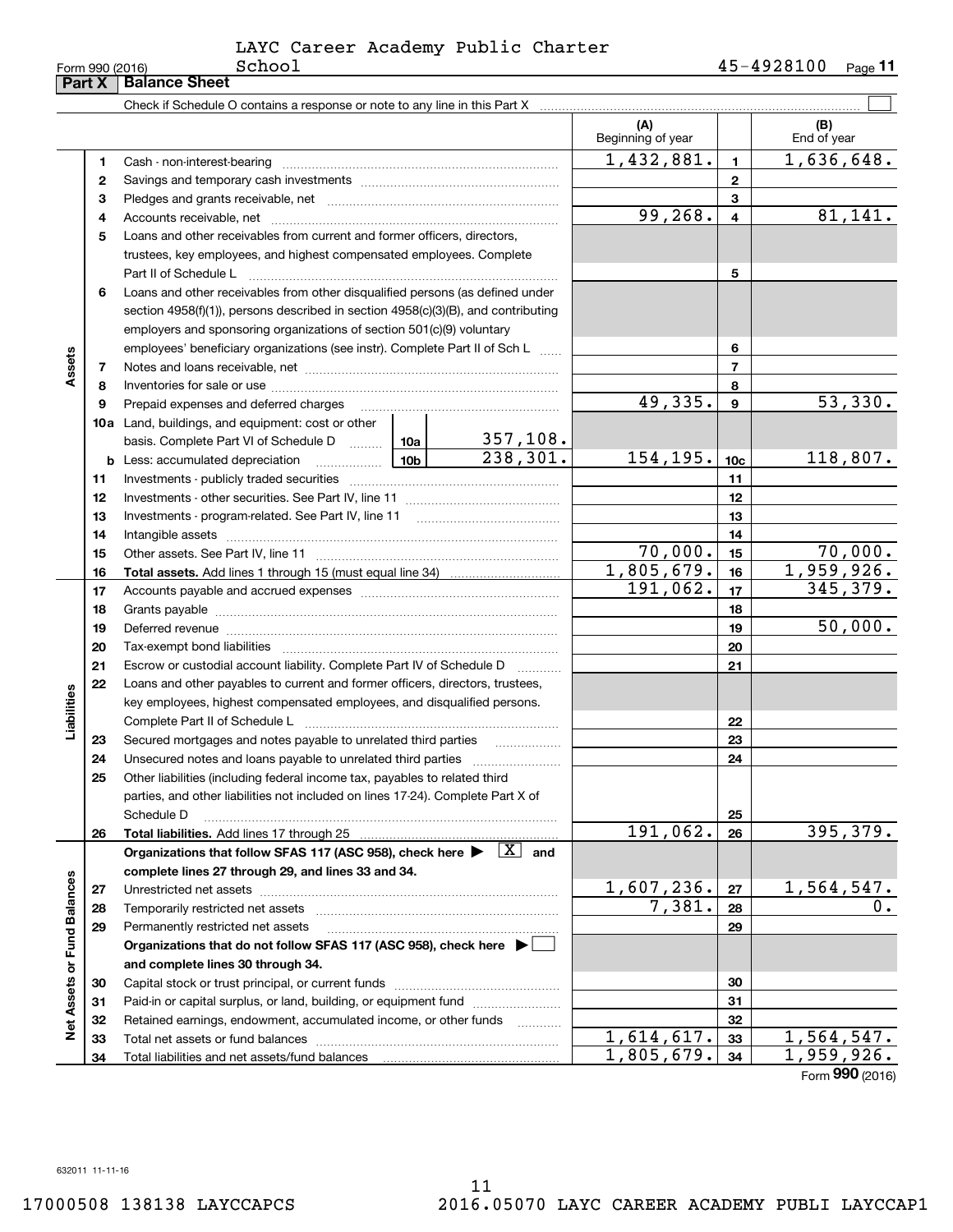| School<br>45-4928100<br>$_{\sf Page}$ 12<br>Form 990 (2016)<br><b>Part XI   Reconciliation of Net Assets</b><br>Check if Schedule O contains a response or note to any line in this Part XI [11] [12] [12] [12] [12] Check if Schedule O contains a response or note to any line in this Part XI<br>3,911,174.<br>Total revenue (must equal Part VIII, column (A), line 12)<br>1.<br>1<br>3,961,244.<br>$\mathbf{2}$<br>2<br>$-50,070.$<br>3<br>з<br>Revenue less expenses. Subtract line 2 from line 1<br>1,614,617.<br>$\overline{4}$<br>4<br>5<br>Net unrealized gains (losses) on investments<br>5<br>$\overline{a_1, \ldots, a_n, \ldots, a_n, \ldots, a_n, \ldots, a_n, \ldots, \ldots, a_n, \ldots, a_n, \ldots, a_n, \ldots, a_n, \ldots, a_n, \ldots, a_n, \ldots, a_n, \ldots, a_n, \ldots, a_n, \ldots, a_n, \ldots, a_n, \ldots, a_n, \ldots, a_n, \ldots, a_n, \ldots, a_n, \ldots, a_n, \ldots, a_n, \ldots, a_n, \ldots, a_n, \ldots, a_n, \ldots, a_n, \ldots, a_n, \ldots, a_n, \ldots, a_n, \ldots, a_n, \ldots, a$<br>6<br>Donated services and use of facilities<br>6<br>$\overline{7}$<br>7<br>Investment expenses<br>8<br>8<br>Prior period adjustments<br>0.<br>9<br>Other changes in net assets or fund balances (explain in Schedule O)<br>9<br>Net assets or fund balances at end of year. Combine lines 3 through 9 (must equal Part X, line 33,<br>10<br>1,564,547.<br>10<br>column (B))<br>Part XII Financial Statements and Reporting<br>x<br>No<br>Yes<br>$\boxed{\text{X}}$ Accrual<br>Cash<br>Other<br>Accounting method used to prepare the Form 990:<br>1<br>If the organization changed its method of accounting from a prior year or checked "Other," explain in Schedule O.<br>x<br>2a Were the organization's financial statements compiled or reviewed by an independent accountant?<br>2a<br>If "Yes," check a box below to indicate whether the financial statements for the year were compiled or reviewed on a<br>separate basis, consolidated basis, or both:<br>Separate basis<br><b>Consolidated basis</b><br>Both consolidated and separate basis<br>x<br>2 <sub>b</sub><br><b>b</b> Were the organization's financial statements audited by an independent accountant?<br>If "Yes," check a box below to indicate whether the financial statements for the year were audited on a separate basis,<br>consolidated basis, or both:<br>$\boxed{\mathrm{X}}$ Separate basis<br><b>Consolidated basis</b><br>Both consolidated and separate basis<br>c If "Yes" to line 2a or 2b, does the organization have a committee that assumes responsibility for oversight of the audit,<br>Х<br>2c<br>If the organization changed either its oversight process or selection process during the tax year, explain in Schedule O.<br>3a As a result of a federal award, was the organization required to undergo an audit or audits as set forth in the Single Audit<br>x<br>За<br>b If "Yes," did the organization undergo the required audit or audits? If the organization did not undergo the required audit<br>or audits, explain why in Schedule O and describe any steps taken to undergo such audits<br>3b<br>מחח | LAYC Career Academy Public Charter |  |  |
|---------------------------------------------------------------------------------------------------------------------------------------------------------------------------------------------------------------------------------------------------------------------------------------------------------------------------------------------------------------------------------------------------------------------------------------------------------------------------------------------------------------------------------------------------------------------------------------------------------------------------------------------------------------------------------------------------------------------------------------------------------------------------------------------------------------------------------------------------------------------------------------------------------------------------------------------------------------------------------------------------------------------------------------------------------------------------------------------------------------------------------------------------------------------------------------------------------------------------------------------------------------------------------------------------------------------------------------------------------------------------------------------------------------------------------------------------------------------------------------------------------------------------------------------------------------------------------------------------------------------------------------------------------------------------------------------------------------------------------------------------------------------------------------------------------------------------------------------------------------------------------------------------------------------------------------------------------------------------------------------------------------------------------------------------------------------------------------------------------------------------------------------------------------------------------------------------------------------------------------------------------------------------------------------------------------------------------------------------------------------------------------------------------------------------------------------------------------------------------------------------------------------------------------------------------------------------------------------------------------------------------------------------------------------------------------------------------------------------------------------------------------------------------------------------------------------------------------------------------------------------------------------------------------------------------------------------------------------------------------------------------------------------------------------------------------------------------------------------------------------------------------------------------------|------------------------------------|--|--|
|                                                                                                                                                                                                                                                                                                                                                                                                                                                                                                                                                                                                                                                                                                                                                                                                                                                                                                                                                                                                                                                                                                                                                                                                                                                                                                                                                                                                                                                                                                                                                                                                                                                                                                                                                                                                                                                                                                                                                                                                                                                                                                                                                                                                                                                                                                                                                                                                                                                                                                                                                                                                                                                                                                                                                                                                                                                                                                                                                                                                                                                                                                                                                               |                                    |  |  |
|                                                                                                                                                                                                                                                                                                                                                                                                                                                                                                                                                                                                                                                                                                                                                                                                                                                                                                                                                                                                                                                                                                                                                                                                                                                                                                                                                                                                                                                                                                                                                                                                                                                                                                                                                                                                                                                                                                                                                                                                                                                                                                                                                                                                                                                                                                                                                                                                                                                                                                                                                                                                                                                                                                                                                                                                                                                                                                                                                                                                                                                                                                                                                               |                                    |  |  |
|                                                                                                                                                                                                                                                                                                                                                                                                                                                                                                                                                                                                                                                                                                                                                                                                                                                                                                                                                                                                                                                                                                                                                                                                                                                                                                                                                                                                                                                                                                                                                                                                                                                                                                                                                                                                                                                                                                                                                                                                                                                                                                                                                                                                                                                                                                                                                                                                                                                                                                                                                                                                                                                                                                                                                                                                                                                                                                                                                                                                                                                                                                                                                               |                                    |  |  |
|                                                                                                                                                                                                                                                                                                                                                                                                                                                                                                                                                                                                                                                                                                                                                                                                                                                                                                                                                                                                                                                                                                                                                                                                                                                                                                                                                                                                                                                                                                                                                                                                                                                                                                                                                                                                                                                                                                                                                                                                                                                                                                                                                                                                                                                                                                                                                                                                                                                                                                                                                                                                                                                                                                                                                                                                                                                                                                                                                                                                                                                                                                                                                               |                                    |  |  |
|                                                                                                                                                                                                                                                                                                                                                                                                                                                                                                                                                                                                                                                                                                                                                                                                                                                                                                                                                                                                                                                                                                                                                                                                                                                                                                                                                                                                                                                                                                                                                                                                                                                                                                                                                                                                                                                                                                                                                                                                                                                                                                                                                                                                                                                                                                                                                                                                                                                                                                                                                                                                                                                                                                                                                                                                                                                                                                                                                                                                                                                                                                                                                               |                                    |  |  |
|                                                                                                                                                                                                                                                                                                                                                                                                                                                                                                                                                                                                                                                                                                                                                                                                                                                                                                                                                                                                                                                                                                                                                                                                                                                                                                                                                                                                                                                                                                                                                                                                                                                                                                                                                                                                                                                                                                                                                                                                                                                                                                                                                                                                                                                                                                                                                                                                                                                                                                                                                                                                                                                                                                                                                                                                                                                                                                                                                                                                                                                                                                                                                               |                                    |  |  |
|                                                                                                                                                                                                                                                                                                                                                                                                                                                                                                                                                                                                                                                                                                                                                                                                                                                                                                                                                                                                                                                                                                                                                                                                                                                                                                                                                                                                                                                                                                                                                                                                                                                                                                                                                                                                                                                                                                                                                                                                                                                                                                                                                                                                                                                                                                                                                                                                                                                                                                                                                                                                                                                                                                                                                                                                                                                                                                                                                                                                                                                                                                                                                               |                                    |  |  |
|                                                                                                                                                                                                                                                                                                                                                                                                                                                                                                                                                                                                                                                                                                                                                                                                                                                                                                                                                                                                                                                                                                                                                                                                                                                                                                                                                                                                                                                                                                                                                                                                                                                                                                                                                                                                                                                                                                                                                                                                                                                                                                                                                                                                                                                                                                                                                                                                                                                                                                                                                                                                                                                                                                                                                                                                                                                                                                                                                                                                                                                                                                                                                               |                                    |  |  |
|                                                                                                                                                                                                                                                                                                                                                                                                                                                                                                                                                                                                                                                                                                                                                                                                                                                                                                                                                                                                                                                                                                                                                                                                                                                                                                                                                                                                                                                                                                                                                                                                                                                                                                                                                                                                                                                                                                                                                                                                                                                                                                                                                                                                                                                                                                                                                                                                                                                                                                                                                                                                                                                                                                                                                                                                                                                                                                                                                                                                                                                                                                                                                               |                                    |  |  |
|                                                                                                                                                                                                                                                                                                                                                                                                                                                                                                                                                                                                                                                                                                                                                                                                                                                                                                                                                                                                                                                                                                                                                                                                                                                                                                                                                                                                                                                                                                                                                                                                                                                                                                                                                                                                                                                                                                                                                                                                                                                                                                                                                                                                                                                                                                                                                                                                                                                                                                                                                                                                                                                                                                                                                                                                                                                                                                                                                                                                                                                                                                                                                               |                                    |  |  |
|                                                                                                                                                                                                                                                                                                                                                                                                                                                                                                                                                                                                                                                                                                                                                                                                                                                                                                                                                                                                                                                                                                                                                                                                                                                                                                                                                                                                                                                                                                                                                                                                                                                                                                                                                                                                                                                                                                                                                                                                                                                                                                                                                                                                                                                                                                                                                                                                                                                                                                                                                                                                                                                                                                                                                                                                                                                                                                                                                                                                                                                                                                                                                               |                                    |  |  |
|                                                                                                                                                                                                                                                                                                                                                                                                                                                                                                                                                                                                                                                                                                                                                                                                                                                                                                                                                                                                                                                                                                                                                                                                                                                                                                                                                                                                                                                                                                                                                                                                                                                                                                                                                                                                                                                                                                                                                                                                                                                                                                                                                                                                                                                                                                                                                                                                                                                                                                                                                                                                                                                                                                                                                                                                                                                                                                                                                                                                                                                                                                                                                               |                                    |  |  |
|                                                                                                                                                                                                                                                                                                                                                                                                                                                                                                                                                                                                                                                                                                                                                                                                                                                                                                                                                                                                                                                                                                                                                                                                                                                                                                                                                                                                                                                                                                                                                                                                                                                                                                                                                                                                                                                                                                                                                                                                                                                                                                                                                                                                                                                                                                                                                                                                                                                                                                                                                                                                                                                                                                                                                                                                                                                                                                                                                                                                                                                                                                                                                               |                                    |  |  |
|                                                                                                                                                                                                                                                                                                                                                                                                                                                                                                                                                                                                                                                                                                                                                                                                                                                                                                                                                                                                                                                                                                                                                                                                                                                                                                                                                                                                                                                                                                                                                                                                                                                                                                                                                                                                                                                                                                                                                                                                                                                                                                                                                                                                                                                                                                                                                                                                                                                                                                                                                                                                                                                                                                                                                                                                                                                                                                                                                                                                                                                                                                                                                               |                                    |  |  |
|                                                                                                                                                                                                                                                                                                                                                                                                                                                                                                                                                                                                                                                                                                                                                                                                                                                                                                                                                                                                                                                                                                                                                                                                                                                                                                                                                                                                                                                                                                                                                                                                                                                                                                                                                                                                                                                                                                                                                                                                                                                                                                                                                                                                                                                                                                                                                                                                                                                                                                                                                                                                                                                                                                                                                                                                                                                                                                                                                                                                                                                                                                                                                               |                                    |  |  |
|                                                                                                                                                                                                                                                                                                                                                                                                                                                                                                                                                                                                                                                                                                                                                                                                                                                                                                                                                                                                                                                                                                                                                                                                                                                                                                                                                                                                                                                                                                                                                                                                                                                                                                                                                                                                                                                                                                                                                                                                                                                                                                                                                                                                                                                                                                                                                                                                                                                                                                                                                                                                                                                                                                                                                                                                                                                                                                                                                                                                                                                                                                                                                               |                                    |  |  |
|                                                                                                                                                                                                                                                                                                                                                                                                                                                                                                                                                                                                                                                                                                                                                                                                                                                                                                                                                                                                                                                                                                                                                                                                                                                                                                                                                                                                                                                                                                                                                                                                                                                                                                                                                                                                                                                                                                                                                                                                                                                                                                                                                                                                                                                                                                                                                                                                                                                                                                                                                                                                                                                                                                                                                                                                                                                                                                                                                                                                                                                                                                                                                               |                                    |  |  |
|                                                                                                                                                                                                                                                                                                                                                                                                                                                                                                                                                                                                                                                                                                                                                                                                                                                                                                                                                                                                                                                                                                                                                                                                                                                                                                                                                                                                                                                                                                                                                                                                                                                                                                                                                                                                                                                                                                                                                                                                                                                                                                                                                                                                                                                                                                                                                                                                                                                                                                                                                                                                                                                                                                                                                                                                                                                                                                                                                                                                                                                                                                                                                               |                                    |  |  |
|                                                                                                                                                                                                                                                                                                                                                                                                                                                                                                                                                                                                                                                                                                                                                                                                                                                                                                                                                                                                                                                                                                                                                                                                                                                                                                                                                                                                                                                                                                                                                                                                                                                                                                                                                                                                                                                                                                                                                                                                                                                                                                                                                                                                                                                                                                                                                                                                                                                                                                                                                                                                                                                                                                                                                                                                                                                                                                                                                                                                                                                                                                                                                               |                                    |  |  |
|                                                                                                                                                                                                                                                                                                                                                                                                                                                                                                                                                                                                                                                                                                                                                                                                                                                                                                                                                                                                                                                                                                                                                                                                                                                                                                                                                                                                                                                                                                                                                                                                                                                                                                                                                                                                                                                                                                                                                                                                                                                                                                                                                                                                                                                                                                                                                                                                                                                                                                                                                                                                                                                                                                                                                                                                                                                                                                                                                                                                                                                                                                                                                               |                                    |  |  |
|                                                                                                                                                                                                                                                                                                                                                                                                                                                                                                                                                                                                                                                                                                                                                                                                                                                                                                                                                                                                                                                                                                                                                                                                                                                                                                                                                                                                                                                                                                                                                                                                                                                                                                                                                                                                                                                                                                                                                                                                                                                                                                                                                                                                                                                                                                                                                                                                                                                                                                                                                                                                                                                                                                                                                                                                                                                                                                                                                                                                                                                                                                                                                               |                                    |  |  |
|                                                                                                                                                                                                                                                                                                                                                                                                                                                                                                                                                                                                                                                                                                                                                                                                                                                                                                                                                                                                                                                                                                                                                                                                                                                                                                                                                                                                                                                                                                                                                                                                                                                                                                                                                                                                                                                                                                                                                                                                                                                                                                                                                                                                                                                                                                                                                                                                                                                                                                                                                                                                                                                                                                                                                                                                                                                                                                                                                                                                                                                                                                                                                               |                                    |  |  |
|                                                                                                                                                                                                                                                                                                                                                                                                                                                                                                                                                                                                                                                                                                                                                                                                                                                                                                                                                                                                                                                                                                                                                                                                                                                                                                                                                                                                                                                                                                                                                                                                                                                                                                                                                                                                                                                                                                                                                                                                                                                                                                                                                                                                                                                                                                                                                                                                                                                                                                                                                                                                                                                                                                                                                                                                                                                                                                                                                                                                                                                                                                                                                               |                                    |  |  |
|                                                                                                                                                                                                                                                                                                                                                                                                                                                                                                                                                                                                                                                                                                                                                                                                                                                                                                                                                                                                                                                                                                                                                                                                                                                                                                                                                                                                                                                                                                                                                                                                                                                                                                                                                                                                                                                                                                                                                                                                                                                                                                                                                                                                                                                                                                                                                                                                                                                                                                                                                                                                                                                                                                                                                                                                                                                                                                                                                                                                                                                                                                                                                               |                                    |  |  |
|                                                                                                                                                                                                                                                                                                                                                                                                                                                                                                                                                                                                                                                                                                                                                                                                                                                                                                                                                                                                                                                                                                                                                                                                                                                                                                                                                                                                                                                                                                                                                                                                                                                                                                                                                                                                                                                                                                                                                                                                                                                                                                                                                                                                                                                                                                                                                                                                                                                                                                                                                                                                                                                                                                                                                                                                                                                                                                                                                                                                                                                                                                                                                               |                                    |  |  |
|                                                                                                                                                                                                                                                                                                                                                                                                                                                                                                                                                                                                                                                                                                                                                                                                                                                                                                                                                                                                                                                                                                                                                                                                                                                                                                                                                                                                                                                                                                                                                                                                                                                                                                                                                                                                                                                                                                                                                                                                                                                                                                                                                                                                                                                                                                                                                                                                                                                                                                                                                                                                                                                                                                                                                                                                                                                                                                                                                                                                                                                                                                                                                               |                                    |  |  |
|                                                                                                                                                                                                                                                                                                                                                                                                                                                                                                                                                                                                                                                                                                                                                                                                                                                                                                                                                                                                                                                                                                                                                                                                                                                                                                                                                                                                                                                                                                                                                                                                                                                                                                                                                                                                                                                                                                                                                                                                                                                                                                                                                                                                                                                                                                                                                                                                                                                                                                                                                                                                                                                                                                                                                                                                                                                                                                                                                                                                                                                                                                                                                               |                                    |  |  |
|                                                                                                                                                                                                                                                                                                                                                                                                                                                                                                                                                                                                                                                                                                                                                                                                                                                                                                                                                                                                                                                                                                                                                                                                                                                                                                                                                                                                                                                                                                                                                                                                                                                                                                                                                                                                                                                                                                                                                                                                                                                                                                                                                                                                                                                                                                                                                                                                                                                                                                                                                                                                                                                                                                                                                                                                                                                                                                                                                                                                                                                                                                                                                               |                                    |  |  |
|                                                                                                                                                                                                                                                                                                                                                                                                                                                                                                                                                                                                                                                                                                                                                                                                                                                                                                                                                                                                                                                                                                                                                                                                                                                                                                                                                                                                                                                                                                                                                                                                                                                                                                                                                                                                                                                                                                                                                                                                                                                                                                                                                                                                                                                                                                                                                                                                                                                                                                                                                                                                                                                                                                                                                                                                                                                                                                                                                                                                                                                                                                                                                               |                                    |  |  |
|                                                                                                                                                                                                                                                                                                                                                                                                                                                                                                                                                                                                                                                                                                                                                                                                                                                                                                                                                                                                                                                                                                                                                                                                                                                                                                                                                                                                                                                                                                                                                                                                                                                                                                                                                                                                                                                                                                                                                                                                                                                                                                                                                                                                                                                                                                                                                                                                                                                                                                                                                                                                                                                                                                                                                                                                                                                                                                                                                                                                                                                                                                                                                               |                                    |  |  |
|                                                                                                                                                                                                                                                                                                                                                                                                                                                                                                                                                                                                                                                                                                                                                                                                                                                                                                                                                                                                                                                                                                                                                                                                                                                                                                                                                                                                                                                                                                                                                                                                                                                                                                                                                                                                                                                                                                                                                                                                                                                                                                                                                                                                                                                                                                                                                                                                                                                                                                                                                                                                                                                                                                                                                                                                                                                                                                                                                                                                                                                                                                                                                               |                                    |  |  |
|                                                                                                                                                                                                                                                                                                                                                                                                                                                                                                                                                                                                                                                                                                                                                                                                                                                                                                                                                                                                                                                                                                                                                                                                                                                                                                                                                                                                                                                                                                                                                                                                                                                                                                                                                                                                                                                                                                                                                                                                                                                                                                                                                                                                                                                                                                                                                                                                                                                                                                                                                                                                                                                                                                                                                                                                                                                                                                                                                                                                                                                                                                                                                               |                                    |  |  |
|                                                                                                                                                                                                                                                                                                                                                                                                                                                                                                                                                                                                                                                                                                                                                                                                                                                                                                                                                                                                                                                                                                                                                                                                                                                                                                                                                                                                                                                                                                                                                                                                                                                                                                                                                                                                                                                                                                                                                                                                                                                                                                                                                                                                                                                                                                                                                                                                                                                                                                                                                                                                                                                                                                                                                                                                                                                                                                                                                                                                                                                                                                                                                               |                                    |  |  |
|                                                                                                                                                                                                                                                                                                                                                                                                                                                                                                                                                                                                                                                                                                                                                                                                                                                                                                                                                                                                                                                                                                                                                                                                                                                                                                                                                                                                                                                                                                                                                                                                                                                                                                                                                                                                                                                                                                                                                                                                                                                                                                                                                                                                                                                                                                                                                                                                                                                                                                                                                                                                                                                                                                                                                                                                                                                                                                                                                                                                                                                                                                                                                               |                                    |  |  |
|                                                                                                                                                                                                                                                                                                                                                                                                                                                                                                                                                                                                                                                                                                                                                                                                                                                                                                                                                                                                                                                                                                                                                                                                                                                                                                                                                                                                                                                                                                                                                                                                                                                                                                                                                                                                                                                                                                                                                                                                                                                                                                                                                                                                                                                                                                                                                                                                                                                                                                                                                                                                                                                                                                                                                                                                                                                                                                                                                                                                                                                                                                                                                               |                                    |  |  |

Form (2016) **990**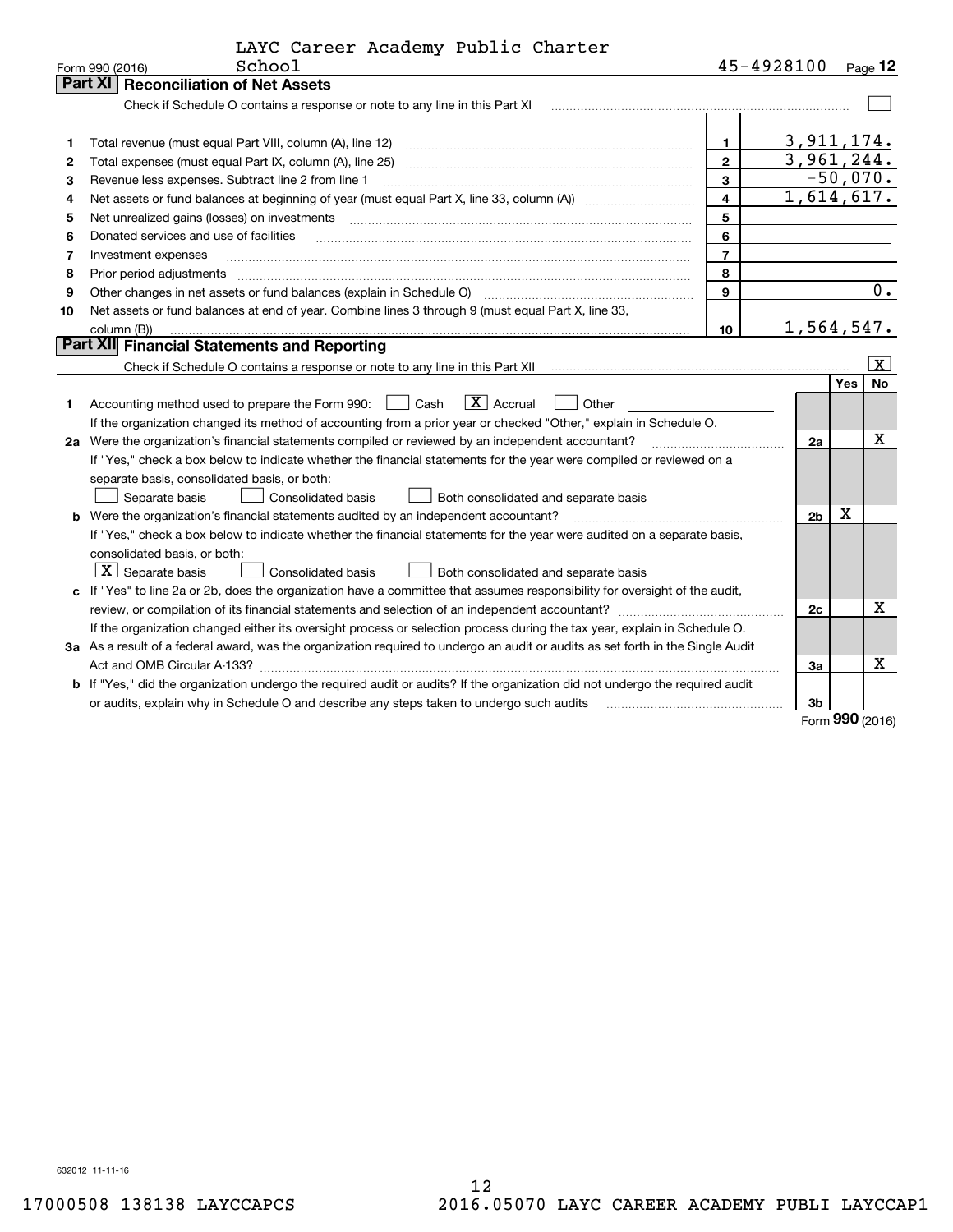| <b>SCHEDULE A</b>                                                                                                                                                                                                                                              | <b>Public Charity Status and Public Support</b> |                                                                                                                                                                                                                                  |                                 |    |                            |  |                                       |
|----------------------------------------------------------------------------------------------------------------------------------------------------------------------------------------------------------------------------------------------------------------|-------------------------------------------------|----------------------------------------------------------------------------------------------------------------------------------------------------------------------------------------------------------------------------------|---------------------------------|----|----------------------------|--|---------------------------------------|
| (Form 990 or 990-EZ)                                                                                                                                                                                                                                           |                                                 |                                                                                                                                                                                                                                  |                                 |    |                            |  |                                       |
|                                                                                                                                                                                                                                                                |                                                 | Complete if the organization is a section 501(c)(3) organization or a section<br>4947(a)(1) nonexempt charitable trust.                                                                                                          |                                 |    |                            |  |                                       |
| Department of the Treasury<br>Internal Revenue Service                                                                                                                                                                                                         |                                                 | Attach to Form 990 or Form 990-EZ.<br>Information about Schedule A (Form 990 or 990-EZ) and its instructions is at www.irs.gov/form990.                                                                                          |                                 |    |                            |  | <b>Open to Public</b><br>Inspection   |
| Name of the organization                                                                                                                                                                                                                                       |                                                 | LAYC Career Academy Public Charter                                                                                                                                                                                               |                                 |    |                            |  | <b>Employer identification number</b> |
| School                                                                                                                                                                                                                                                         |                                                 |                                                                                                                                                                                                                                  |                                 |    |                            |  | 45-4928100                            |
| Part I                                                                                                                                                                                                                                                         |                                                 | Reason for Public Charity Status (All organizations must complete this part.) See instructions.                                                                                                                                  |                                 |    |                            |  |                                       |
| The organization is not a private foundation because it is: (For lines 1 through 12, check only one box.)                                                                                                                                                      |                                                 |                                                                                                                                                                                                                                  |                                 |    |                            |  |                                       |
| A church, convention of churches, or association of churches described in section 170(b)(1)(A)(i).<br>1                                                                                                                                                        |                                                 |                                                                                                                                                                                                                                  |                                 |    |                            |  |                                       |
| $\overline{\text{X}}$<br>$\mathbf{2}$<br>A school described in section 170(b)(1)(A)(ii). (Attach Schedule E (Form 990 or 990-EZ).)                                                                                                                             |                                                 |                                                                                                                                                                                                                                  |                                 |    |                            |  |                                       |
| 3<br>A hospital or a cooperative hospital service organization described in section 170(b)(1)(A)(iii).                                                                                                                                                         |                                                 |                                                                                                                                                                                                                                  |                                 |    |                            |  |                                       |
| A medical research organization operated in conjunction with a hospital described in section 170(b)(1)(A)(iii). Enter the hospital's name,<br>4                                                                                                                |                                                 |                                                                                                                                                                                                                                  |                                 |    |                            |  |                                       |
| city, and state:                                                                                                                                                                                                                                               |                                                 |                                                                                                                                                                                                                                  |                                 |    |                            |  |                                       |
| An organization operated for the benefit of a college or university owned or operated by a governmental unit described in<br>5                                                                                                                                 |                                                 |                                                                                                                                                                                                                                  |                                 |    |                            |  |                                       |
| section 170(b)(1)(A)(iv). (Complete Part II.)<br>6<br>A federal, state, or local government or governmental unit described in section 170(b)(1)(A)(v).                                                                                                         |                                                 |                                                                                                                                                                                                                                  |                                 |    |                            |  |                                       |
| 7<br>An organization that normally receives a substantial part of its support from a governmental unit or from the general public described in                                                                                                                 |                                                 |                                                                                                                                                                                                                                  |                                 |    |                            |  |                                       |
| section 170(b)(1)(A)(vi). (Complete Part II.)                                                                                                                                                                                                                  |                                                 |                                                                                                                                                                                                                                  |                                 |    |                            |  |                                       |
| 8<br>A community trust described in section 170(b)(1)(A)(vi). (Complete Part II.)                                                                                                                                                                              |                                                 |                                                                                                                                                                                                                                  |                                 |    |                            |  |                                       |
| 9<br>An agricultural research organization described in section 170(b)(1)(A)(ix) operated in conjunction with a land-grant college                                                                                                                             |                                                 |                                                                                                                                                                                                                                  |                                 |    |                            |  |                                       |
| or university or a non-land-grant college of agriculture (see instructions). Enter the name, city, and state of the college or                                                                                                                                 |                                                 |                                                                                                                                                                                                                                  |                                 |    |                            |  |                                       |
| university:                                                                                                                                                                                                                                                    |                                                 |                                                                                                                                                                                                                                  |                                 |    |                            |  |                                       |
| 10<br>An organization that normally receives: (1) more than 33 1/3% of its support from contributions, membership fees, and gross receipts from                                                                                                                |                                                 |                                                                                                                                                                                                                                  |                                 |    |                            |  |                                       |
| activities related to its exempt functions - subject to certain exceptions, and (2) no more than 33 1/3% of its support from gross investment                                                                                                                  |                                                 |                                                                                                                                                                                                                                  |                                 |    |                            |  |                                       |
| income and unrelated business taxable income (less section 511 tax) from businesses acquired by the organization after June 30, 1975.                                                                                                                          |                                                 |                                                                                                                                                                                                                                  |                                 |    |                            |  |                                       |
| See section 509(a)(2). (Complete Part III.)                                                                                                                                                                                                                    |                                                 |                                                                                                                                                                                                                                  |                                 |    |                            |  |                                       |
| 11<br>An organization organized and operated exclusively to test for public safety. See section 509(a)(4).<br>12<br>An organization organized and operated exclusively for the benefit of, to perform the functions of, or to carry out the purposes of one or |                                                 |                                                                                                                                                                                                                                  |                                 |    |                            |  |                                       |
| more publicly supported organizations described in section 509(a)(1) or section 509(a)(2). See section 509(a)(3). Check the box in                                                                                                                             |                                                 |                                                                                                                                                                                                                                  |                                 |    |                            |  |                                       |
| lines 12a through 12d that describes the type of supporting organization and complete lines 12e, 12f, and 12g.                                                                                                                                                 |                                                 |                                                                                                                                                                                                                                  |                                 |    |                            |  |                                       |
| a                                                                                                                                                                                                                                                              |                                                 | Type I. A supporting organization operated, supervised, or controlled by its supported organization(s), typically by giving                                                                                                      |                                 |    |                            |  |                                       |
|                                                                                                                                                                                                                                                                |                                                 | the supported organization(s) the power to regularly appoint or elect a majority of the directors or trustees of the supporting                                                                                                  |                                 |    |                            |  |                                       |
| organization. You must complete Part IV, Sections A and B.                                                                                                                                                                                                     |                                                 |                                                                                                                                                                                                                                  |                                 |    |                            |  |                                       |
| b                                                                                                                                                                                                                                                              |                                                 | Type II. A supporting organization supervised or controlled in connection with its supported organization(s), by having                                                                                                          |                                 |    |                            |  |                                       |
|                                                                                                                                                                                                                                                                |                                                 | control or management of the supporting organization vested in the same persons that control or manage the supported                                                                                                             |                                 |    |                            |  |                                       |
| organization(s). You must complete Part IV, Sections A and C.                                                                                                                                                                                                  |                                                 |                                                                                                                                                                                                                                  |                                 |    |                            |  |                                       |
| c                                                                                                                                                                                                                                                              |                                                 | Type III functionally integrated. A supporting organization operated in connection with, and functionally integrated with,<br>its supported organization(s) (see instructions). You must complete Part IV, Sections A, D, and E. |                                 |    |                            |  |                                       |
| d                                                                                                                                                                                                                                                              |                                                 | Type III non-functionally integrated. A supporting organization operated in connection with its supported organization(s)                                                                                                        |                                 |    |                            |  |                                       |
|                                                                                                                                                                                                                                                                |                                                 | that is not functionally integrated. The organization generally must satisfy a distribution requirement and an attentiveness                                                                                                     |                                 |    |                            |  |                                       |
|                                                                                                                                                                                                                                                                |                                                 | requirement (see instructions). You must complete Part IV, Sections A and D, and Part V.                                                                                                                                         |                                 |    |                            |  |                                       |
| е                                                                                                                                                                                                                                                              |                                                 | Check this box if the organization received a written determination from the IRS that it is a Type I, Type II, Type III                                                                                                          |                                 |    |                            |  |                                       |
|                                                                                                                                                                                                                                                                |                                                 | functionally integrated, or Type III non-functionally integrated supporting organization.                                                                                                                                        |                                 |    |                            |  |                                       |
| f Enter the number of supported organizations                                                                                                                                                                                                                  |                                                 |                                                                                                                                                                                                                                  |                                 |    |                            |  |                                       |
| Provide the following information about the supported organization(s).<br>(i) Name of supported                                                                                                                                                                | (ii) EIN                                        | (iii) Type of organization                                                                                                                                                                                                       | (iv) Is the organization listed |    | (v) Amount of monetary     |  | (vi) Amount of other                  |
| organization                                                                                                                                                                                                                                                   |                                                 | (described on lines 1-10                                                                                                                                                                                                         | in your governing document?     | No | support (see instructions) |  | support (see instructions)            |
|                                                                                                                                                                                                                                                                |                                                 | above (see instructions))                                                                                                                                                                                                        | Yes                             |    |                            |  |                                       |
|                                                                                                                                                                                                                                                                |                                                 |                                                                                                                                                                                                                                  |                                 |    |                            |  |                                       |
|                                                                                                                                                                                                                                                                |                                                 |                                                                                                                                                                                                                                  |                                 |    |                            |  |                                       |
|                                                                                                                                                                                                                                                                |                                                 |                                                                                                                                                                                                                                  |                                 |    |                            |  |                                       |
|                                                                                                                                                                                                                                                                |                                                 |                                                                                                                                                                                                                                  |                                 |    |                            |  |                                       |
|                                                                                                                                                                                                                                                                |                                                 |                                                                                                                                                                                                                                  |                                 |    |                            |  |                                       |
|                                                                                                                                                                                                                                                                |                                                 |                                                                                                                                                                                                                                  |                                 |    |                            |  |                                       |
|                                                                                                                                                                                                                                                                |                                                 |                                                                                                                                                                                                                                  |                                 |    |                            |  |                                       |
|                                                                                                                                                                                                                                                                |                                                 |                                                                                                                                                                                                                                  |                                 |    |                            |  |                                       |
|                                                                                                                                                                                                                                                                |                                                 |                                                                                                                                                                                                                                  |                                 |    |                            |  |                                       |
| Total                                                                                                                                                                                                                                                          |                                                 |                                                                                                                                                                                                                                  |                                 |    |                            |  | EEN OO                                |

LHA For Paperwork Reduction Act Notice, see the Instructions for Form 990 or 990-EZ. 632021 09-21-16 Schedule A (Form 990 or 990-EZ) 2016 13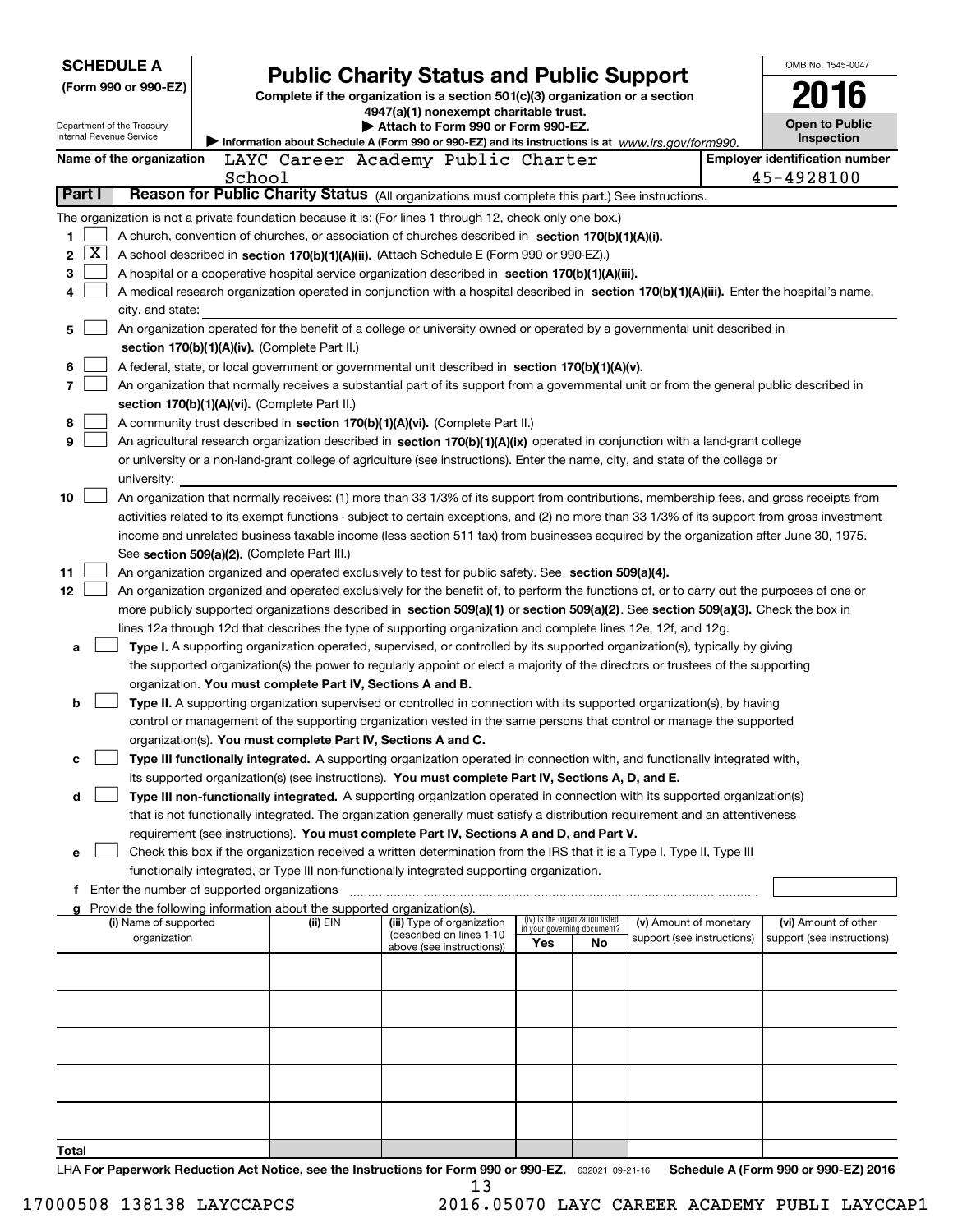#### Schedule A (Form 990 or 990-EZ) 2016 Page School 45-4928100

| $45 - 4928100$ Page 2 |  |
|-----------------------|--|
|-----------------------|--|

(Complete only if you checked the box on line 5, 7, or 8 of Part I or if the organization failed to qualify under Part III. If the organization fails to qualify under the tests listed below, please complete Part III.) **Part II Support Schedule for Organizations Described in Sections 170(b)(1)(A)(iv) and 170(b)(1)(A)(vi)**

|    | <b>Section A. Public Support</b>                                                                                                               |          |            |            |            |          |                                      |
|----|------------------------------------------------------------------------------------------------------------------------------------------------|----------|------------|------------|------------|----------|--------------------------------------|
|    | Calendar year (or fiscal year beginning in) $\blacktriangleright$                                                                              | (a) 2012 | $(b)$ 2013 | $(c)$ 2014 | $(d)$ 2015 | (e) 2016 | (f) Total                            |
|    | 1 Gifts, grants, contributions, and                                                                                                            |          |            |            |            |          |                                      |
|    | membership fees received. (Do not                                                                                                              |          |            |            |            |          |                                      |
|    | include any "unusual grants.")                                                                                                                 |          |            |            |            |          |                                      |
|    | 2 Tax revenues levied for the organ-                                                                                                           |          |            |            |            |          |                                      |
|    | ization's benefit and either paid to                                                                                                           |          |            |            |            |          |                                      |
|    | or expended on its behalf                                                                                                                      |          |            |            |            |          |                                      |
|    | 3 The value of services or facilities                                                                                                          |          |            |            |            |          |                                      |
|    | furnished by a governmental unit to                                                                                                            |          |            |            |            |          |                                      |
|    | the organization without charge                                                                                                                |          |            |            |            |          |                                      |
|    | 4 Total. Add lines 1 through 3                                                                                                                 |          |            |            |            |          |                                      |
| 5. | The portion of total contributions                                                                                                             |          |            |            |            |          |                                      |
|    | by each person (other than a                                                                                                                   |          |            |            |            |          |                                      |
|    | governmental unit or publicly                                                                                                                  |          |            |            |            |          |                                      |
|    | supported organization) included                                                                                                               |          |            |            |            |          |                                      |
|    | on line 1 that exceeds 2% of the                                                                                                               |          |            |            |            |          |                                      |
|    | amount shown on line 11,                                                                                                                       |          |            |            |            |          |                                      |
|    | column (f)                                                                                                                                     |          |            |            |            |          |                                      |
|    | 6 Public support. Subtract line 5 from line 4.                                                                                                 |          |            |            |            |          |                                      |
|    | <b>Section B. Total Support</b>                                                                                                                |          |            |            |            |          |                                      |
|    | Calendar year (or fiscal year beginning in) $\blacktriangleright$                                                                              | (a) 2012 | (b) $2013$ | $(c)$ 2014 | $(d)$ 2015 | (e) 2016 | (f) Total                            |
|    | 7 Amounts from line 4                                                                                                                          |          |            |            |            |          |                                      |
|    | 8 Gross income from interest,                                                                                                                  |          |            |            |            |          |                                      |
|    | dividends, payments received on                                                                                                                |          |            |            |            |          |                                      |
|    | securities loans, rents, royalties                                                                                                             |          |            |            |            |          |                                      |
|    | and income from similar sources                                                                                                                |          |            |            |            |          |                                      |
| 9. | Net income from unrelated business                                                                                                             |          |            |            |            |          |                                      |
|    | activities, whether or not the                                                                                                                 |          |            |            |            |          |                                      |
|    | business is regularly carried on                                                                                                               |          |            |            |            |          |                                      |
|    | <b>10</b> Other income. Do not include gain                                                                                                    |          |            |            |            |          |                                      |
|    | or loss from the sale of capital                                                                                                               |          |            |            |            |          |                                      |
|    | assets (Explain in Part VI.)                                                                                                                   |          |            |            |            |          |                                      |
|    | 11 Total support. Add lines 7 through 10                                                                                                       |          |            |            |            |          |                                      |
|    | <b>12</b> Gross receipts from related activities, etc. (see instructions)                                                                      |          |            |            |            | 12       |                                      |
|    | 13 First five years. If the Form 990 is for the organization's first, second, third, fourth, or fifth tax year as a section 501(c)(3)          |          |            |            |            |          |                                      |
|    | organization, check this box and stop here                                                                                                     |          |            |            |            |          |                                      |
|    | Section C. Computation of Public Support Percentage                                                                                            |          |            |            |            |          |                                      |
|    | 14 Public support percentage for 2016 (line 6, column (f) divided by line 11, column (f) <i>mummeronom</i>                                     |          |            |            |            | 14       | %                                    |
|    |                                                                                                                                                |          |            |            |            | 15       | %                                    |
|    | 16a 33 1/3% support test - 2016. If the organization did not check the box on line 13, and line 14 is 33 1/3% or more, check this box and      |          |            |            |            |          |                                      |
|    | stop here. The organization qualifies as a publicly supported organization                                                                     |          |            |            |            |          | ▔▁▏                                  |
|    | b 33 1/3% support test - 2015. If the organization did not check a box on line 13 or 16a, and line 15 is 33 1/3% or more, check this box       |          |            |            |            |          |                                      |
|    | and stop here. The organization qualifies as a publicly supported organization                                                                 |          |            |            |            |          |                                      |
|    | 17a 10% -facts-and-circumstances test - 2016. If the organization did not check a box on line 13, 16a, or 16b, and line 14 is 10% or more,     |          |            |            |            |          |                                      |
|    | and if the organization meets the "facts-and-circumstances" test, check this box and stop here. Explain in Part VI how the organization        |          |            |            |            |          |                                      |
|    | meets the "facts-and-circumstances" test. The organization qualifies as a publicly supported organization                                      |          |            |            |            |          |                                      |
|    | <b>b 10% -facts-and-circumstances test - 2015.</b> If the organization did not check a box on line 13, 16a, 16b, or 17a, and line 15 is 10% or |          |            |            |            |          |                                      |
|    | more, and if the organization meets the "facts-and-circumstances" test, check this box and stop here. Explain in Part VI how the               |          |            |            |            |          |                                      |
|    | organization meets the "facts-and-circumstances" test. The organization qualifies as a publicly supported organization                         |          |            |            |            |          |                                      |
| 18 | Private foundation. If the organization did not check a box on line 13, 16a, 16b, 17a, or 17b, check this box and see instructions             |          |            |            |            |          | Schodule A (Form 000 or 000 F7) 2016 |

**Schedule A (Form 990 or 990-EZ) 2016**

632022 09-21-16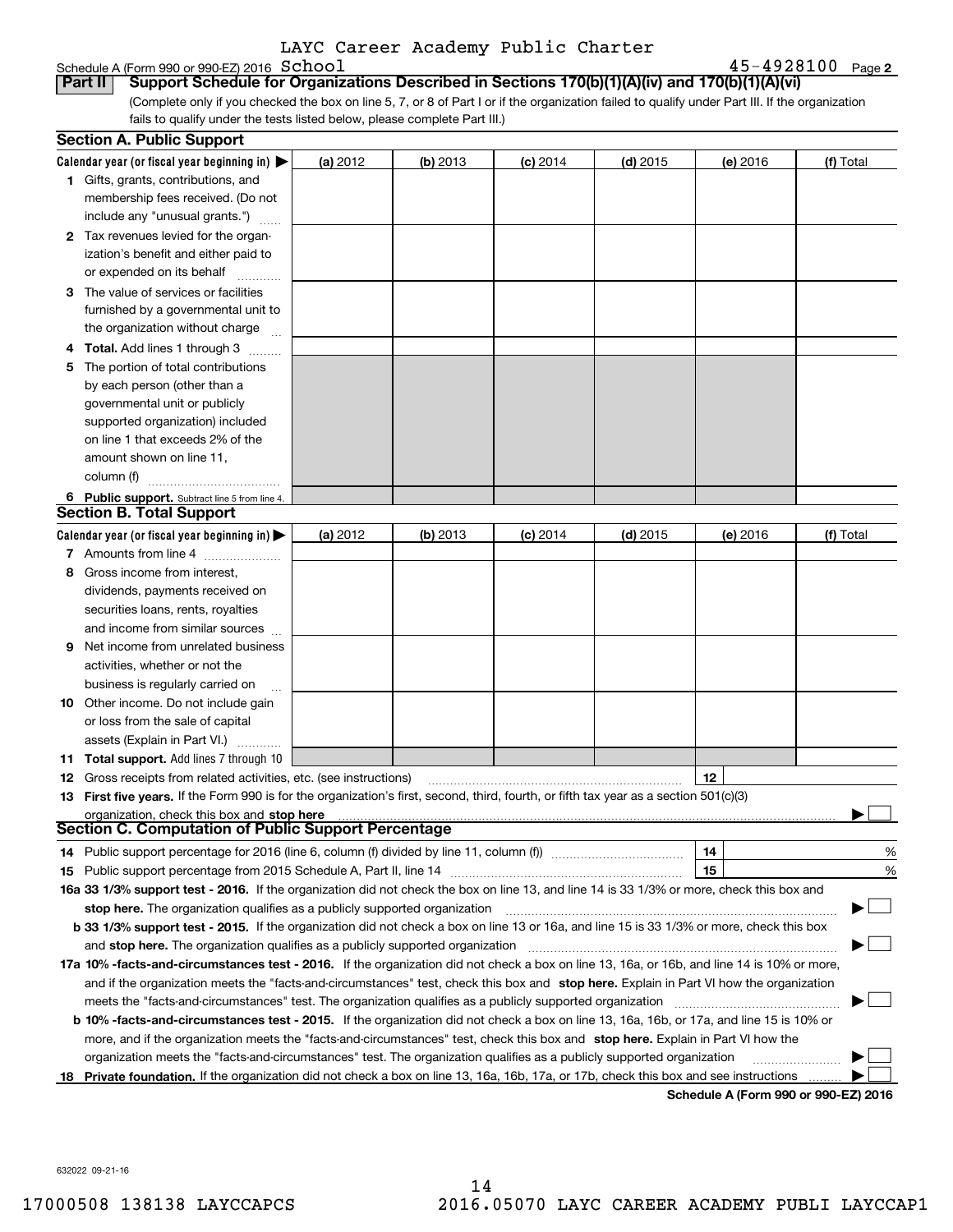### Schedule A (Form 990 or 990-EZ) 2016  $School$

**Part III Support Schedule for Organizations Described in Section 509(a)(2)** 

(Complete only if you checked the box on line 10 of Part I or if the organization failed to qualify under Part II. If the organization fails to qualify under the tests listed below, please complete Part II.)

|    | <b>Section A. Public Support</b>                                                                                                                                                                                                                                                             |          |          |            |            |          |                                      |
|----|----------------------------------------------------------------------------------------------------------------------------------------------------------------------------------------------------------------------------------------------------------------------------------------------|----------|----------|------------|------------|----------|--------------------------------------|
|    | Calendar year (or fiscal year beginning in) $\blacktriangleright$                                                                                                                                                                                                                            | (a) 2012 | (b) 2013 | $(c)$ 2014 | $(d)$ 2015 | (e) 2016 | (f) Total                            |
|    | 1 Gifts, grants, contributions, and                                                                                                                                                                                                                                                          |          |          |            |            |          |                                      |
|    | membership fees received. (Do not                                                                                                                                                                                                                                                            |          |          |            |            |          |                                      |
|    | include any "unusual grants.")                                                                                                                                                                                                                                                               |          |          |            |            |          |                                      |
|    | <b>2</b> Gross receipts from admissions,<br>merchandise sold or services per-<br>formed, or facilities furnished in<br>any activity that is related to the<br>organization's tax-exempt purpose                                                                                              |          |          |            |            |          |                                      |
|    | 3 Gross receipts from activities that<br>are not an unrelated trade or bus-                                                                                                                                                                                                                  |          |          |            |            |          |                                      |
|    | iness under section 513                                                                                                                                                                                                                                                                      |          |          |            |            |          |                                      |
|    | 4 Tax revenues levied for the organ-<br>ization's benefit and either paid to                                                                                                                                                                                                                 |          |          |            |            |          |                                      |
|    | or expended on its behalf<br>.                                                                                                                                                                                                                                                               |          |          |            |            |          |                                      |
|    | 5 The value of services or facilities<br>furnished by a governmental unit to<br>the organization without charge                                                                                                                                                                              |          |          |            |            |          |                                      |
|    |                                                                                                                                                                                                                                                                                              |          |          |            |            |          |                                      |
|    | <b>6 Total.</b> Add lines 1 through 5<br>7a Amounts included on lines 1, 2, and                                                                                                                                                                                                              |          |          |            |            |          |                                      |
|    | 3 received from disqualified persons<br><b>b</b> Amounts included on lines 2 and 3 received<br>from other than disqualified persons that<br>exceed the greater of \$5,000 or 1% of the<br>amount on line 13 for the year                                                                     |          |          |            |            |          |                                      |
|    | c Add lines 7a and 7b                                                                                                                                                                                                                                                                        |          |          |            |            |          |                                      |
|    | 8 Public support. (Subtract line 7c from line 6.)<br><b>Section B. Total Support</b>                                                                                                                                                                                                         |          |          |            |            |          |                                      |
|    |                                                                                                                                                                                                                                                                                              |          |          |            |            |          |                                      |
|    | Calendar year (or fiscal year beginning in)<br>9 Amounts from line 6                                                                                                                                                                                                                         | (a) 2012 | (b) 2013 | $(c)$ 2014 | $(d)$ 2015 | (e) 2016 | (f) Total                            |
|    | 10a Gross income from interest,<br>dividends, payments received on<br>securities loans, rents, royalties<br>and income from similar sources                                                                                                                                                  |          |          |            |            |          |                                      |
|    | <b>b</b> Unrelated business taxable income<br>(less section 511 taxes) from businesses<br>acquired after June 30, 1975<br>$\overline{\phantom{a}}$                                                                                                                                           |          |          |            |            |          |                                      |
|    | c Add lines 10a and 10b                                                                                                                                                                                                                                                                      |          |          |            |            |          |                                      |
|    | 11 Net income from unrelated business<br>activities not included in line 10b,<br>whether or not the business is<br>regularly carried on                                                                                                                                                      |          |          |            |            |          |                                      |
|    | <b>12</b> Other income. Do not include gain<br>or loss from the sale of capital<br>assets (Explain in Part VI.)                                                                                                                                                                              |          |          |            |            |          |                                      |
|    | 13 Total support. (Add lines 9, 10c, 11, and 12.)                                                                                                                                                                                                                                            |          |          |            |            |          |                                      |
|    | 14 First five years. If the Form 990 is for the organization's first, second, third, fourth, or fifth tax year as a section 501(c)(3) organization,                                                                                                                                          |          |          |            |            |          |                                      |
|    | check this box and stop here with the continuum control to the change of the state of the state of the change of the state of the change of the change of the state of the change of the change of the change of the change of<br><b>Section C. Computation of Public Support Percentage</b> |          |          |            |            |          |                                      |
|    |                                                                                                                                                                                                                                                                                              |          |          |            |            | 15       | %                                    |
|    | 16 Public support percentage from 2015 Schedule A, Part III, line 15                                                                                                                                                                                                                         |          |          |            |            | 16       | %                                    |
|    | <b>Section D. Computation of Investment Income Percentage</b>                                                                                                                                                                                                                                |          |          |            |            |          |                                      |
|    | 17 Investment income percentage for 2016 (line 10c, column (f) divided by line 13, column (f))                                                                                                                                                                                               |          |          |            |            | 17       | %                                    |
|    | <b>18</b> Investment income percentage from <b>2015</b> Schedule A, Part III, line 17                                                                                                                                                                                                        |          |          |            |            | 18       | %                                    |
|    | 19a 33 1/3% support tests - 2016. If the organization did not check the box on line 14, and line 15 is more than 33 1/3%, and line 17 is not                                                                                                                                                 |          |          |            |            |          |                                      |
|    | more than 33 1/3%, check this box and stop here. The organization qualifies as a publicly supported organization                                                                                                                                                                             |          |          |            |            |          | $\sim$ 1                             |
|    | b 33 1/3% support tests - 2015. If the organization did not check a box on line 14 or line 19a, and line 16 is more than 33 1/3%, and                                                                                                                                                        |          |          |            |            |          |                                      |
|    | line 18 is not more than 33 1/3%, check this box and stop here. The organization qualifies as a publicly supported organization                                                                                                                                                              |          |          |            |            |          |                                      |
| 20 | <b>Private foundation.</b> If the organization did not check a box on line 14, 19a, or 19b, check this box and see instructions                                                                                                                                                              |          |          |            |            |          |                                      |
|    | 632023 09-21-16                                                                                                                                                                                                                                                                              |          | 15       |            |            |          | Schedule A (Form 990 or 990-EZ) 2016 |

17000508 138138 LAYCCAPCS 2016.05070 LAYC CAREER ACADEMY PUBLI LAYCCAP1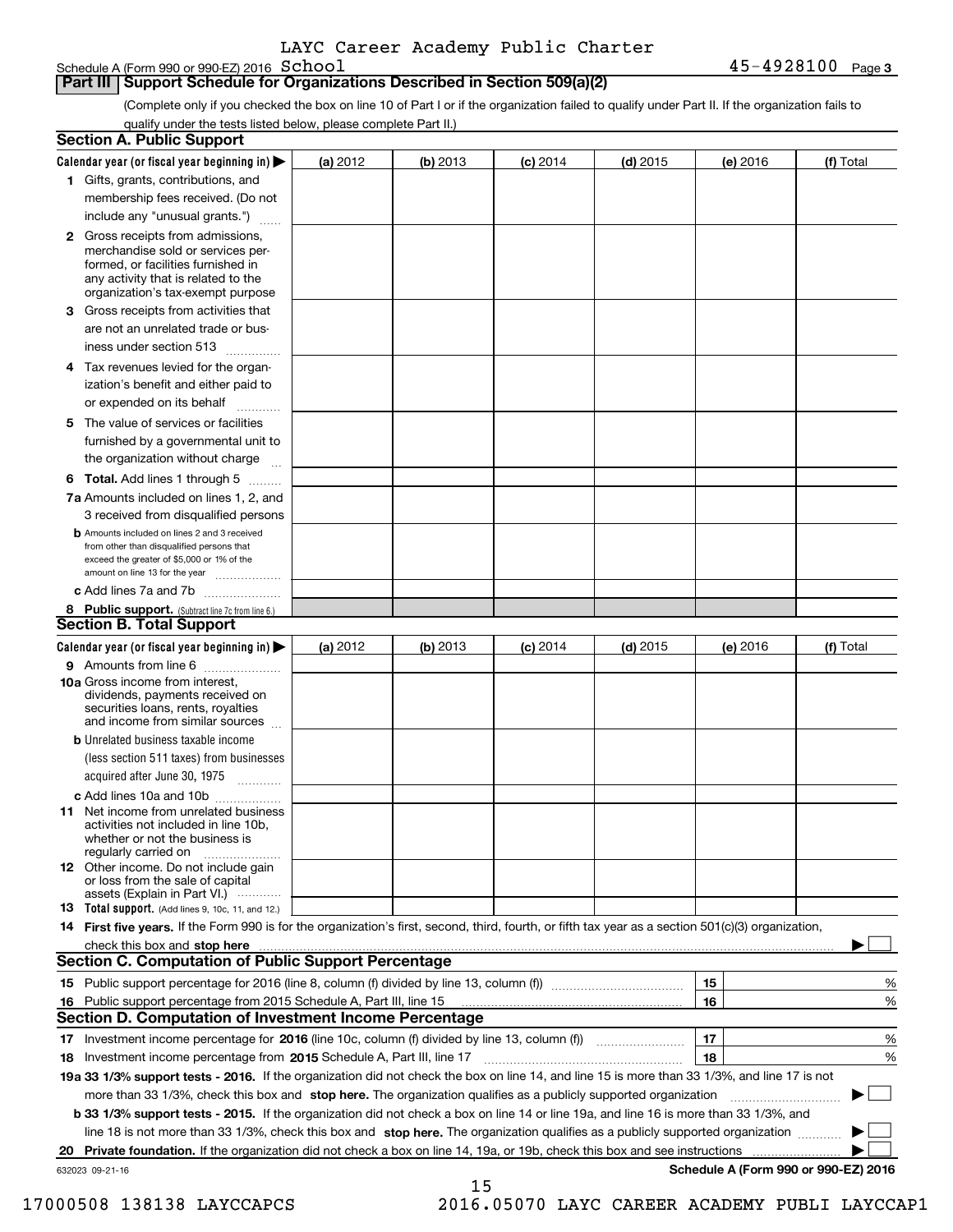## Schedule A (Form 990 or 990-EZ) 2016  $\,$  SC $\,$ h $\,$ o $1$ **Part IV Supporting Organizations**

(Complete only if you checked a box in line 12 on Part I. If you checked 12a of Part I, complete Sections A and B. If you checked 12b of Part I, complete Sections A and C. If you checked 12c of Part I, complete Sections A, D, and E. If you checked 12d of Part I, complete Sections A and D, and complete Part V.)

#### **Section A. All Supporting Organizations**

- **1** Are all of the organization's supported organizations listed by name in the organization's governing documents? If "No," describe in Part VI how the supported organizations are designated. If designated by *class or purpose, describe the designation. If historic and continuing relationship, explain.*
- **2** Did the organization have any supported organization that does not have an IRS determination of status under section 509(a)(1) or (2)? If "Yes," explain in Part VI how the organization determined that the supported *organization was described in section 509(a)(1) or (2).*
- **3a** Did the organization have a supported organization described in section 501(c)(4), (5), or (6)? If "Yes," answer *(b) and (c) below.*
- **b** Did the organization confirm that each supported organization qualified under section 501(c)(4), (5), or (6) and satisfied the public support tests under section 509(a)(2)? If "Yes," describe in Part VI when and how the *organization made the determination.*
- **c**Did the organization ensure that all support to such organizations was used exclusively for section 170(c)(2)(B) purposes? If "Yes," explain in Part VI what controls the organization put in place to ensure such use.
- **4a***If* Was any supported organization not organized in the United States ("foreign supported organization")? *"Yes," and if you checked 12a or 12b in Part I, answer (b) and (c) below.*
- **b** Did the organization have ultimate control and discretion in deciding whether to make grants to the foreign supported organization? If "Yes," describe in Part VI how the organization had such control and discretion *despite being controlled or supervised by or in connection with its supported organizations.*
- **c** Did the organization support any foreign supported organization that does not have an IRS determination under sections 501(c)(3) and 509(a)(1) or (2)? If "Yes," explain in Part VI what controls the organization used *to ensure that all support to the foreign supported organization was used exclusively for section 170(c)(2)(B) purposes.*
- **5a** Did the organization add, substitute, or remove any supported organizations during the tax year? If "Yes," answer (b) and (c) below (if applicable). Also, provide detail in Part VI, including (i) the names and EIN *numbers of the supported organizations added, substituted, or removed; (ii) the reasons for each such action; (iii) the authority under the organization's organizing document authorizing such action; and (iv) how the action was accomplished (such as by amendment to the organizing document).*
- **b** Type I or Type II only. Was any added or substituted supported organization part of a class already designated in the organization's organizing document?
- **cSubstitutions only.**  Was the substitution the result of an event beyond the organization's control?
- **6** Did the organization provide support (whether in the form of grants or the provision of services or facilities) to *If "Yes," provide detail in* support or benefit one or more of the filing organization's supported organizations? anyone other than (i) its supported organizations, (ii) individuals that are part of the charitable class benefited by one or more of its supported organizations, or (iii) other supporting organizations that also *Part VI.*
- **7**Did the organization provide a grant, loan, compensation, or other similar payment to a substantial contributor *If "Yes," complete Part I of Schedule L (Form 990 or 990-EZ).* regard to a substantial contributor? (defined in section 4958(c)(3)(C)), a family member of a substantial contributor, or a 35% controlled entity with
- **8** Did the organization make a loan to a disqualified person (as defined in section 4958) not described in line 7? *If "Yes," complete Part I of Schedule L (Form 990 or 990-EZ).*
- **9a** Was the organization controlled directly or indirectly at any time during the tax year by one or more in section 509(a)(1) or (2))? If "Yes," *provide detail in Part VI.* disqualified persons as defined in section 4946 (other than foundation managers and organizations described
- **b** Did one or more disqualified persons (as defined in line 9a) hold a controlling interest in any entity in which the supporting organization had an interest? If "Yes," provide detail in Part VI.
- **c**Did a disqualified person (as defined in line 9a) have an ownership interest in, or derive any personal benefit from, assets in which the supporting organization also had an interest? If "Yes," provide detail in Part VI.
- **10a** Was the organization subject to the excess business holdings rules of section 4943 because of section supporting organizations)? If "Yes," answer 10b below. 4943(f) (regarding certain Type II supporting organizations, and all Type III non-functionally integrated
- **b** Did the organization have any excess business holdings in the tax year? (Use Schedule C, Form 4720, to *determine whether the organization had excess business holdings.)*

632024 09-21-16

**Schedule A (Form 990 or 990-EZ) 2016**

**1**

**2**

**3a**

**3b**

**3c**

**4a**

**4b**

**4c**

**5a**

**5b5c**

**6**

**7**

**8**

**9a**

**9b**

**9c**

**10a**

**10b**

**YesNo**

16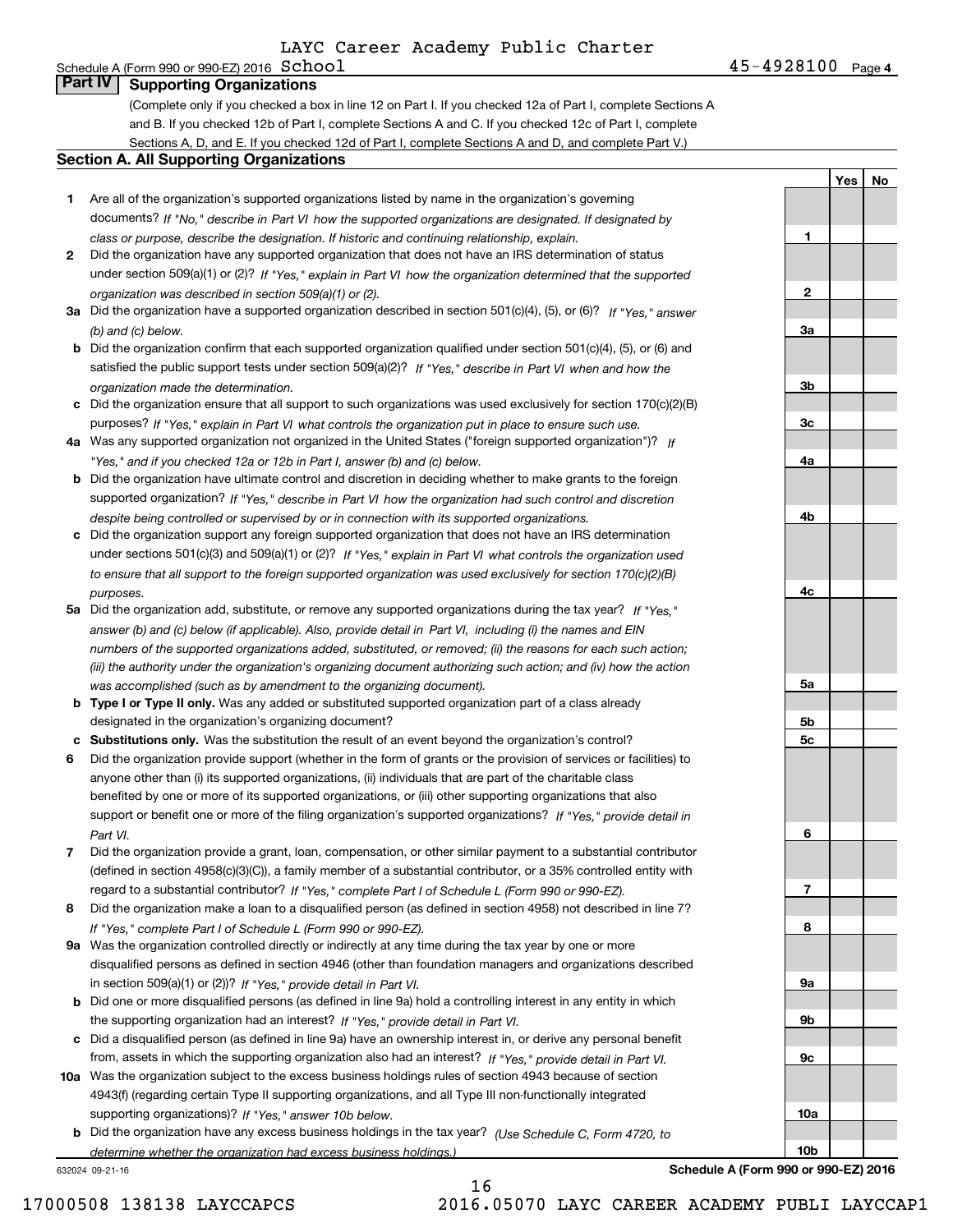|    | Schedule A (Form 990 or 990-EZ) 2016 $School$                                                                                     | $45 - 4928100$ Page 5                |     |     |
|----|-----------------------------------------------------------------------------------------------------------------------------------|--------------------------------------|-----|-----|
|    | <b>Part IV</b><br><b>Supporting Organizations (continued)</b>                                                                     |                                      |     |     |
|    |                                                                                                                                   |                                      | Yes | No  |
| 11 | Has the organization accepted a gift or contribution from any of the following persons?                                           |                                      |     |     |
|    | a A person who directly or indirectly controls, either alone or together with persons described in (b) and (c)                    |                                      |     |     |
|    | below, the governing body of a supported organization?                                                                            | 11a                                  |     |     |
|    |                                                                                                                                   |                                      |     |     |
|    | <b>b</b> A family member of a person described in (a) above?                                                                      | 11 <sub>b</sub>                      |     |     |
|    | c A 35% controlled entity of a person described in (a) or (b) above? If "Yes" to a, b, or c, provide detail in Part VI.           | 11c                                  |     |     |
|    | <b>Section B. Type I Supporting Organizations</b>                                                                                 |                                      |     |     |
|    |                                                                                                                                   |                                      | Yes | No  |
| 1  | Did the directors, trustees, or membership of one or more supported organizations have the power to                               |                                      |     |     |
|    | regularly appoint or elect at least a majority of the organization's directors or trustees at all times during the                |                                      |     |     |
|    | tax year? If "No," describe in Part VI how the supported organization(s) effectively operated, supervised, or                     |                                      |     |     |
|    | controlled the organization's activities. If the organization had more than one supported organization,                           |                                      |     |     |
|    | describe how the powers to appoint and/or remove directors or trustees were allocated among the supported                         |                                      |     |     |
|    | organizations and what conditions or restrictions, if any, applied to such powers during the tax year.                            | 1                                    |     |     |
| 2  | Did the organization operate for the benefit of any supported organization other than the supported                               |                                      |     |     |
|    | organization(s) that operated, supervised, or controlled the supporting organization? If "Yes," explain in                        |                                      |     |     |
|    | Part VI how providing such benefit carried out the purposes of the supported organization(s) that operated,                       |                                      |     |     |
|    |                                                                                                                                   | $\mathbf{2}$                         |     |     |
|    | supervised, or controlled the supporting organization.<br><b>Section C. Type II Supporting Organizations</b>                      |                                      |     |     |
|    |                                                                                                                                   |                                      |     |     |
|    |                                                                                                                                   |                                      | Yes | No  |
| 1  | Were a majority of the organization's directors or trustees during the tax year also a majority of the directors                  |                                      |     |     |
|    | or trustees of each of the organization's supported organization(s)? If "No," describe in Part VI how control                     |                                      |     |     |
|    | or management of the supporting organization was vested in the same persons that controlled or managed                            |                                      |     |     |
|    | the supported organization(s).                                                                                                    | 1                                    |     |     |
|    | <b>Section D. All Type III Supporting Organizations</b>                                                                           |                                      |     |     |
|    |                                                                                                                                   |                                      | Yes | No  |
| 1  | Did the organization provide to each of its supported organizations, by the last day of the fifth month of the                    |                                      |     |     |
|    | organization's tax year, (i) a written notice describing the type and amount of support provided during the prior tax             |                                      |     |     |
|    | year, (ii) a copy of the Form 990 that was most recently filed as of the date of notification, and (iii) copies of the            |                                      |     |     |
|    | organization's governing documents in effect on the date of notification, to the extent not previously provided?                  | 1                                    |     |     |
| 2  | Were any of the organization's officers, directors, or trustees either (i) appointed or elected by the supported                  |                                      |     |     |
|    | organization(s) or (ii) serving on the governing body of a supported organization? If "No," explain in Part VI how                |                                      |     |     |
|    | the organization maintained a close and continuous working relationship with the supported organization(s).                       | $\mathbf{2}$                         |     |     |
| 3  | By reason of the relationship described in (2), did the organization's supported organizations have a                             |                                      |     |     |
|    | significant voice in the organization's investment policies and in directing the use of the organization's                        |                                      |     |     |
|    | income or assets at all times during the tax year? If "Yes," describe in Part VI the role the organization's                      |                                      |     |     |
|    | supported organizations played in this regard.                                                                                    | 3                                    |     |     |
|    | Section E. Type III Functionally Integrated Supporting Organizations                                                              |                                      |     |     |
| 1  |                                                                                                                                   |                                      |     |     |
|    | Check the box next to the method that the organization used to satisfy the Integral Part Test during the year (see instructions). |                                      |     |     |
| a  | The organization satisfied the Activities Test. Complete line 2 below.                                                            |                                      |     |     |
| b  | The organization is the parent of each of its supported organizations. Complete line 3 below.                                     |                                      |     |     |
| c  | The organization supported a governmental entity. Describe in Part VI how you supported a government entity (see instructions).   |                                      |     |     |
| 2  | Activities Test. Answer (a) and (b) below.                                                                                        |                                      | Yes | No. |
| a  | Did substantially all of the organization's activities during the tax year directly further the exempt purposes of                |                                      |     |     |
|    | the supported organization(s) to which the organization was responsive? If "Yes," then in Part VI identify                        |                                      |     |     |
|    | those supported organizations and explain<br>how these activities directly furthered their exempt purposes,                       |                                      |     |     |
|    | how the organization was responsive to those supported organizations, and how the organization determined                         |                                      |     |     |
|    | that these activities constituted substantially all of its activities.                                                            | 2a                                   |     |     |
|    | <b>b</b> Did the activities described in (a) constitute activities that, but for the organization's involvement, one or more      |                                      |     |     |
|    | of the organization's supported organization(s) would have been engaged in? If "Yes," explain in Part VI the                      |                                      |     |     |
|    | reasons for the organization's position that its supported organization(s) would have engaged in these                            |                                      |     |     |
|    | activities but for the organization's involvement.                                                                                | 2b                                   |     |     |
| 3  | Parent of Supported Organizations. Answer (a) and (b) below.                                                                      |                                      |     |     |
| a  | Did the organization have the power to regularly appoint or elect a majority of the officers, directors, or                       |                                      |     |     |
|    | trustees of each of the supported organizations? Provide details in Part VI.                                                      | За                                   |     |     |
|    | <b>b</b> Did the organization exercise a substantial degree of direction over the policies, programs, and activities of each      |                                      |     |     |
|    | of its supported organizations? If "Yes." describe in Part VI the role played by the organization in this regard                  | Зb                                   |     |     |
|    | 632025 09-21-16                                                                                                                   | Schedule A (Form 990 or 990-EZ) 2016 |     |     |
|    |                                                                                                                                   |                                      |     |     |

17 17000508 138138 LAYCCAPCS 2016.05070 LAYC CAREER ACADEMY PUBLI LAYCCAP1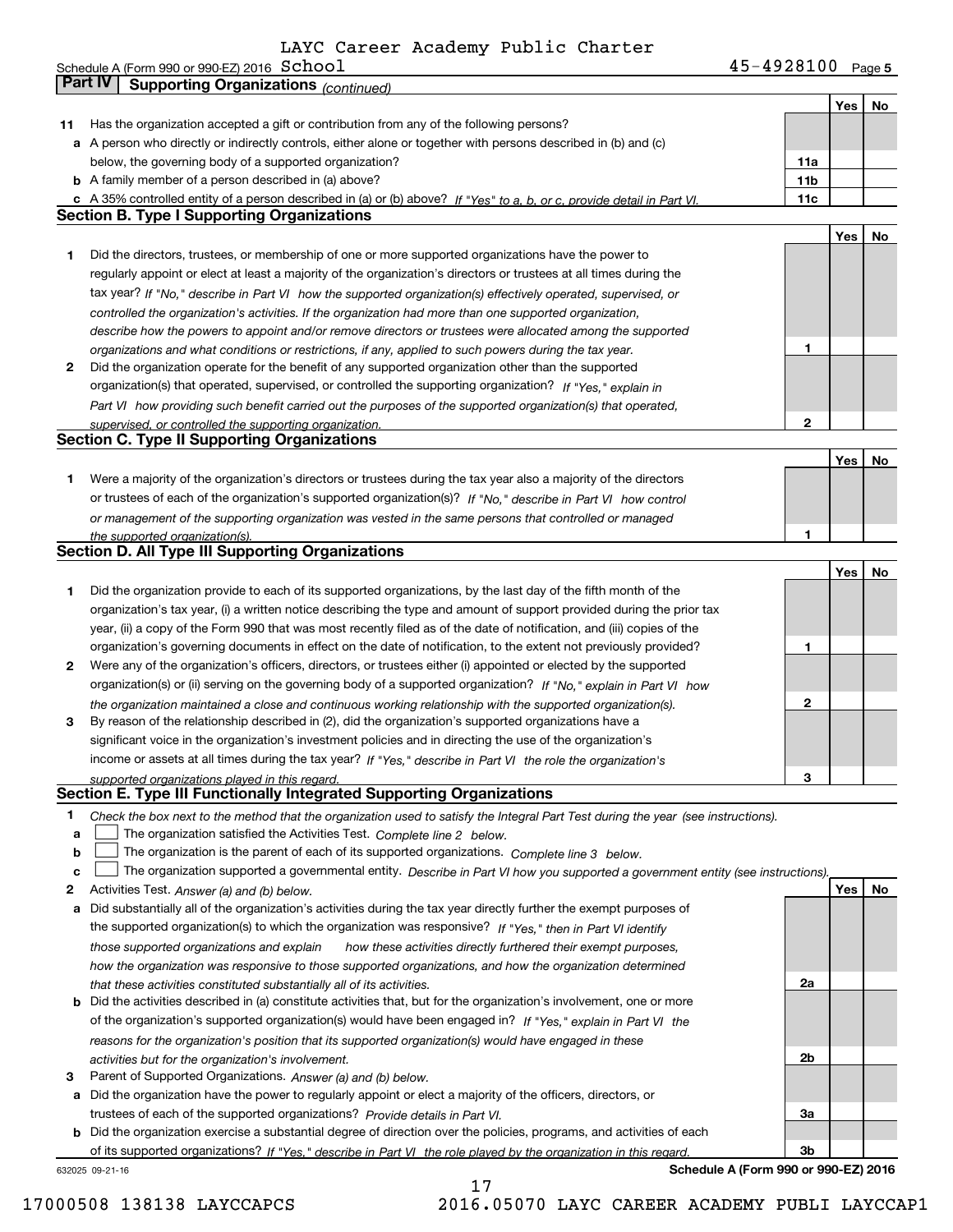|    | Schedule A (Form 990 or 990-EZ) 2016 $School$                                                                                                     |                |                | $45 - 4928100$ Page 6          |
|----|---------------------------------------------------------------------------------------------------------------------------------------------------|----------------|----------------|--------------------------------|
|    | Part V<br>Type III Non-Functionally Integrated 509(a)(3) Supporting Organizations                                                                 |                |                |                                |
| 1  | Check here if the organization satisfied the Integral Part Test as a qualifying trust on Nov. 20, 1970 (explain in Part VI.) See instructions. Al |                |                |                                |
|    | other Type III non-functionally integrated supporting organizations must complete Sections A through E.                                           |                |                |                                |
|    | Section A - Adjusted Net Income                                                                                                                   |                | (A) Prior Year | (B) Current Year<br>(optional) |
| 1. | Net short-term capital gain                                                                                                                       | 1              |                |                                |
| 2  | Recoveries of prior-year distributions                                                                                                            | $\mathbf{2}$   |                |                                |
| 3  | Other gross income (see instructions)                                                                                                             | 3              |                |                                |
| 4  | Add lines 1 through 3                                                                                                                             | 4              |                |                                |
| 5  | Depreciation and depletion                                                                                                                        | 5              |                |                                |
| 6  | Portion of operating expenses paid or incurred for production or                                                                                  |                |                |                                |
|    | collection of gross income or for management, conservation, or                                                                                    |                |                |                                |
|    | maintenance of property held for production of income (see instructions)                                                                          | 6              |                |                                |
| 7  | Other expenses (see instructions)                                                                                                                 | $\overline{7}$ |                |                                |
| 8  | Adjusted Net Income (subtract lines 5, 6, and 7 from line 4)                                                                                      | 8              |                |                                |
|    | <b>Section B - Minimum Asset Amount</b>                                                                                                           |                | (A) Prior Year | (B) Current Year<br>(optional) |
| 1. | Aggregate fair market value of all non-exempt-use assets (see                                                                                     |                |                |                                |
|    | instructions for short tax year or assets held for part of year):                                                                                 |                |                |                                |
|    | <b>a</b> Average monthly value of securities                                                                                                      | 1a             |                |                                |
|    | <b>b</b> Average monthly cash balances                                                                                                            | 1b             |                |                                |
|    | c Fair market value of other non-exempt-use assets                                                                                                | 1c             |                |                                |
|    | <b>d</b> Total (add lines 1a, 1b, and 1c)                                                                                                         | 1d             |                |                                |
|    | <b>e</b> Discount claimed for blockage or other                                                                                                   |                |                |                                |
|    | factors (explain in detail in Part VI):                                                                                                           |                |                |                                |
| 2  | Acquisition indebtedness applicable to non-exempt-use assets                                                                                      | $\mathbf{2}$   |                |                                |
| 3  | Subtract line 2 from line 1d                                                                                                                      | 3              |                |                                |
| 4  | Cash deemed held for exempt use. Enter 1-1/2% of line 3 (for greater amount,                                                                      |                |                |                                |
|    | see instructions)                                                                                                                                 | 4              |                |                                |
| 5  | Net value of non-exempt-use assets (subtract line 4 from line 3)                                                                                  | 5              |                |                                |
| 6  | Multiply line 5 by .035                                                                                                                           | 6              |                |                                |
| 7  | Recoveries of prior-year distributions                                                                                                            | $\overline{7}$ |                |                                |
| 8  | Minimum Asset Amount (add line 7 to line 6)                                                                                                       | 8              |                |                                |
|    | <b>Section C - Distributable Amount</b>                                                                                                           |                |                | <b>Current Year</b>            |
| 1  | Adjusted net income for prior year (from Section A, line 8, Column A)                                                                             | 1              |                |                                |
| 2  | Enter 85% of line 1                                                                                                                               | $\mathbf 2$    |                |                                |
| 3  | Minimum asset amount for prior year (from Section B, line 8, Column A)                                                                            | 3              |                |                                |
| 4  | Enter greater of line 2 or line 3                                                                                                                 | 4              |                |                                |
| 5  | Income tax imposed in prior year                                                                                                                  | 5              |                |                                |
| 6  | <b>Distributable Amount.</b> Subtract line 5 from line 4, unless subject to                                                                       |                |                |                                |

emergency temporary reduction (see instructions)

**7**Check here if the current year is the organization's first as a non-functionally integrated Type III supporting organization (see instructions).

**6**

**Schedule A (Form 990 or 990-EZ) 2016**

632026 09-21-16

# LAYC Career Academy Public Charter

18 17000508 138138 LAYCCAPCS 2016.05070 LAYC CAREER ACADEMY PUBLI LAYCCAP1

**6**School 45-4928100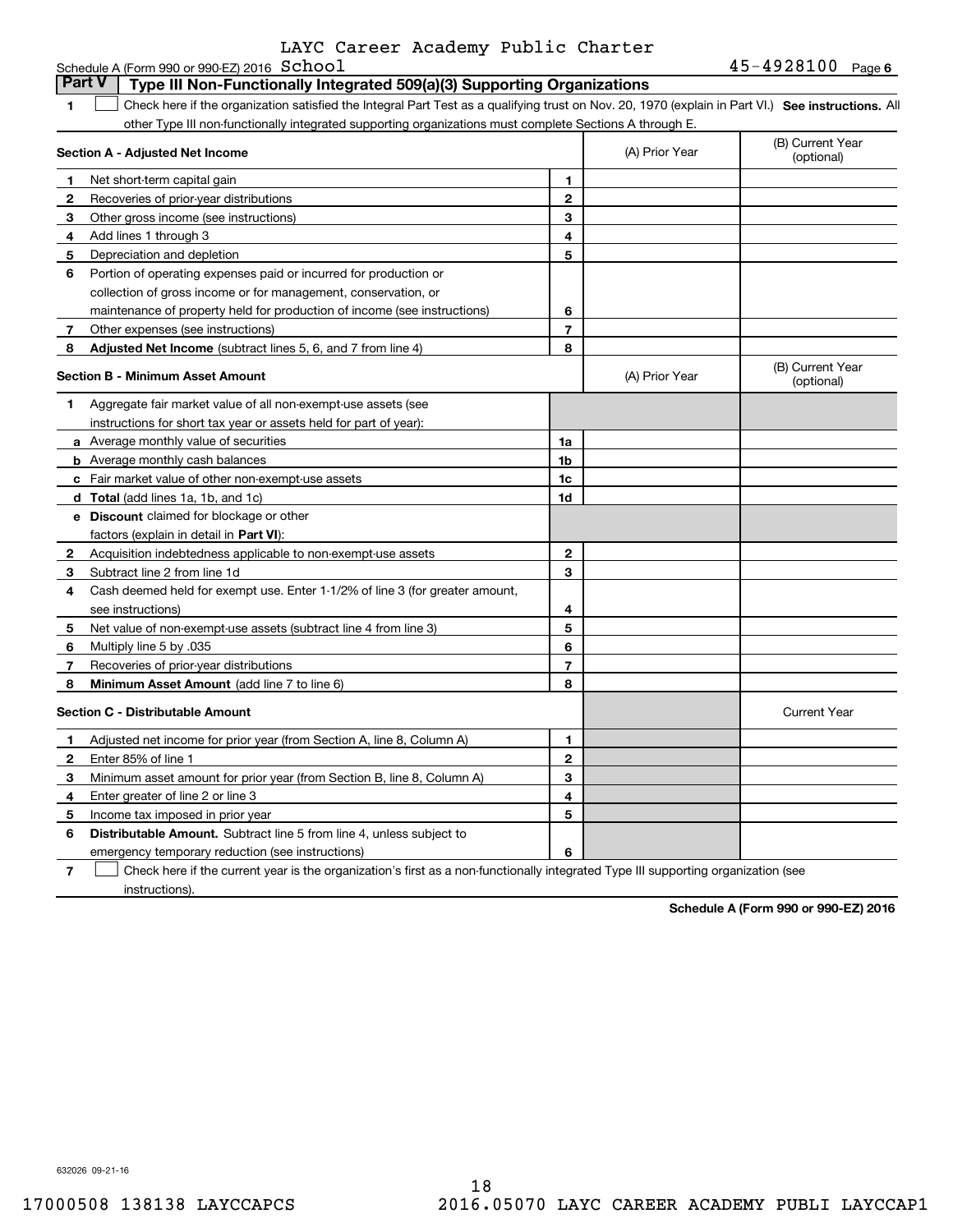|               | Schedule A (Form 990 or 990-EZ) 2016 $School$                                              |                             |                           | 45-4928100 Page 7    |
|---------------|--------------------------------------------------------------------------------------------|-----------------------------|---------------------------|----------------------|
| <b>Part V</b> | Type III Non-Functionally Integrated 509(a)(3) Supporting Organizations                    |                             | (continued)               |                      |
|               | <b>Section D - Distributions</b>                                                           |                             |                           | <b>Current Year</b>  |
| 1             | Amounts paid to supported organizations to accomplish exempt purposes                      |                             |                           |                      |
| $\mathbf{2}$  | Amounts paid to perform activity that directly furthers exempt purposes of supported       |                             |                           |                      |
|               | organizations, in excess of income from activity                                           |                             |                           |                      |
| 3             | Administrative expenses paid to accomplish exempt purposes of supported organizations      |                             |                           |                      |
| 4             | Amounts paid to acquire exempt-use assets                                                  |                             |                           |                      |
| 5             | Qualified set-aside amounts (prior IRS approval required)                                  |                             |                           |                      |
| 6             | Other distributions (describe in Part VI). See instructions                                |                             |                           |                      |
| 7             | Total annual distributions. Add lines 1 through 6                                          |                             |                           |                      |
| 8             | Distributions to attentive supported organizations to which the organization is responsive |                             |                           |                      |
|               | (provide details in Part VI). See instructions                                             |                             |                           |                      |
| 9             | Distributable amount for 2016 from Section C, line 6                                       |                             |                           |                      |
| 10            | Line 8 amount divided by Line 9 amount                                                     |                             |                           |                      |
|               |                                                                                            | (i)                         | (ii)                      | (iii)                |
|               |                                                                                            | <b>Excess Distributions</b> | <b>Underdistributions</b> | <b>Distributable</b> |
|               | Section E - Distribution Allocations (see instructions)                                    |                             | Pre-2016                  | Amount for 2016      |
| 1             | Distributable amount for 2016 from Section C, line 6                                       |                             |                           |                      |
| $\mathbf{2}$  | Underdistributions, if any, for years prior to 2016 (reason-                               |                             |                           |                      |
|               | able cause required- explain in Part VI). See instructions                                 |                             |                           |                      |
| 3             | Excess distributions carryover, if any, to 2016:                                           |                             |                           |                      |
| а             |                                                                                            |                             |                           |                      |
| b             |                                                                                            |                             |                           |                      |
|               | c From 2013                                                                                |                             |                           |                      |
|               | d From 2014                                                                                |                             |                           |                      |
|               | e From 2015                                                                                |                             |                           |                      |
|               | <b>Total</b> of lines 3a through e                                                         |                             |                           |                      |
| g             | Applied to underdistributions of prior years                                               |                             |                           |                      |
|               | <b>h</b> Applied to 2016 distributable amount                                              |                             |                           |                      |
|               | Carryover from 2011 not applied (see instructions)                                         |                             |                           |                      |
|               | Remainder. Subtract lines 3g, 3h, and 3i from 3f.                                          |                             |                           |                      |
| 4             | Distributions for 2016 from Section D,                                                     |                             |                           |                      |
|               | line $7:$                                                                                  |                             |                           |                      |
|               | a Applied to underdistributions of prior years                                             |                             |                           |                      |
|               | <b>b</b> Applied to 2016 distributable amount                                              |                             |                           |                      |
|               | c Remainder. Subtract lines 4a and 4b from 4                                               |                             |                           |                      |
| 5             | Remaining underdistributions for years prior to 2016, if                                   |                             |                           |                      |
|               | any. Subtract lines 3g and 4a from line 2. For result greater                              |                             |                           |                      |
|               | than zero, explain in Part VI. See instructions                                            |                             |                           |                      |
| 6             | Remaining underdistributions for 2016. Subtract lines 3h                                   |                             |                           |                      |
|               | and 4b from line 1. For result greater than zero, explain in                               |                             |                           |                      |
|               | Part VI. See instructions                                                                  |                             |                           |                      |
| 7             | Excess distributions carryover to 2017. Add lines 3j                                       |                             |                           |                      |
|               | and 4c                                                                                     |                             |                           |                      |
| 8             | Breakdown of line 7:                                                                       |                             |                           |                      |
|               |                                                                                            |                             |                           |                      |
| а             | <b>b</b> Excess from 2013                                                                  |                             |                           |                      |
|               |                                                                                            |                             |                           |                      |
|               | c Excess from 2014<br>d Excess from 2015                                                   |                             |                           |                      |
|               | e Excess from 2016                                                                         |                             |                           |                      |
|               |                                                                                            |                             |                           |                      |

**Schedule A (Form 990 or 990-EZ) 2016**

632027 09-21-16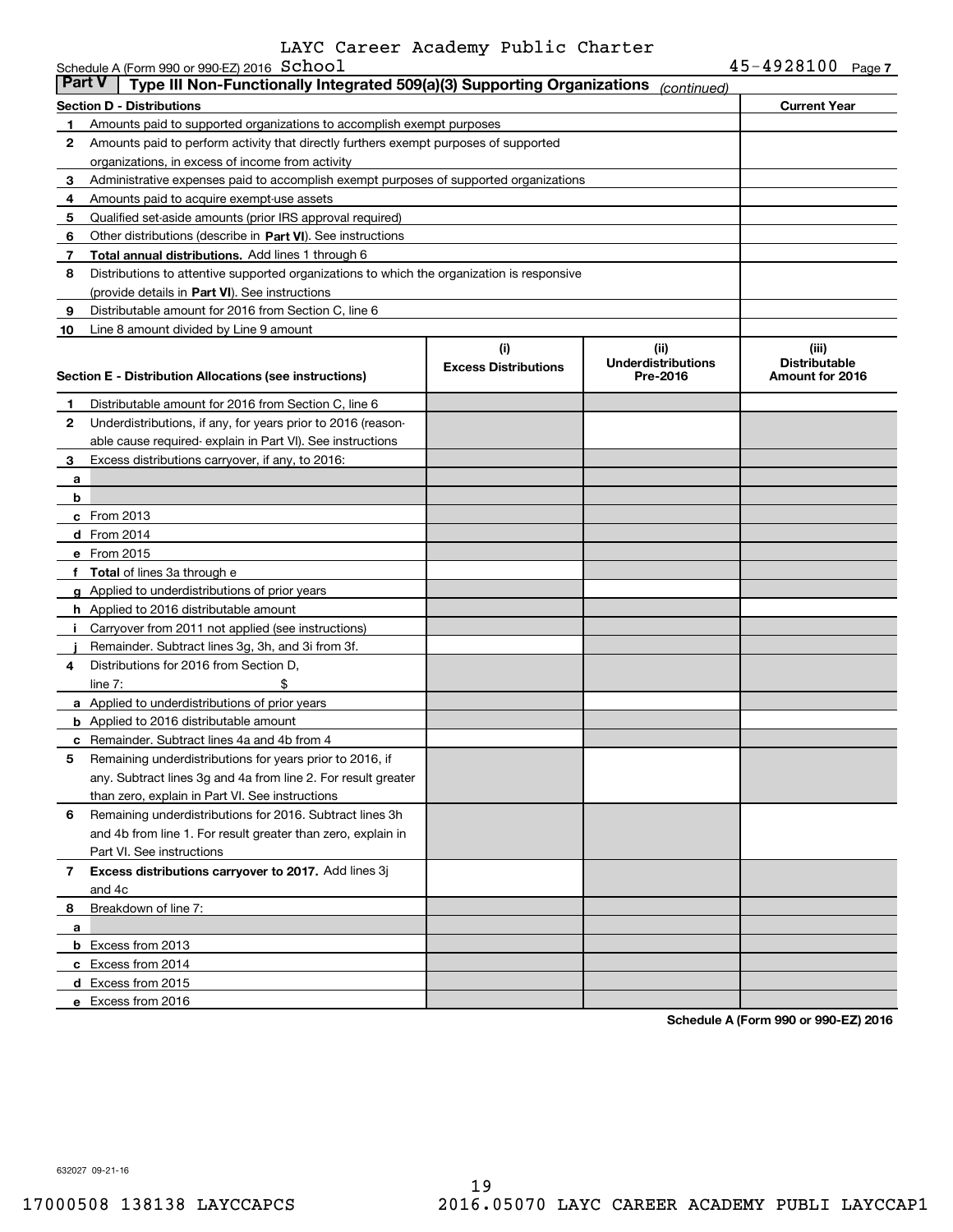|                 |                                             | LAYC Career Academy Public Charter                                                                                                                                                                                                                                                                                                                                                                                                                                                                                                                                   |    |                                      |
|-----------------|---------------------------------------------|----------------------------------------------------------------------------------------------------------------------------------------------------------------------------------------------------------------------------------------------------------------------------------------------------------------------------------------------------------------------------------------------------------------------------------------------------------------------------------------------------------------------------------------------------------------------|----|--------------------------------------|
|                 | Schedule A (Form 990 or 990-EZ) 2016 School |                                                                                                                                                                                                                                                                                                                                                                                                                                                                                                                                                                      |    | $45 - 4928100$ Page 8                |
| <b>Part VI</b>  | (See instructions.)                         | Supplemental Information. Provide the explanations required by Part II, line 10; Part II, line 17a or 17b; Part III, line 12;<br>Part IV, Section A, lines 1, 2, 3b, 3c, 4b, 4c, 5a, 6, 9a, 9b, 9c, 11a, 11b, and 11c; Part IV, Section B, lines 1 and 2; Part IV, Section C,<br>line 1; Part IV, Section D, lines 2 and 3; Part IV, Section E, lines 1c, 2a, 2b, 3a, and 3b; Part V, line 1; Part V, Section B, line 1e; Part V,<br>Section D, lines 5, 6, and 8; and Part V, Section E, lines 2, 5, and 6. Also complete this part for any additional information. |    |                                      |
|                 |                                             |                                                                                                                                                                                                                                                                                                                                                                                                                                                                                                                                                                      |    |                                      |
|                 |                                             |                                                                                                                                                                                                                                                                                                                                                                                                                                                                                                                                                                      |    |                                      |
|                 |                                             |                                                                                                                                                                                                                                                                                                                                                                                                                                                                                                                                                                      |    |                                      |
|                 |                                             |                                                                                                                                                                                                                                                                                                                                                                                                                                                                                                                                                                      |    |                                      |
|                 |                                             |                                                                                                                                                                                                                                                                                                                                                                                                                                                                                                                                                                      |    |                                      |
|                 |                                             |                                                                                                                                                                                                                                                                                                                                                                                                                                                                                                                                                                      |    |                                      |
|                 |                                             |                                                                                                                                                                                                                                                                                                                                                                                                                                                                                                                                                                      |    |                                      |
|                 |                                             |                                                                                                                                                                                                                                                                                                                                                                                                                                                                                                                                                                      |    |                                      |
|                 |                                             |                                                                                                                                                                                                                                                                                                                                                                                                                                                                                                                                                                      |    |                                      |
|                 |                                             |                                                                                                                                                                                                                                                                                                                                                                                                                                                                                                                                                                      |    |                                      |
|                 |                                             |                                                                                                                                                                                                                                                                                                                                                                                                                                                                                                                                                                      |    |                                      |
|                 |                                             |                                                                                                                                                                                                                                                                                                                                                                                                                                                                                                                                                                      |    |                                      |
|                 |                                             |                                                                                                                                                                                                                                                                                                                                                                                                                                                                                                                                                                      |    |                                      |
|                 |                                             |                                                                                                                                                                                                                                                                                                                                                                                                                                                                                                                                                                      |    |                                      |
|                 |                                             |                                                                                                                                                                                                                                                                                                                                                                                                                                                                                                                                                                      |    |                                      |
|                 |                                             |                                                                                                                                                                                                                                                                                                                                                                                                                                                                                                                                                                      |    |                                      |
|                 |                                             |                                                                                                                                                                                                                                                                                                                                                                                                                                                                                                                                                                      |    |                                      |
|                 |                                             |                                                                                                                                                                                                                                                                                                                                                                                                                                                                                                                                                                      |    |                                      |
|                 |                                             |                                                                                                                                                                                                                                                                                                                                                                                                                                                                                                                                                                      |    |                                      |
|                 |                                             |                                                                                                                                                                                                                                                                                                                                                                                                                                                                                                                                                                      |    |                                      |
|                 |                                             |                                                                                                                                                                                                                                                                                                                                                                                                                                                                                                                                                                      |    |                                      |
|                 |                                             |                                                                                                                                                                                                                                                                                                                                                                                                                                                                                                                                                                      |    |                                      |
|                 |                                             |                                                                                                                                                                                                                                                                                                                                                                                                                                                                                                                                                                      |    |                                      |
|                 |                                             |                                                                                                                                                                                                                                                                                                                                                                                                                                                                                                                                                                      |    |                                      |
|                 |                                             |                                                                                                                                                                                                                                                                                                                                                                                                                                                                                                                                                                      |    |                                      |
|                 |                                             |                                                                                                                                                                                                                                                                                                                                                                                                                                                                                                                                                                      |    |                                      |
|                 |                                             |                                                                                                                                                                                                                                                                                                                                                                                                                                                                                                                                                                      |    |                                      |
|                 |                                             |                                                                                                                                                                                                                                                                                                                                                                                                                                                                                                                                                                      |    |                                      |
|                 |                                             |                                                                                                                                                                                                                                                                                                                                                                                                                                                                                                                                                                      |    |                                      |
| 632028 09-21-16 |                                             |                                                                                                                                                                                                                                                                                                                                                                                                                                                                                                                                                                      |    | Schedule A (Form 990 or 990-EZ) 2016 |
|                 |                                             |                                                                                                                                                                                                                                                                                                                                                                                                                                                                                                                                                                      | 20 |                                      |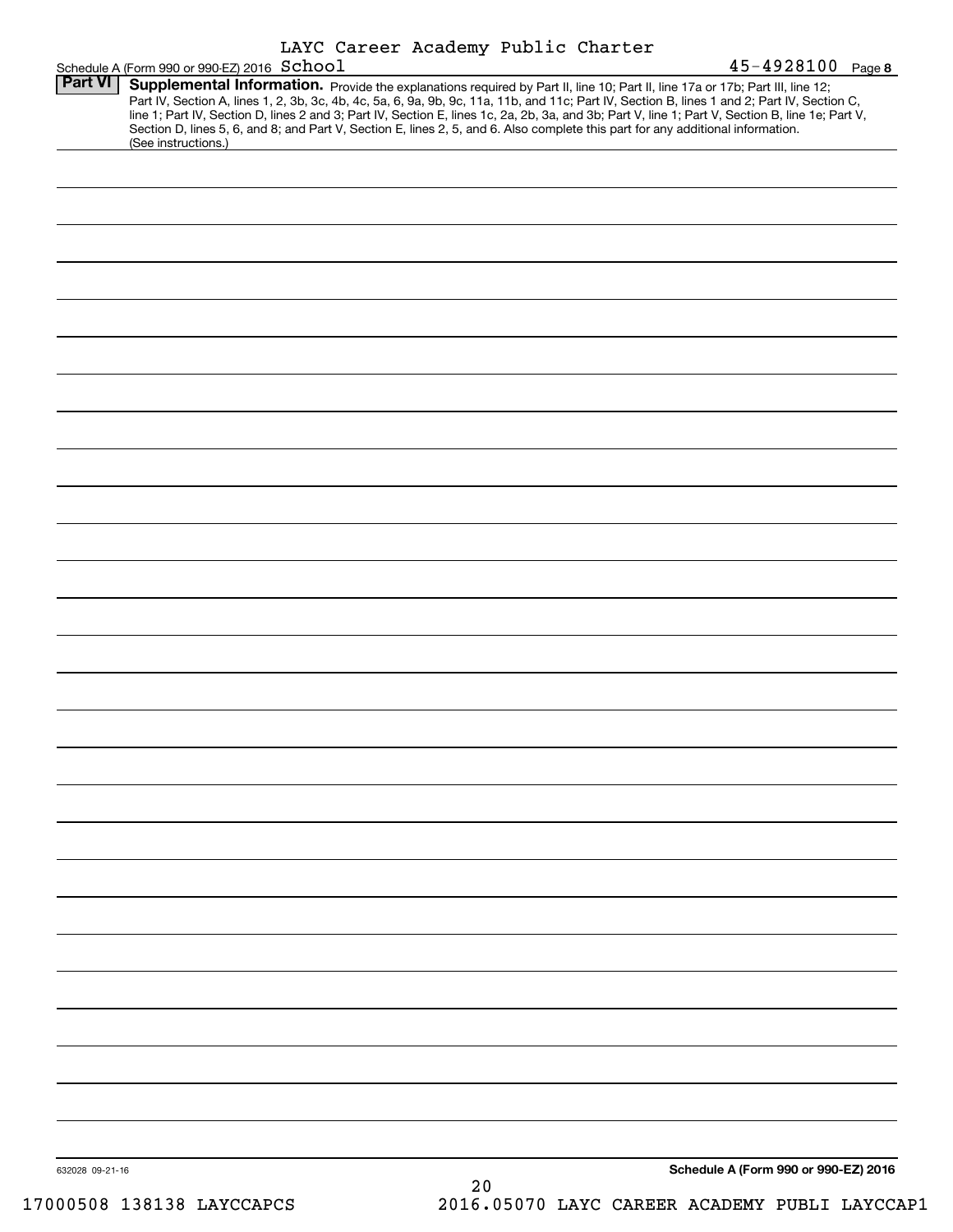| <b>Schedule B</b>  |
|--------------------|
| (Form 990, 990-EZ, |

Department of the Treasury Internal Revenue Service **or 990-PF)**

## **Schedule of Contributors**

**| Attach to Form 990, Form 990-EZ, or Form 990-PF. | Information about Schedule B (Form 990, 990-EZ, or 990-PF) and its instructions is at** www.irs.gov/form990  $\cdot$ 

OMB No. 1545-0047

**2016**

**Name of the organization Employer identification number**

School 45-4928100

|        | LAYC Career Academy Public Charter |  |
|--------|------------------------------------|--|
| School |                                    |  |

| Filers of:         | Section:                                                                  |
|--------------------|---------------------------------------------------------------------------|
| Form 990 or 990-EZ | $\lfloor x \rfloor$ 501(c)( 3) (enter number) organization                |
|                    | 4947(a)(1) nonexempt charitable trust not treated as a private foundation |
|                    | 527 political organization                                                |
| Form 990-PF        | 501(c)(3) exempt private foundation                                       |
|                    | 4947(a)(1) nonexempt charitable trust treated as a private foundation     |
|                    | 501(c)(3) taxable private foundation                                      |

Check if your organization is covered by the **General Rule** or a **Special Rule. Note:**  Only a section 501(c)(7), (8), or (10) organization can check boxes for both the General Rule and a Special Rule. See instructions.

### **General Rule**

 $\boxed{\textbf{X}}$  For an organization filing Form 990, 990-EZ, or 990-PF that received, during the year, contributions totaling \$5,000 or more (in money or property) from any one contributor. Complete Parts I and II. See instructions for determining a contributor's total contributions.

#### **Special Rules**

 $\mathcal{L}^{\text{max}}$ 

any one contributor, during the year, total contributions of the greater of  $\,$  (1) \$5,000 or (2) 2% of the amount on (i) Form 990, Part VIII, line 1h, For an organization described in section 501(c)(3) filing Form 990 or 990-EZ that met the 33 1/3% support test of the regulations under sections 509(a)(1) and 170(b)(1)(A)(vi), that checked Schedule A (Form 990 or 990-EZ), Part II, line 13, 16a, or 16b, and that received from or (ii) Form 990-EZ, line 1. Complete Parts I and II.  $\mathcal{L}^{\text{max}}$ 

year, total contributions of more than \$1,000 *exclusively* for religious, charitable, scientific, literary, or educational purposes, or for For an organization described in section 501(c)(7), (8), or (10) filing Form 990 or 990-EZ that received from any one contributor, during the the prevention of cruelty to children or animals. Complete Parts I, II, and III.  $\mathcal{L}^{\text{max}}$ 

purpose. Don't complete any of the parts unless the **General Rule** applies to this organization because it received *nonexclusively* year, contributions <sub>exclusively</sub> for religious, charitable, etc., purposes, but no such contributions totaled more than \$1,000. If this box is checked, enter here the total contributions that were received during the year for an  $\;$ exclusively religious, charitable, etc., For an organization described in section 501(c)(7), (8), or (10) filing Form 990 or 990-EZ that received from any one contributor, during the religious, charitable, etc., contributions totaling \$5,000 or more during the year  $\ldots$  $\ldots$  $\ldots$  $\ldots$  $\ldots$  $\ldots$ 

**Caution:**  An organization that isn't covered by the General Rule and/or the Special Rules doesn't file Schedule B (Form 990, 990-EZ, or 990-PF),  **must** but it answer "No" on Part IV, line 2, of its Form 990; or check the box on line H of its Form 990-EZ or on its Form 990-PF, Part I, line 2, to certify that it doesn't meet the filing requirements of Schedule B (Form 990, 990-EZ, or 990-PF).

**Schedule B (Form 990, 990-EZ, or 990-PF) (2016) For Paperwork Reduction Act Notice, see the Instructions for Form 990, 990-EZ, or 990-PF.** LHA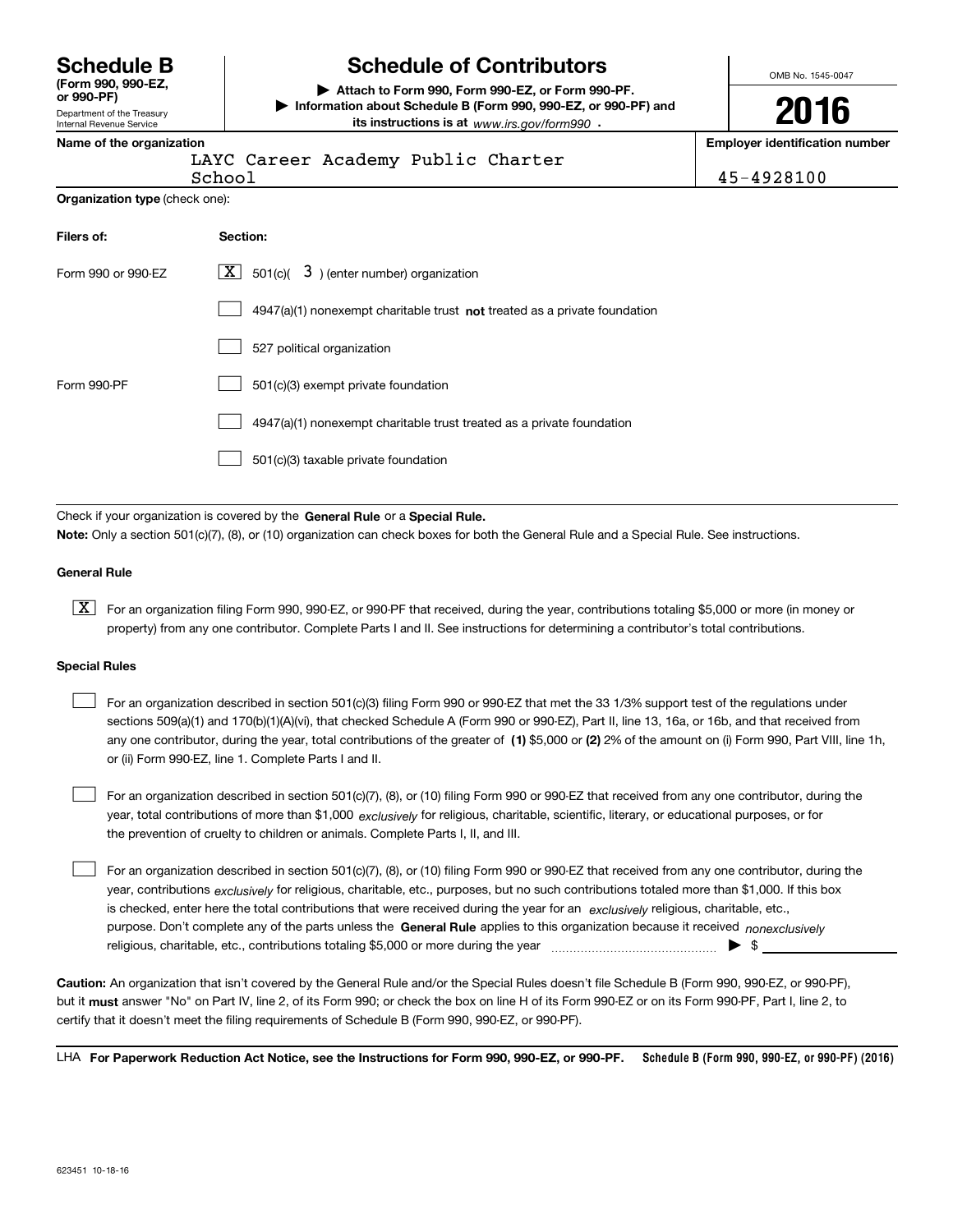| Schedule B (Form 990, 990-EZ, or 990-PF) (2016) | Page |
|-------------------------------------------------|------|
|-------------------------------------------------|------|

 $\mathcal{L}^{\text{max}}$  $\mathcal{L}^{\text{max}}$  $\mathcal{L}^{\text{max}}$ 

**(d)**

|                                | Schedule B (Form 990, 990-EZ, or 990-PF) (2016)                                                |                                   |  | Page 2                                                                                                    |
|--------------------------------|------------------------------------------------------------------------------------------------|-----------------------------------|--|-----------------------------------------------------------------------------------------------------------|
| Name of organization<br>School | LAYC Career Academy Public Charter                                                             |                                   |  | <b>Employer identification number</b><br>45-4928100                                                       |
| Part I                         | Contributors (See instructions). Use duplicate copies of Part I if additional space is needed. |                                   |  |                                                                                                           |
| (a)<br>No.                     | (b)<br>Name, address, and ZIP + 4                                                              | (c)<br><b>Total contributions</b> |  | (d)<br>Type of contribution                                                                               |
| 1                              | Sunrise Foundation<br>7906 Springer Road<br>Bethesda, MD 20817                                 | 10,000.<br>\$                     |  | $\overline{\text{X}}$<br>Person<br>Payroll<br>Noncash<br>(Complete Part II for<br>noncash contributions.) |
| (a)<br>No.                     | (b)<br>Name, address, and ZIP + 4                                                              | (c)<br><b>Total contributions</b> |  |                                                                                                           |
| $\boldsymbol{2}$               | Comcast Foundation<br>One Comcast Center<br>Philidelphia, PA 19103                             | 13,000.<br>\$                     |  | $\overline{\text{X}}$<br>Person<br>Payroll<br>Noncash<br>(Complete Part II for<br>noncash contributions.) |
| (a)<br>No.                     | (b)<br>Name, address, and ZIP + 4                                                              | (c)<br><b>Total contributions</b> |  | (d)<br>Type of contribution                                                                               |
|                                |                                                                                                | \$                                |  | Person<br>Payroll<br>Noncash<br>(Complete Part II for<br>noncash contributions.)                          |
| (a)<br>No.                     | (b)<br>Name, address, and ZIP + 4                                                              | (c)<br><b>Total contributions</b> |  | (d)<br>Type of contribution                                                                               |
|                                |                                                                                                | \$                                |  | Person<br>Payroll<br>Noncash<br>(Complete Part II for<br>noncash contributions.)                          |
| (a)<br>No.                     | (b)<br>Name, address, and ZIP + 4                                                              | (c)<br><b>Total contributions</b> |  | (d)<br>Type of contribution                                                                               |
|                                |                                                                                                | \$                                |  | Person<br>Payroll<br>Noncash<br>(Complete Part II for<br>noncash contributions.)                          |

**PersonPayrollNoncash Name, address, and ZIP + 4 (c) Total contributions Type of contribution Person**(Complete Part II for noncash contributions.)

\$

**Schedule B (Form 990, 990-EZ, or 990-PF) (2016)**

**PayrollNoncash**

(Complete Part II for noncash contributions.)

623452 10-18-16

**(a) No.**

17000508 138138 LAYCCAPCS 2016.05070 LAYC CAREER ACADEMY PUBLI LAYCCAP1

22

**(b)**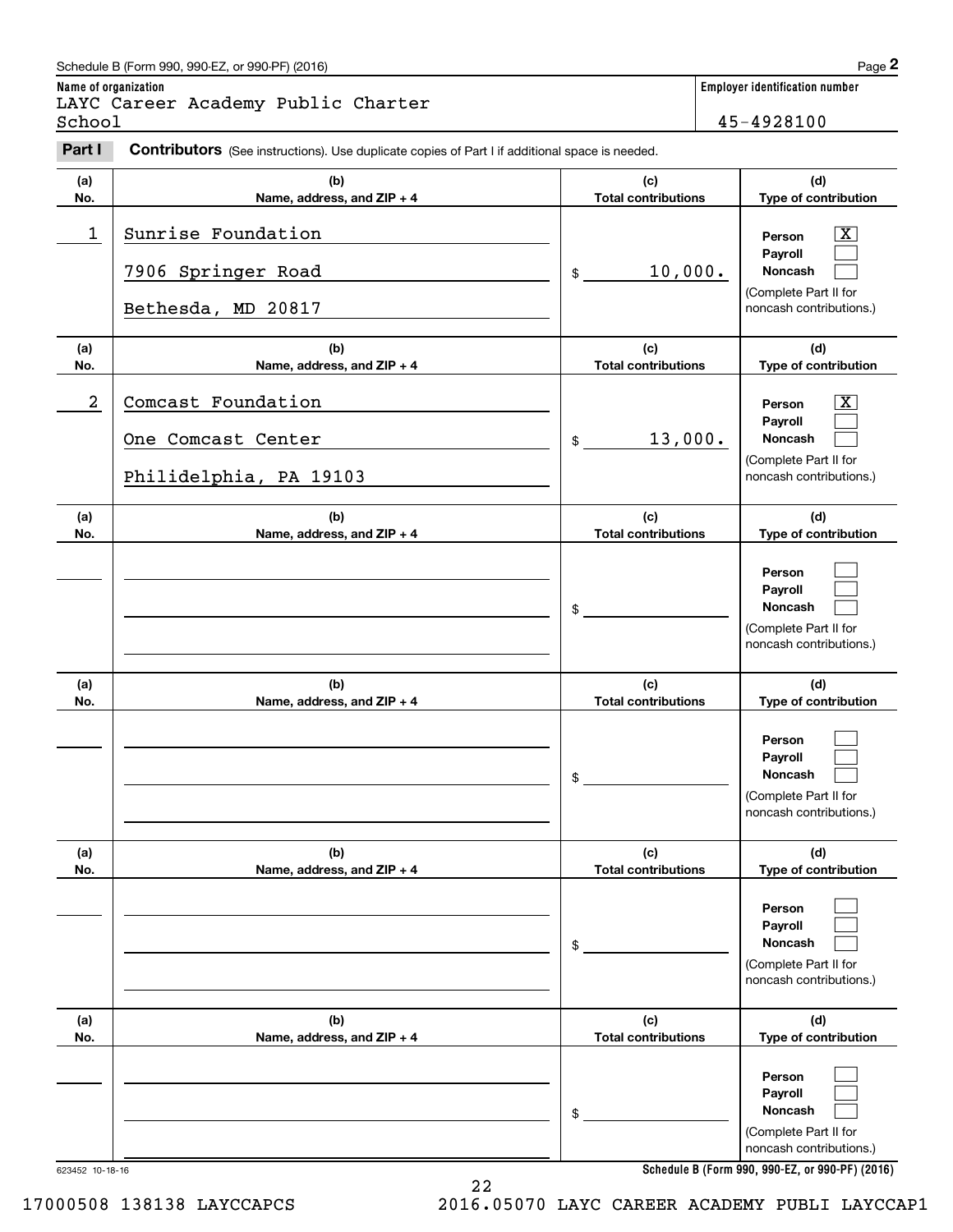|                              | Schedule B (Form 990, 990-EZ, or 990-PF) (2016)                                                     |                                                | Page 3                                          |
|------------------------------|-----------------------------------------------------------------------------------------------------|------------------------------------------------|-------------------------------------------------|
| Name of organization         |                                                                                                     |                                                | Employer identification number                  |
| School                       | LAYC Career Academy Public Charter                                                                  |                                                | 45-4928100                                      |
|                              |                                                                                                     |                                                |                                                 |
| Part II                      | Noncash Property (See instructions). Use duplicate copies of Part II if additional space is needed. |                                                |                                                 |
| (a)<br>No.<br>from<br>Part I | (b)<br>Description of noncash property given                                                        | (c)<br>FMV (or estimate)<br>(See instructions) | (d)<br>Date received                            |
|                              |                                                                                                     |                                                |                                                 |
|                              |                                                                                                     | \$                                             |                                                 |
| (a)<br>No.<br>from<br>Part I | (b)<br>Description of noncash property given                                                        | (c)<br>FMV (or estimate)<br>(See instructions) | (d)<br>Date received                            |
|                              |                                                                                                     | \$                                             |                                                 |
| (a)<br>No.<br>from<br>Part I | (b)<br>Description of noncash property given                                                        | (c)<br>FMV (or estimate)<br>(See instructions) | (d)<br>Date received                            |
|                              |                                                                                                     | \$                                             |                                                 |
| (a)<br>No.<br>from<br>Part I | (b)<br>Description of noncash property given                                                        | (c)<br>FMV (or estimate)<br>(See instructions) | (d)<br>Date received                            |
|                              |                                                                                                     | \$                                             |                                                 |
| (a)<br>No.<br>from<br>Part I | (b)<br>Description of noncash property given                                                        | (c)<br>FMV (or estimate)<br>(See instructions) | (d)<br>Date received                            |
|                              |                                                                                                     | \$                                             |                                                 |
| (a)<br>No.<br>from<br>Part I | (b)<br>Description of noncash property given                                                        | (c)<br>FMV (or estimate)<br>(See instructions) | (d)<br>Date received                            |
|                              |                                                                                                     | \$                                             |                                                 |
| 623453 10-18-16              |                                                                                                     |                                                | Schedule B (Form 990, 990-EZ, or 990-PF) (2016) |

23

17000508 138138 LAYCCAPCS 2016.05070 LAYC CAREER ACADEMY PUBLI LAYCCAP1

**Schedule B (Form 990, 990-EZ, or 990-PF) (2016)**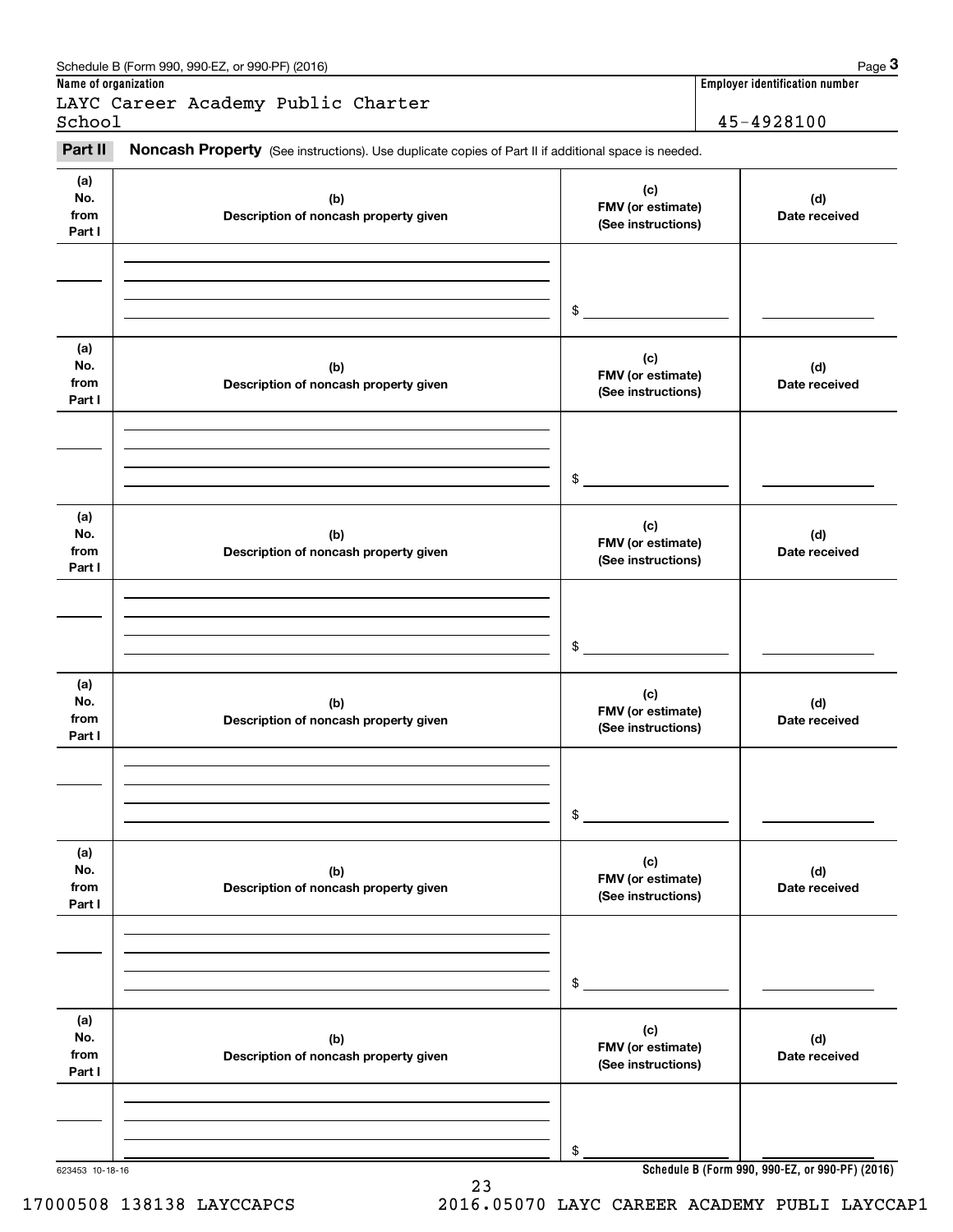|                      | Schedule B (Form 990, 990-EZ, or 990-PF) (2016)                                                                                                                                                                                                                                 |                 |                                          | Page 4                                          |  |  |  |  |
|----------------------|---------------------------------------------------------------------------------------------------------------------------------------------------------------------------------------------------------------------------------------------------------------------------------|-----------------|------------------------------------------|-------------------------------------------------|--|--|--|--|
| Name of organization |                                                                                                                                                                                                                                                                                 |                 |                                          | <b>Employer identification number</b>           |  |  |  |  |
|                      | LAYC Career Academy Public Charter                                                                                                                                                                                                                                              |                 |                                          |                                                 |  |  |  |  |
| School               |                                                                                                                                                                                                                                                                                 |                 |                                          | 45-4928100                                      |  |  |  |  |
| Part III             | Exclusively religious, charitable, etc., contributions to organizations described in section $501(c)(7)$ , (8), or (10) that total more than \$1,000 for<br>the year from any one contributor. Complete columns (a) through (e) and the following line entry. For organizations |                 |                                          |                                                 |  |  |  |  |
|                      | completing Part III, enter the total of exclusively religious, charitable, etc., contributions of \$1,000 or less for the year. (Enter this info. once.) $\blacktriangleright$ \$                                                                                               |                 |                                          |                                                 |  |  |  |  |
| (a) No.              | Use duplicate copies of Part III if additional space is needed.                                                                                                                                                                                                                 |                 |                                          |                                                 |  |  |  |  |
| from<br>Part I       | (b) Purpose of gift                                                                                                                                                                                                                                                             | (c) Use of gift |                                          | (d) Description of how gift is held             |  |  |  |  |
|                      |                                                                                                                                                                                                                                                                                 |                 |                                          |                                                 |  |  |  |  |
|                      |                                                                                                                                                                                                                                                                                 |                 |                                          |                                                 |  |  |  |  |
|                      |                                                                                                                                                                                                                                                                                 |                 |                                          |                                                 |  |  |  |  |
|                      |                                                                                                                                                                                                                                                                                 |                 |                                          |                                                 |  |  |  |  |
|                      | (e) Transfer of gift                                                                                                                                                                                                                                                            |                 |                                          |                                                 |  |  |  |  |
|                      |                                                                                                                                                                                                                                                                                 |                 |                                          |                                                 |  |  |  |  |
|                      | Transferee's name, address, and $ZIP + 4$                                                                                                                                                                                                                                       |                 | Relationship of transferor to transferee |                                                 |  |  |  |  |
|                      |                                                                                                                                                                                                                                                                                 |                 |                                          |                                                 |  |  |  |  |
|                      |                                                                                                                                                                                                                                                                                 |                 |                                          |                                                 |  |  |  |  |
|                      |                                                                                                                                                                                                                                                                                 |                 |                                          |                                                 |  |  |  |  |
| (a) No.              |                                                                                                                                                                                                                                                                                 |                 |                                          |                                                 |  |  |  |  |
| from<br>Part I       | (b) Purpose of gift                                                                                                                                                                                                                                                             | (c) Use of gift |                                          | (d) Description of how gift is held             |  |  |  |  |
|                      |                                                                                                                                                                                                                                                                                 |                 |                                          |                                                 |  |  |  |  |
|                      |                                                                                                                                                                                                                                                                                 |                 |                                          |                                                 |  |  |  |  |
|                      |                                                                                                                                                                                                                                                                                 |                 |                                          |                                                 |  |  |  |  |
|                      |                                                                                                                                                                                                                                                                                 |                 |                                          |                                                 |  |  |  |  |
|                      | (e) Transfer of gift                                                                                                                                                                                                                                                            |                 |                                          |                                                 |  |  |  |  |
|                      | Transferee's name, address, and $ZIP + 4$                                                                                                                                                                                                                                       |                 | Relationship of transferor to transferee |                                                 |  |  |  |  |
|                      |                                                                                                                                                                                                                                                                                 |                 |                                          |                                                 |  |  |  |  |
|                      |                                                                                                                                                                                                                                                                                 |                 |                                          |                                                 |  |  |  |  |
|                      |                                                                                                                                                                                                                                                                                 |                 |                                          |                                                 |  |  |  |  |
| (a) No.              |                                                                                                                                                                                                                                                                                 |                 |                                          |                                                 |  |  |  |  |
| from<br>Part I       | (b) Purpose of gift                                                                                                                                                                                                                                                             | (c) Use of gift |                                          | (d) Description of how gift is held             |  |  |  |  |
|                      |                                                                                                                                                                                                                                                                                 |                 |                                          |                                                 |  |  |  |  |
|                      |                                                                                                                                                                                                                                                                                 |                 |                                          |                                                 |  |  |  |  |
|                      |                                                                                                                                                                                                                                                                                 |                 |                                          |                                                 |  |  |  |  |
|                      |                                                                                                                                                                                                                                                                                 |                 |                                          |                                                 |  |  |  |  |
|                      | (e) Transfer of gift                                                                                                                                                                                                                                                            |                 |                                          |                                                 |  |  |  |  |
|                      |                                                                                                                                                                                                                                                                                 |                 |                                          |                                                 |  |  |  |  |
|                      | Transferee's name, address, and $ZIP + 4$                                                                                                                                                                                                                                       |                 |                                          | Relationship of transferor to transferee        |  |  |  |  |
|                      |                                                                                                                                                                                                                                                                                 |                 |                                          |                                                 |  |  |  |  |
|                      |                                                                                                                                                                                                                                                                                 |                 |                                          |                                                 |  |  |  |  |
|                      |                                                                                                                                                                                                                                                                                 |                 |                                          |                                                 |  |  |  |  |
| (a) No.<br>from      | (b) Purpose of gift                                                                                                                                                                                                                                                             | (c) Use of gift |                                          | (d) Description of how gift is held             |  |  |  |  |
| Part I               |                                                                                                                                                                                                                                                                                 |                 |                                          |                                                 |  |  |  |  |
|                      |                                                                                                                                                                                                                                                                                 |                 |                                          |                                                 |  |  |  |  |
|                      |                                                                                                                                                                                                                                                                                 |                 |                                          |                                                 |  |  |  |  |
|                      |                                                                                                                                                                                                                                                                                 |                 |                                          |                                                 |  |  |  |  |
|                      | (e) Transfer of gift                                                                                                                                                                                                                                                            |                 |                                          |                                                 |  |  |  |  |
|                      |                                                                                                                                                                                                                                                                                 |                 |                                          |                                                 |  |  |  |  |
|                      | Transferee's name, address, and $ZIP + 4$                                                                                                                                                                                                                                       |                 |                                          | Relationship of transferor to transferee        |  |  |  |  |
|                      |                                                                                                                                                                                                                                                                                 |                 |                                          |                                                 |  |  |  |  |
|                      |                                                                                                                                                                                                                                                                                 |                 |                                          |                                                 |  |  |  |  |
|                      |                                                                                                                                                                                                                                                                                 |                 |                                          |                                                 |  |  |  |  |
| 623454 10-18-16      |                                                                                                                                                                                                                                                                                 |                 |                                          | Schedule B (Form 990, 990-EZ, or 990-PF) (2016) |  |  |  |  |
|                      |                                                                                                                                                                                                                                                                                 | 24              |                                          |                                                 |  |  |  |  |

17000508 138138 LAYCCAPCS 2016.05070 LAYC CAREER ACADEMY PUBLI LAYCCAP1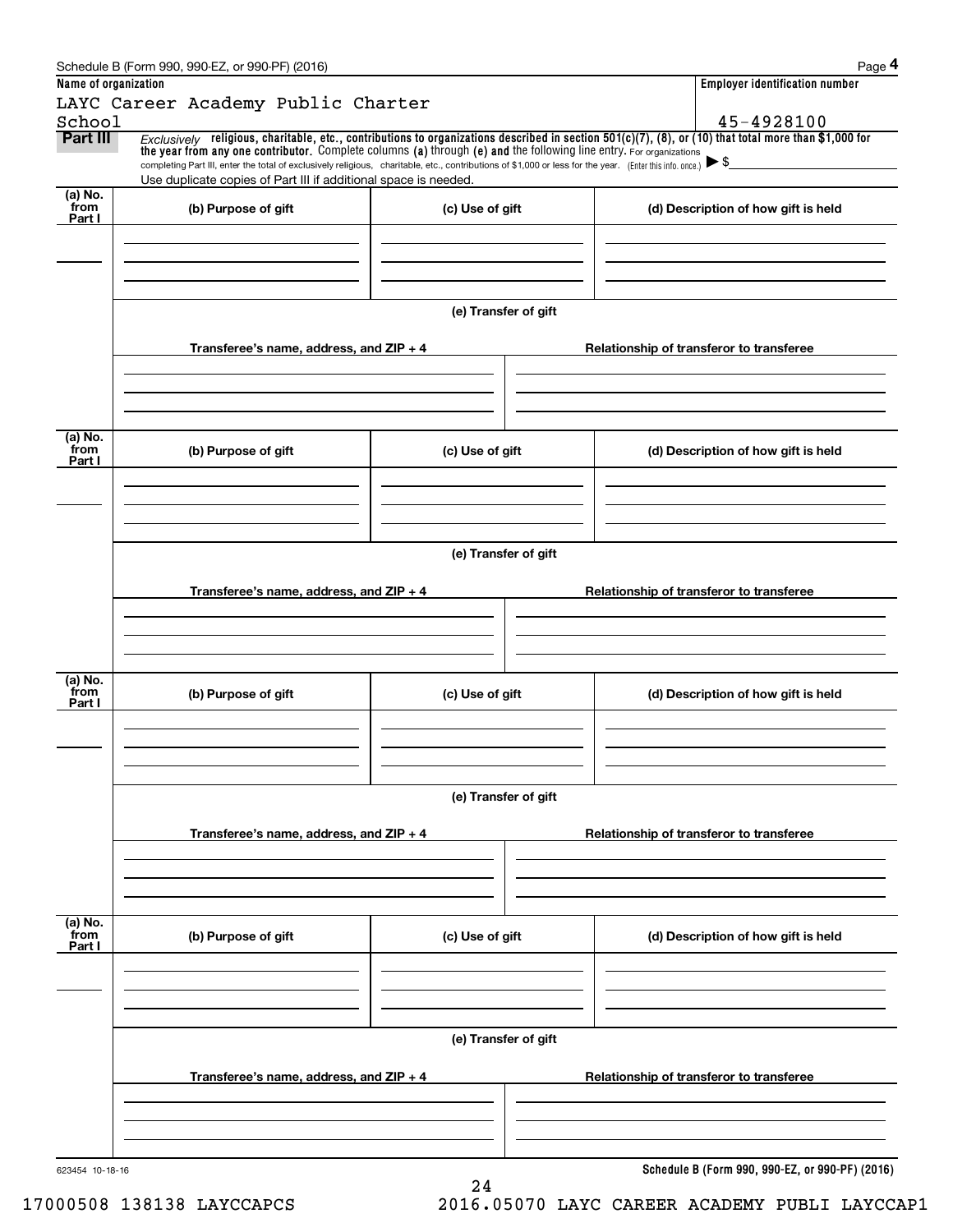|         | <b>SCHEDULE D</b>                                                                                                      |  |  |                                                                                  |  | <b>Supplemental Financial Statements</b>                                                                                                                                                                                                                                                                                                                          |  |                                                     | OMB No. 1545-0047               |
|---------|------------------------------------------------------------------------------------------------------------------------|--|--|----------------------------------------------------------------------------------|--|-------------------------------------------------------------------------------------------------------------------------------------------------------------------------------------------------------------------------------------------------------------------------------------------------------------------------------------------------------------------|--|-----------------------------------------------------|---------------------------------|
|         | Complete if the organization answered "Yes" on Form 990,<br>(Form 990)                                                 |  |  |                                                                                  |  |                                                                                                                                                                                                                                                                                                                                                                   |  |                                                     |                                 |
|         | Department of the Treasury                                                                                             |  |  |                                                                                  |  | Part IV, line 6, 7, 8, 9, 10, 11a, 11b, 11c, 11d, 11e, 11f, 12a, or 12b.<br>Attach to Form 990.                                                                                                                                                                                                                                                                   |  |                                                     | Open to Public                  |
|         | Information about Schedule D (Form 990) and its instructions is at $www.irs.gov/form990$ .<br>Internal Revenue Service |  |  |                                                                                  |  |                                                                                                                                                                                                                                                                                                                                                                   |  | Inspection                                          |                                 |
|         | LAYC Career Academy Public Charter<br>Name of the organization<br>School                                               |  |  |                                                                                  |  |                                                                                                                                                                                                                                                                                                                                                                   |  | <b>Employer identification number</b><br>45-4928100 |                                 |
| Part I  |                                                                                                                        |  |  |                                                                                  |  | Organizations Maintaining Donor Advised Funds or Other Similar Funds or Accounts. Complete if the                                                                                                                                                                                                                                                                 |  |                                                     |                                 |
|         |                                                                                                                        |  |  | organization answered "Yes" on Form 990, Part IV, line 6.                        |  |                                                                                                                                                                                                                                                                                                                                                                   |  |                                                     |                                 |
|         |                                                                                                                        |  |  |                                                                                  |  | (a) Donor advised funds                                                                                                                                                                                                                                                                                                                                           |  |                                                     | (b) Funds and other accounts    |
| 1.      |                                                                                                                        |  |  |                                                                                  |  |                                                                                                                                                                                                                                                                                                                                                                   |  |                                                     |                                 |
| 2       |                                                                                                                        |  |  | Aggregate value of contributions to (during year)                                |  |                                                                                                                                                                                                                                                                                                                                                                   |  |                                                     |                                 |
| З       |                                                                                                                        |  |  |                                                                                  |  |                                                                                                                                                                                                                                                                                                                                                                   |  |                                                     |                                 |
| 4       |                                                                                                                        |  |  |                                                                                  |  |                                                                                                                                                                                                                                                                                                                                                                   |  |                                                     |                                 |
| 5       |                                                                                                                        |  |  |                                                                                  |  | Did the organization inform all donors and donor advisors in writing that the assets held in donor advised funds                                                                                                                                                                                                                                                  |  |                                                     |                                 |
| 6       |                                                                                                                        |  |  |                                                                                  |  | Did the organization inform all grantees, donors, and donor advisors in writing that grant funds can be used only                                                                                                                                                                                                                                                 |  |                                                     | Yes<br>No                       |
|         |                                                                                                                        |  |  |                                                                                  |  | for charitable purposes and not for the benefit of the donor or donor advisor, or for any other purpose conferring                                                                                                                                                                                                                                                |  |                                                     |                                 |
|         |                                                                                                                        |  |  |                                                                                  |  |                                                                                                                                                                                                                                                                                                                                                                   |  |                                                     | Yes<br>No                       |
| Part II |                                                                                                                        |  |  |                                                                                  |  | Conservation Easements. Complete if the organization answered "Yes" on Form 990, Part IV, line 7.                                                                                                                                                                                                                                                                 |  |                                                     |                                 |
| 1       |                                                                                                                        |  |  |                                                                                  |  | Purpose(s) of conservation easements held by the organization (check all that apply).                                                                                                                                                                                                                                                                             |  |                                                     |                                 |
|         |                                                                                                                        |  |  | Preservation of land for public use (e.g., recreation or education)              |  | Preservation of a historically important land area                                                                                                                                                                                                                                                                                                                |  |                                                     |                                 |
|         | Protection of natural habitat                                                                                          |  |  |                                                                                  |  | Preservation of a certified historic structure                                                                                                                                                                                                                                                                                                                    |  |                                                     |                                 |
|         | Preservation of open space                                                                                             |  |  |                                                                                  |  |                                                                                                                                                                                                                                                                                                                                                                   |  |                                                     |                                 |
| 2       |                                                                                                                        |  |  |                                                                                  |  | Complete lines 2a through 2d if the organization held a qualified conservation contribution in the form of a conservation easement on the last                                                                                                                                                                                                                    |  |                                                     |                                 |
|         | day of the tax year.                                                                                                   |  |  |                                                                                  |  |                                                                                                                                                                                                                                                                                                                                                                   |  |                                                     | Held at the End of the Tax Year |
|         |                                                                                                                        |  |  |                                                                                  |  | a Total number of conservation easements [11] matter consumer conservation of the state of conservation easements                                                                                                                                                                                                                                                 |  | 2a                                                  |                                 |
| b       | Total acreage restricted by conservation easements                                                                     |  |  |                                                                                  |  |                                                                                                                                                                                                                                                                                                                                                                   |  | 2 <sub>b</sub>                                      |                                 |
| c       |                                                                                                                        |  |  |                                                                                  |  | Number of conservation easements on a certified historic structure included in (a) manufacture included in (a)                                                                                                                                                                                                                                                    |  | 2c                                                  |                                 |
|         |                                                                                                                        |  |  |                                                                                  |  | d Number of conservation easements included in (c) acquired after 8/17/06, and not on a historic structure                                                                                                                                                                                                                                                        |  |                                                     |                                 |
| 3       |                                                                                                                        |  |  |                                                                                  |  | listed in the National Register [11, 1200] [12] The National Register [11, 1200] [12] The National Register [11, 1200] [12] The National Register [11, 1200] [12] The National Register [11, 1200] [12] The National Register<br>Number of conservation easements modified, transferred, released, extinguished, or terminated by the organization during the tax |  | 2d                                                  |                                 |
|         | $\mathsf{year}$                                                                                                        |  |  |                                                                                  |  |                                                                                                                                                                                                                                                                                                                                                                   |  |                                                     |                                 |
| 4       |                                                                                                                        |  |  | Number of states where property subject to conservation easement is located >    |  |                                                                                                                                                                                                                                                                                                                                                                   |  |                                                     |                                 |
| 5       |                                                                                                                        |  |  |                                                                                  |  | Does the organization have a written policy regarding the periodic monitoring, inspection, handling of                                                                                                                                                                                                                                                            |  |                                                     |                                 |
|         |                                                                                                                        |  |  | violations, and enforcement of the conservation easements it holds?              |  |                                                                                                                                                                                                                                                                                                                                                                   |  |                                                     | Yes<br>No                       |
| 6       |                                                                                                                        |  |  |                                                                                  |  | Staff and volunteer hours devoted to monitoring, inspecting, handling of violations, and enforcing conservation easements during the year                                                                                                                                                                                                                         |  |                                                     |                                 |
|         |                                                                                                                        |  |  |                                                                                  |  |                                                                                                                                                                                                                                                                                                                                                                   |  |                                                     |                                 |
| 7       |                                                                                                                        |  |  |                                                                                  |  | Amount of expenses incurred in monitoring, inspecting, handling of violations, and enforcing conservation easements during the year                                                                                                                                                                                                                               |  |                                                     |                                 |
|         | $\blacktriangleright$ \$                                                                                               |  |  |                                                                                  |  |                                                                                                                                                                                                                                                                                                                                                                   |  |                                                     |                                 |
| 8       |                                                                                                                        |  |  |                                                                                  |  | Does each conservation easement reported on line 2(d) above satisfy the requirements of section 170(h)(4)(B)(i)                                                                                                                                                                                                                                                   |  |                                                     |                                 |
|         |                                                                                                                        |  |  |                                                                                  |  |                                                                                                                                                                                                                                                                                                                                                                   |  |                                                     | Yes<br>No                       |
| 9       |                                                                                                                        |  |  |                                                                                  |  | In Part XIII, describe how the organization reports conservation easements in its revenue and expense statement, and balance sheet, and                                                                                                                                                                                                                           |  |                                                     |                                 |
|         |                                                                                                                        |  |  |                                                                                  |  | include, if applicable, the text of the footnote to the organization's financial statements that describes the organization's accounting for                                                                                                                                                                                                                      |  |                                                     |                                 |
|         | conservation easements.<br>Part III                                                                                    |  |  |                                                                                  |  | Organizations Maintaining Collections of Art, Historical Treasures, or Other Similar Assets.                                                                                                                                                                                                                                                                      |  |                                                     |                                 |
|         |                                                                                                                        |  |  | Complete if the organization answered "Yes" on Form 990, Part IV, line 8.        |  |                                                                                                                                                                                                                                                                                                                                                                   |  |                                                     |                                 |
|         |                                                                                                                        |  |  |                                                                                  |  | 1a If the organization elected, as permitted under SFAS 116 (ASC 958), not to report in its revenue statement and balance sheet works of art,                                                                                                                                                                                                                     |  |                                                     |                                 |
|         |                                                                                                                        |  |  |                                                                                  |  | historical treasures, or other similar assets held for public exhibition, education, or research in furtherance of public service, provide, in Part XIII,                                                                                                                                                                                                         |  |                                                     |                                 |
|         |                                                                                                                        |  |  | the text of the footnote to its financial statements that describes these items. |  |                                                                                                                                                                                                                                                                                                                                                                   |  |                                                     |                                 |
|         |                                                                                                                        |  |  |                                                                                  |  | <b>b</b> If the organization elected, as permitted under SFAS 116 (ASC 958), to report in its revenue statement and balance sheet works of art, historical                                                                                                                                                                                                        |  |                                                     |                                 |
|         |                                                                                                                        |  |  |                                                                                  |  | treasures, or other similar assets held for public exhibition, education, or research in furtherance of public service, provide the following amounts                                                                                                                                                                                                             |  |                                                     |                                 |
|         | relating to these items:                                                                                               |  |  |                                                                                  |  |                                                                                                                                                                                                                                                                                                                                                                   |  |                                                     |                                 |
|         |                                                                                                                        |  |  |                                                                                  |  | (i) Revenue included on Form 990, Part VIII, line 1 <b>manually contained</b> in the incrementation of the second on Form 990, Part VIII, line 1                                                                                                                                                                                                                  |  |                                                     | $\frac{1}{2}$                   |
|         | (ii) Assets included in Form 990, Part X                                                                               |  |  |                                                                                  |  |                                                                                                                                                                                                                                                                                                                                                                   |  |                                                     |                                 |
| 2       |                                                                                                                        |  |  |                                                                                  |  | If the organization received or held works of art, historical treasures, or other similar assets for financial gain, provide                                                                                                                                                                                                                                      |  |                                                     |                                 |
|         |                                                                                                                        |  |  |                                                                                  |  | the following amounts required to be reported under SFAS 116 (ASC 958) relating to these items:                                                                                                                                                                                                                                                                   |  |                                                     |                                 |
| a       |                                                                                                                        |  |  |                                                                                  |  |                                                                                                                                                                                                                                                                                                                                                                   |  | -\$<br>▶                                            |                                 |
|         |                                                                                                                        |  |  |                                                                                  |  |                                                                                                                                                                                                                                                                                                                                                                   |  | $\blacktriangleright$ s                             |                                 |
|         |                                                                                                                        |  |  | LHA For Paperwork Reduction Act Notice, see the Instructions for Form 990.       |  |                                                                                                                                                                                                                                                                                                                                                                   |  |                                                     | Schedule D (Form 990) 2016      |
|         | 632051 08-29-16                                                                                                        |  |  |                                                                                  |  | つに                                                                                                                                                                                                                                                                                                                                                                |  |                                                     |                                 |

|   | 2 J |              |  |  |
|---|-----|--------------|--|--|
| 1 |     | <b>05070</b> |  |  |

17000508 138138 LAYCCAPCS 2016.05070 LAYC CAREER ACADEMY PUBLI LAYCCAP1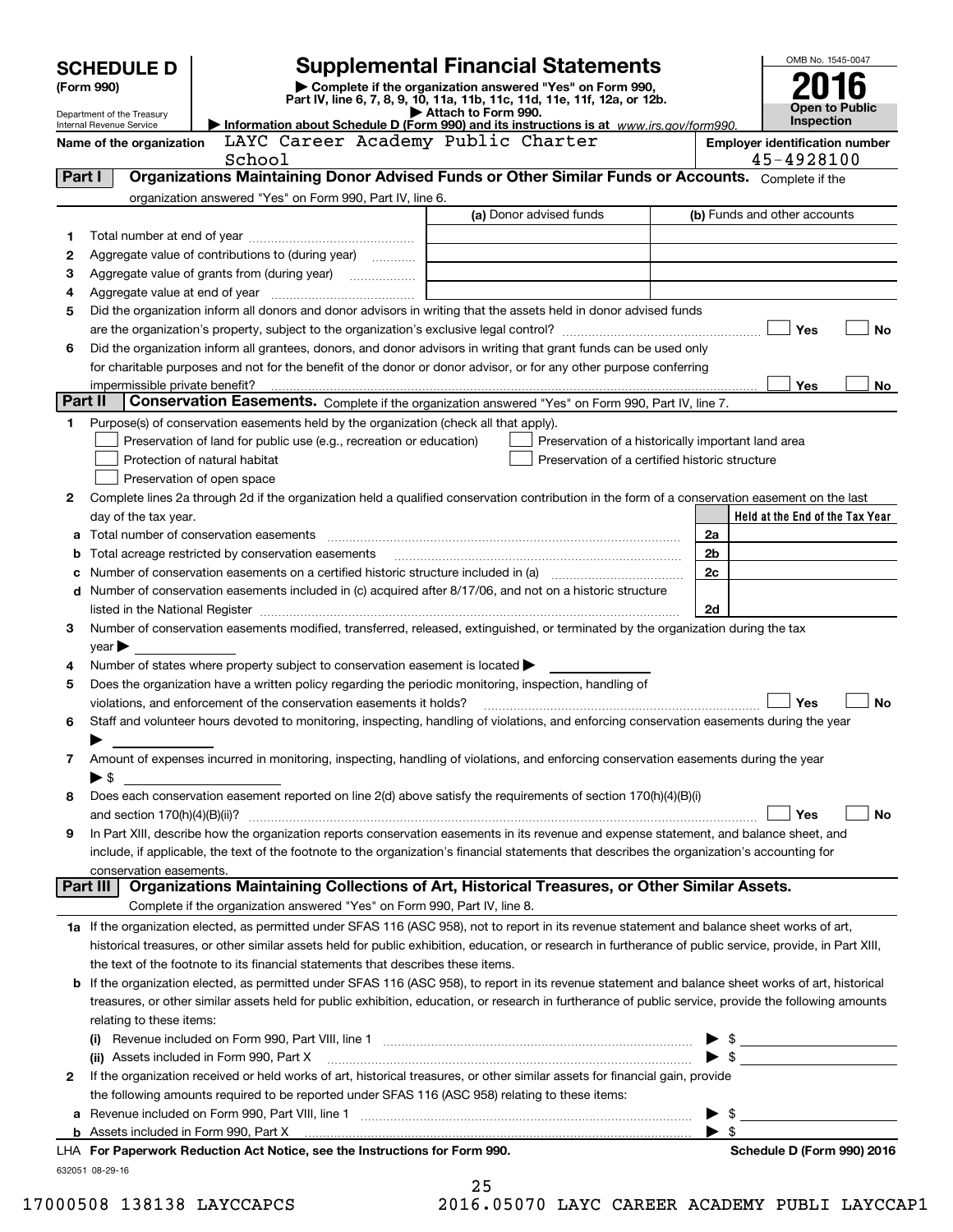|               |                                                                                                                                                                                                                                | LAYC Career Academy Public Charter           |   |                |                                    |  |                                 |  |                     |                   |
|---------------|--------------------------------------------------------------------------------------------------------------------------------------------------------------------------------------------------------------------------------|----------------------------------------------|---|----------------|------------------------------------|--|---------------------------------|--|---------------------|-------------------|
|               | School<br>Schedule D (Form 990) 2016                                                                                                                                                                                           |                                              |   |                |                                    |  |                                 |  |                     | 45-4928100 Page 2 |
|               | Part III<br>Organizations Maintaining Collections of Art, Historical Treasures, or Other Similar Assets (continued)                                                                                                            |                                              |   |                |                                    |  |                                 |  |                     |                   |
| 3             | Using the organization's acquisition, accession, and other records, check any of the following that are a significant use of its collection items                                                                              |                                              |   |                |                                    |  |                                 |  |                     |                   |
|               | (check all that apply):                                                                                                                                                                                                        |                                              |   |                |                                    |  |                                 |  |                     |                   |
| a             | Public exhibition                                                                                                                                                                                                              | d                                            |   |                | Loan or exchange programs          |  |                                 |  |                     |                   |
| b             | Scholarly research                                                                                                                                                                                                             | e                                            |   |                |                                    |  |                                 |  |                     |                   |
| c             | Preservation for future generations                                                                                                                                                                                            |                                              |   |                |                                    |  |                                 |  |                     |                   |
| 4             | Provide a description of the organization's collections and explain how they further the organization's exempt purpose in Part XIII.                                                                                           |                                              |   |                |                                    |  |                                 |  |                     |                   |
| 5             | During the year, did the organization solicit or receive donations of art, historical treasures, or other similar assets                                                                                                       |                                              |   |                |                                    |  |                                 |  |                     |                   |
|               |                                                                                                                                                                                                                                |                                              |   |                |                                    |  |                                 |  | <b>Yes</b>          | No                |
|               | Part IV<br>Escrow and Custodial Arrangements. Complete if the organization answered "Yes" on Form 990, Part IV, line 9, or                                                                                                     |                                              |   |                |                                    |  |                                 |  |                     |                   |
|               | reported an amount on Form 990, Part X, line 21.                                                                                                                                                                               |                                              |   |                |                                    |  |                                 |  |                     |                   |
|               | 1a Is the organization an agent, trustee, custodian or other intermediary for contributions or other assets not included                                                                                                       |                                              |   |                |                                    |  |                                 |  |                     |                   |
|               | on Form 990, Part X? [11] The Content of The Content of The Content of The Content of The Content of The Content of The Content of The Content of The Content of The Content of The Content of The Content of The Content of T |                                              |   |                |                                    |  |                                 |  | Yes                 | No                |
|               | <b>b</b> If "Yes," explain the arrangement in Part XIII and complete the following table:                                                                                                                                      |                                              |   |                |                                    |  |                                 |  |                     |                   |
|               |                                                                                                                                                                                                                                |                                              |   |                |                                    |  |                                 |  | Amount              |                   |
|               | c Beginning balance measurements and the contract of the contract of the contract of the contract of the contract of the contract of the contract of the contract of the contract of the contract of the contract of the contr |                                              |   |                |                                    |  | 1c                              |  |                     |                   |
|               | d Additions during the year measurements are also contained a state of the year measurement of the year measurement of the state of the state of the state of the state of the state of the state of the state of the state of |                                              |   |                |                                    |  | 1d                              |  |                     |                   |
|               | e Distributions during the year manufactured and continuum and contract the year manufactured and contract the                                                                                                                 |                                              |   |                |                                    |  | 1e<br>1f                        |  |                     |                   |
| f             | 2a Did the organization include an amount on Form 990, Part X, line 21, for escrow or custodial account liability?                                                                                                             |                                              |   |                |                                    |  |                                 |  | <b>Yes</b>          | No                |
|               | <b>b</b> If "Yes," explain the arrangement in Part XIII. Check here if the explanation has been provided on Part XIII                                                                                                          |                                              |   |                |                                    |  |                                 |  |                     |                   |
| <b>Part V</b> | Endowment Funds. Complete if the organization answered "Yes" on Form 990, Part IV, line 10.                                                                                                                                    |                                              |   |                |                                    |  |                                 |  |                     |                   |
|               |                                                                                                                                                                                                                                | (a) Current year                             |   | (b) Prior year | (c) Two years back                 |  | (d) Three years back            |  | (e) Four years back |                   |
|               | 1a Beginning of year balance                                                                                                                                                                                                   | <u> 1999 - John Barnett, f</u>               |   |                |                                    |  |                                 |  |                     |                   |
|               |                                                                                                                                                                                                                                |                                              |   |                |                                    |  |                                 |  |                     |                   |
|               | c Net investment earnings, gains, and losses                                                                                                                                                                                   |                                              |   |                |                                    |  |                                 |  |                     |                   |
|               |                                                                                                                                                                                                                                |                                              |   |                |                                    |  |                                 |  |                     |                   |
|               | <b>e</b> Other expenditures for facilities                                                                                                                                                                                     |                                              |   |                |                                    |  |                                 |  |                     |                   |
|               | and programs                                                                                                                                                                                                                   |                                              |   |                |                                    |  |                                 |  |                     |                   |
|               |                                                                                                                                                                                                                                | the control of the control of the control of |   |                |                                    |  |                                 |  |                     |                   |
|               | End of year balance                                                                                                                                                                                                            |                                              |   |                |                                    |  |                                 |  |                     |                   |
| g<br>2        | Provide the estimated percentage of the current year end balance (line 1g, column (a)) held as:                                                                                                                                |                                              |   |                |                                    |  |                                 |  |                     |                   |
|               | a Board designated or quasi-endowment > _____                                                                                                                                                                                  |                                              | % |                |                                    |  |                                 |  |                     |                   |
| b             | Permanent endowment >                                                                                                                                                                                                          | %                                            |   |                |                                    |  |                                 |  |                     |                   |
|               |                                                                                                                                                                                                                                | %                                            |   |                |                                    |  |                                 |  |                     |                   |
|               | The percentages on lines 2a, 2b, and 2c should equal 100%.                                                                                                                                                                     |                                              |   |                |                                    |  |                                 |  |                     |                   |
|               | 3a Are there endowment funds not in the possession of the organization that are held and administered for the organization                                                                                                     |                                              |   |                |                                    |  |                                 |  |                     |                   |
|               |                                                                                                                                                                                                                                |                                              |   |                |                                    |  |                                 |  |                     | Yes<br>No         |
|               | by:<br>(i)                                                                                                                                                                                                                     |                                              |   |                |                                    |  |                                 |  | 3a(i)               |                   |
|               | (ii)                                                                                                                                                                                                                           |                                              |   |                |                                    |  |                                 |  | 3a(ii)              |                   |
|               |                                                                                                                                                                                                                                |                                              |   |                |                                    |  |                                 |  | 3b                  |                   |
| 4             | Describe in Part XIII the intended uses of the organization's endowment funds.                                                                                                                                                 |                                              |   |                |                                    |  |                                 |  |                     |                   |
|               | <b>Part VI</b><br>Land, Buildings, and Equipment.                                                                                                                                                                              |                                              |   |                |                                    |  |                                 |  |                     |                   |
|               | Complete if the organization answered "Yes" on Form 990, Part IV, line 11a. See Form 990, Part X, line 10.                                                                                                                     |                                              |   |                |                                    |  |                                 |  |                     |                   |
|               | Description of property                                                                                                                                                                                                        | (a) Cost or other<br>basis (investment)      |   |                | (b) Cost or other<br>basis (other) |  | (c) Accumulated<br>depreciation |  | (d) Book value      |                   |
|               |                                                                                                                                                                                                                                |                                              |   |                |                                    |  |                                 |  |                     |                   |
|               |                                                                                                                                                                                                                                |                                              |   |                |                                    |  |                                 |  |                     |                   |
|               |                                                                                                                                                                                                                                |                                              |   |                |                                    |  |                                 |  |                     |                   |
|               |                                                                                                                                                                                                                                |                                              |   |                | 357,108.                           |  | 238, 301.                       |  |                     | 118,807.          |
|               |                                                                                                                                                                                                                                |                                              |   |                |                                    |  |                                 |  |                     |                   |
|               |                                                                                                                                                                                                                                |                                              |   |                |                                    |  |                                 |  |                     | 118,807.          |
|               |                                                                                                                                                                                                                                |                                              |   |                |                                    |  |                                 |  |                     |                   |

**Schedule D (Form 990) 2016**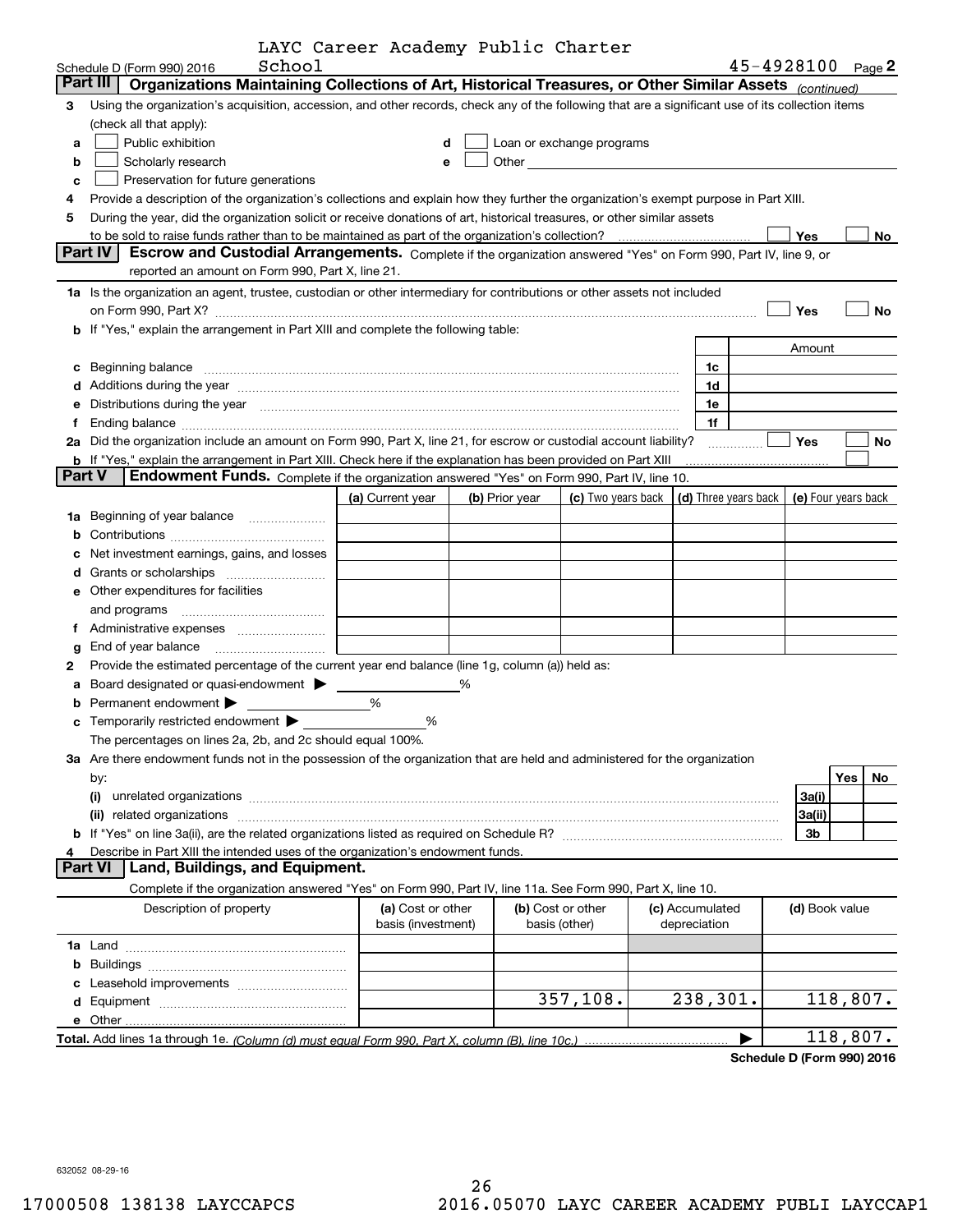|  | LAYC Career Academy Public Charter |  |
|--|------------------------------------|--|
|  |                                    |  |

|                            | School<br>Schedule D (Form 990) 2016                                                                                                              |                 |                | 45-4928100<br>$Page$ <sup>3</sup>                         |
|----------------------------|---------------------------------------------------------------------------------------------------------------------------------------------------|-----------------|----------------|-----------------------------------------------------------|
|                            | <b>Part VII</b> Investments - Other Securities.                                                                                                   |                 |                |                                                           |
|                            | Complete if the organization answered "Yes" on Form 990, Part IV, line 11b. See Form 990, Part X, line 12.                                        |                 |                |                                                           |
|                            | (a) Description of security or category (including name of security)                                                                              | (b) Book value  |                | (c) Method of valuation: Cost or end-of-year market value |
|                            | (1) Financial derivatives                                                                                                                         |                 |                |                                                           |
|                            |                                                                                                                                                   |                 |                |                                                           |
| $(3)$ Other                |                                                                                                                                                   |                 |                |                                                           |
| (A)                        |                                                                                                                                                   |                 |                |                                                           |
| (B)<br>(C)                 |                                                                                                                                                   |                 |                |                                                           |
| (D)                        |                                                                                                                                                   |                 |                |                                                           |
| (E)                        |                                                                                                                                                   |                 |                |                                                           |
| (F)                        |                                                                                                                                                   |                 |                |                                                           |
| (G)                        |                                                                                                                                                   |                 |                |                                                           |
| (H)                        |                                                                                                                                                   |                 |                |                                                           |
|                            | Total. (Col. (b) must equal Form $990$ , Part X, col. (B) line 12.)                                                                               |                 |                |                                                           |
|                            | Part VIII Investments - Program Related.                                                                                                          |                 |                |                                                           |
|                            | Complete if the organization answered "Yes" on Form 990, Part IV, line 11c. See Form 990, Part X, line 13.                                        |                 |                |                                                           |
|                            | (a) Description of investment                                                                                                                     | (b) Book value  |                | (c) Method of valuation: Cost or end-of-year market value |
| (1)                        |                                                                                                                                                   |                 |                |                                                           |
| (2)                        |                                                                                                                                                   |                 |                |                                                           |
| (3)                        |                                                                                                                                                   |                 |                |                                                           |
| (4)                        |                                                                                                                                                   |                 |                |                                                           |
| (5)                        |                                                                                                                                                   |                 |                |                                                           |
| (6)                        |                                                                                                                                                   |                 |                |                                                           |
| (7)                        |                                                                                                                                                   |                 |                |                                                           |
| (8)                        |                                                                                                                                                   |                 |                |                                                           |
| (9)                        |                                                                                                                                                   |                 |                |                                                           |
|                            |                                                                                                                                                   |                 |                |                                                           |
|                            | Total. (Col. (b) must equal Form 990, Part X, col. (B) line 13.)                                                                                  |                 |                |                                                           |
| <b>Part IX</b>             | <b>Other Assets.</b>                                                                                                                              |                 |                |                                                           |
|                            | Complete if the organization answered "Yes" on Form 990, Part IV, line 11d. See Form 990, Part X, line 15.                                        |                 |                |                                                           |
|                            |                                                                                                                                                   | (a) Description |                | (b) Book value                                            |
| (1)                        |                                                                                                                                                   |                 |                |                                                           |
| (2)                        |                                                                                                                                                   |                 |                |                                                           |
| (3)                        |                                                                                                                                                   |                 |                |                                                           |
| (4)                        |                                                                                                                                                   |                 |                |                                                           |
| (5)                        |                                                                                                                                                   |                 |                |                                                           |
| (6)                        |                                                                                                                                                   |                 |                |                                                           |
| (7)                        |                                                                                                                                                   |                 |                |                                                           |
| (8)                        |                                                                                                                                                   |                 |                |                                                           |
| (9)                        |                                                                                                                                                   |                 |                |                                                           |
|                            | <b>Other Liabilities.</b>                                                                                                                         |                 |                |                                                           |
|                            |                                                                                                                                                   |                 |                |                                                           |
|                            | Complete if the organization answered "Yes" on Form 990, Part IV, line 11e or 11f. See Form 990, Part X, line 25.<br>(a) Description of liability |                 | (b) Book value |                                                           |
|                            |                                                                                                                                                   |                 |                |                                                           |
| (1)                        | Federal income taxes                                                                                                                              |                 |                |                                                           |
| (2)<br>(3)                 |                                                                                                                                                   |                 |                |                                                           |
| (4)                        |                                                                                                                                                   |                 |                |                                                           |
| (5)                        |                                                                                                                                                   |                 |                |                                                           |
| (6)                        |                                                                                                                                                   |                 |                |                                                           |
| (7)                        |                                                                                                                                                   |                 |                |                                                           |
| (8)                        |                                                                                                                                                   |                 |                |                                                           |
| <b>Part X</b><br>1.<br>(9) |                                                                                                                                                   |                 |                |                                                           |

**Schedule D (Form 990) 2016**

632053 08-29-16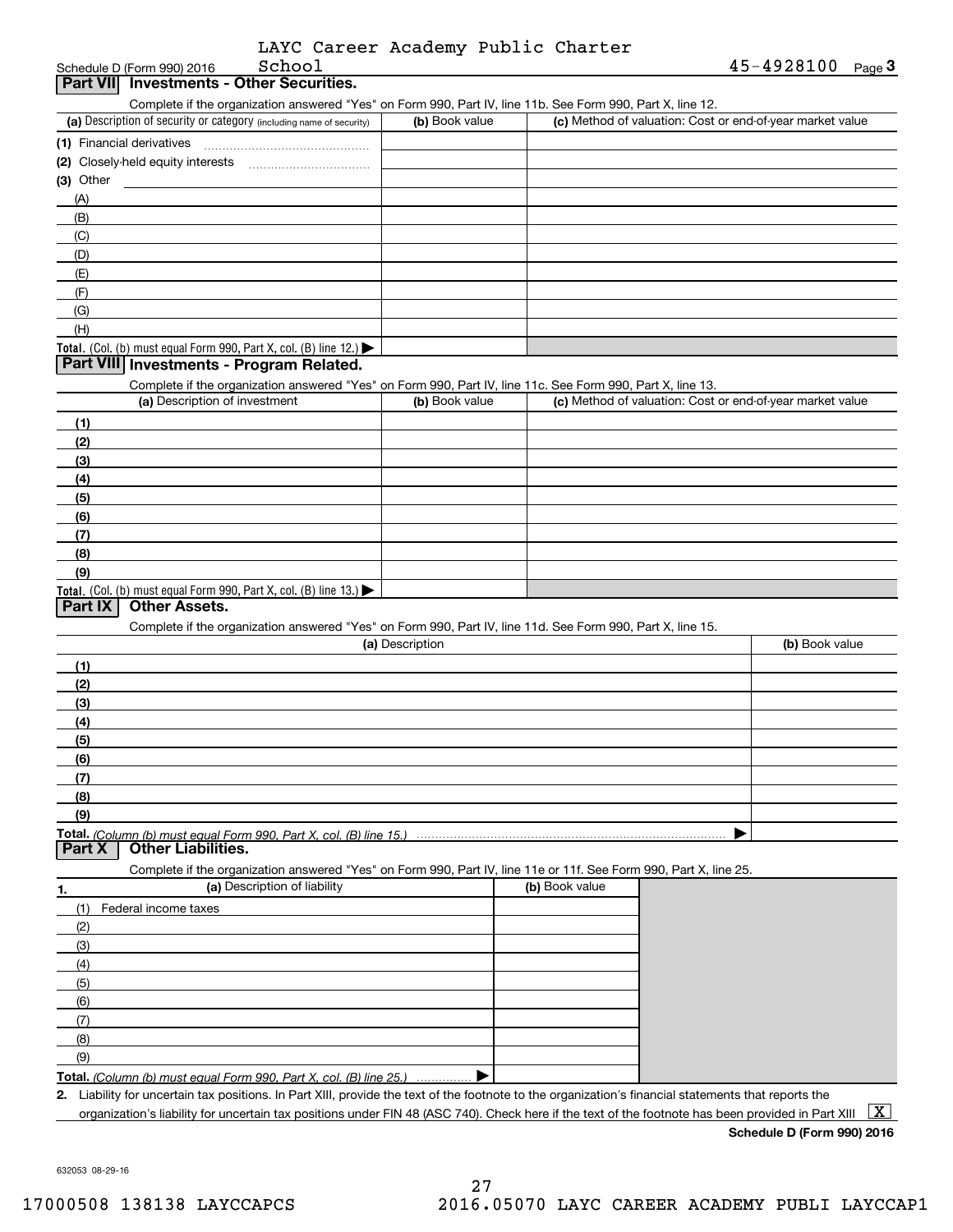| LAYC Career Academy Public Charter |  |
|------------------------------------|--|
|------------------------------------|--|

| 45-4928100 |  |  |  | Page $4$ |
|------------|--|--|--|----------|
|------------|--|--|--|----------|

|   | School<br>Schedule D (Form 990) 2016                                                                                                                                                                                                |                |                | 45-4928100 Page 4 |  |  |  |
|---|-------------------------------------------------------------------------------------------------------------------------------------------------------------------------------------------------------------------------------------|----------------|----------------|-------------------|--|--|--|
|   | Reconciliation of Revenue per Audited Financial Statements With Revenue per Return.<br>Part XI                                                                                                                                      |                |                |                   |  |  |  |
|   | Complete if the organization answered "Yes" on Form 990, Part IV, line 12a.                                                                                                                                                         |                |                |                   |  |  |  |
| 1 | Total revenue, gains, and other support per audited financial statements                                                                                                                                                            |                | $\mathbf{1}$   | 3,911,174.        |  |  |  |
| 2 | Amounts included on line 1 but not on Form 990, Part VIII, line 12:                                                                                                                                                                 |                |                |                   |  |  |  |
| a | Net unrealized gains (losses) on investments [11] matter contracts and the unrealized gains (losses) on investments                                                                                                                 | 2a             |                |                   |  |  |  |
|   |                                                                                                                                                                                                                                     | 2 <sub>b</sub> |                |                   |  |  |  |
| с |                                                                                                                                                                                                                                     | 2c             |                |                   |  |  |  |
| d | Other (Describe in Part XIII.) <b>Construction Contract Construction</b> Chern Construction Construction Construction                                                                                                               | 2d             |                |                   |  |  |  |
| е | Add lines 2a through 2d                                                                                                                                                                                                             |                | <b>2e</b>      | υ.                |  |  |  |
| 3 |                                                                                                                                                                                                                                     |                | $\overline{3}$ | 3,911,174.        |  |  |  |
| 4 | Amounts included on Form 990. Part VIII. line 12, but not on line 1:                                                                                                                                                                |                |                |                   |  |  |  |
| а | Investment expenses not included on Form 990, Part VIII, line 7b                                                                                                                                                                    | 4a             |                |                   |  |  |  |
| b | Other (Describe in Part XIII.) <b>Construction Contract Construction</b> Chern Construction Chern Chern Chern Chern Chern Chern Chern Chern Chern Chern Chern Chern Chern Chern Chern Chern Chern Chern Chern Chern Chern Chern Che | 4 <sub>b</sub> |                |                   |  |  |  |
|   | Add lines 4a and 4b<br>C.                                                                                                                                                                                                           |                |                | 0.                |  |  |  |
|   |                                                                                                                                                                                                                                     |                | 5              | 3,911,174.        |  |  |  |
|   | Part XII   Reconciliation of Expenses per Audited Financial Statements With Expenses per Return.                                                                                                                                    |                |                |                   |  |  |  |
|   | Complete if the organization answered "Yes" on Form 990, Part IV, line 12a.                                                                                                                                                         |                |                |                   |  |  |  |
| 1 | Total expenses and losses per audited financial statements                                                                                                                                                                          |                | $\mathbf{1}$   | 3,961,244.        |  |  |  |
| 2 | Amounts included on line 1 but not on Form 990, Part IX, line 25:                                                                                                                                                                   |                |                |                   |  |  |  |
| a |                                                                                                                                                                                                                                     | 2a             |                |                   |  |  |  |
| b |                                                                                                                                                                                                                                     | 2 <sub>b</sub> |                |                   |  |  |  |
| c |                                                                                                                                                                                                                                     | 2с             |                |                   |  |  |  |
| d |                                                                                                                                                                                                                                     | 2d             |                |                   |  |  |  |
| е | Add lines 2a through 2d <b>must be a constructed as the constant of the constant of the constant of the construction</b>                                                                                                            |                | <b>2e</b>      | υ.                |  |  |  |
| з |                                                                                                                                                                                                                                     |                | 3              | 3,961,244.        |  |  |  |
|   | Amounts included on Form 990, Part IX, line 25, but not on line 1:                                                                                                                                                                  |                |                |                   |  |  |  |
| a |                                                                                                                                                                                                                                     | 4a             |                |                   |  |  |  |
| b | Other (Describe in Part XIII.)                                                                                                                                                                                                      | 4 <sub>b</sub> |                |                   |  |  |  |
| c | Add lines 4a and 4b                                                                                                                                                                                                                 |                | 4с             | υ.                |  |  |  |
| 5 | Total expenses. Add lines 3 and 4c. (This must equal Form 990. Part I. line 18.) <i>manumanon</i> manumanon.                                                                                                                        |                | 5              | 3,961,244         |  |  |  |
|   | Part XIII Supplemental Information.                                                                                                                                                                                                 |                |                |                   |  |  |  |
|   | Dravida the descriptions required for Dart II, lines 2, E. and Q. Dart III, lines 1e and 4: Dart IV, lines 1b and Qb: Dart V, line, 4: Dart V, line, 9: Dart VI.                                                                    |                |                |                   |  |  |  |

Provide the descriptions required for Part II, lines 3, 5, and 9; Part III, lines 1a and 4; Part IV, lines 1b and 2b; Part V, line 4; Part X, line 2; Part XI, lines 2d and 4b; and Part XII, lines 2d and 4b. Also complete this part to provide any additional information.

## Part X, Line 2:

| The Academy is exempt from Federal income taxes under Section $501(c)(3)$ of |
|------------------------------------------------------------------------------|
| the Internal Revenue Code and applicable District of Columbia income tax     |
| laws.                                                                        |
| Accounting principles generally accepted in the United States of America     |
| provide consistent guidance for the accounting for uncertainty in income     |
| taxes recognized in an entity's financial statements and prescribe a         |
| threshold of "more likely than not" for recognition of tax positions taken   |
| or expected to be taken in a tax return. The Academy performed an            |
| evaluation of uncertain tax positions for the year ended June 30, 2017,      |
| and determined that there were no matters that would require recognition     |
| in the financial statements or which may have any effect on its tax-exempt   |
| Schedule D (Form 990) 2016<br>632054 08-29-16<br>28                          |
| 17000508 138138 LAYCCAPCS<br>2016.05070 LAYC CAREER ACADEMY PUBLI LAYCCAP1   |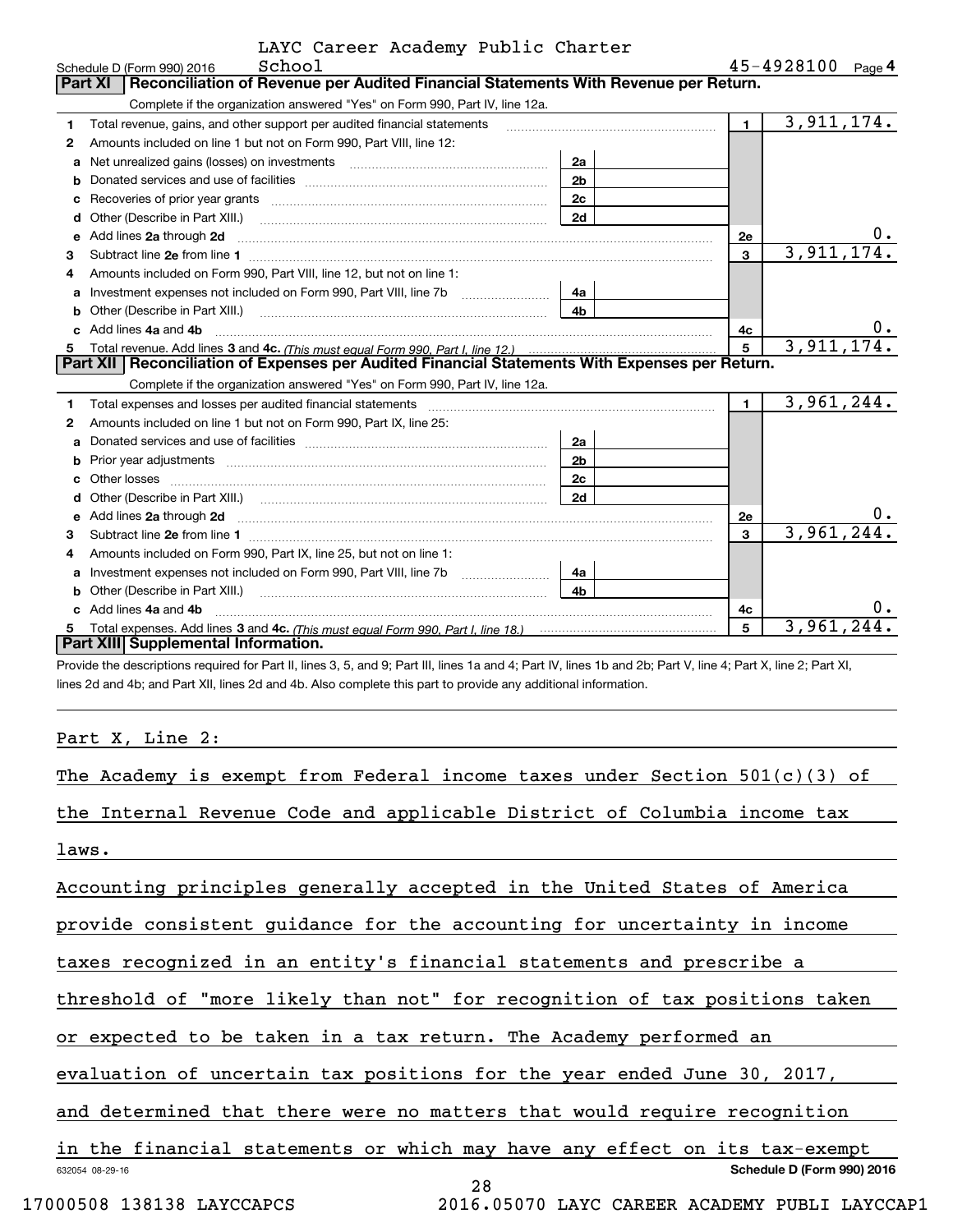| LAYC Career Academy Public Charter                                                                                   |
|----------------------------------------------------------------------------------------------------------------------|
| School<br>45-4928100 Page 5<br>Schedule D (Form 990) 2016<br><b>Part XIII   Supplemental Information</b> (continued) |
|                                                                                                                      |
| status. For the year ended June 30, 2017, the statute of limitations for                                             |
| fiscal years 2014 through 2017 remains open with the U.S. Federal                                                    |
| jurisdiction or the various states and local jurisdictions in which the                                              |
| Academy files tax returns. It is the Academy's policy to recognize                                                   |
| interest and/or penalties related to uncertain tax positions, if any, in                                             |
| income tax expense.                                                                                                  |
|                                                                                                                      |
|                                                                                                                      |
|                                                                                                                      |
|                                                                                                                      |
|                                                                                                                      |
|                                                                                                                      |
|                                                                                                                      |
|                                                                                                                      |
|                                                                                                                      |
|                                                                                                                      |
|                                                                                                                      |
|                                                                                                                      |
|                                                                                                                      |
|                                                                                                                      |
|                                                                                                                      |
|                                                                                                                      |
|                                                                                                                      |
|                                                                                                                      |
|                                                                                                                      |
|                                                                                                                      |
|                                                                                                                      |
|                                                                                                                      |
|                                                                                                                      |
|                                                                                                                      |
|                                                                                                                      |
|                                                                                                                      |
| Schedule D (Form 990) 2016<br>632055 08-29-16                                                                        |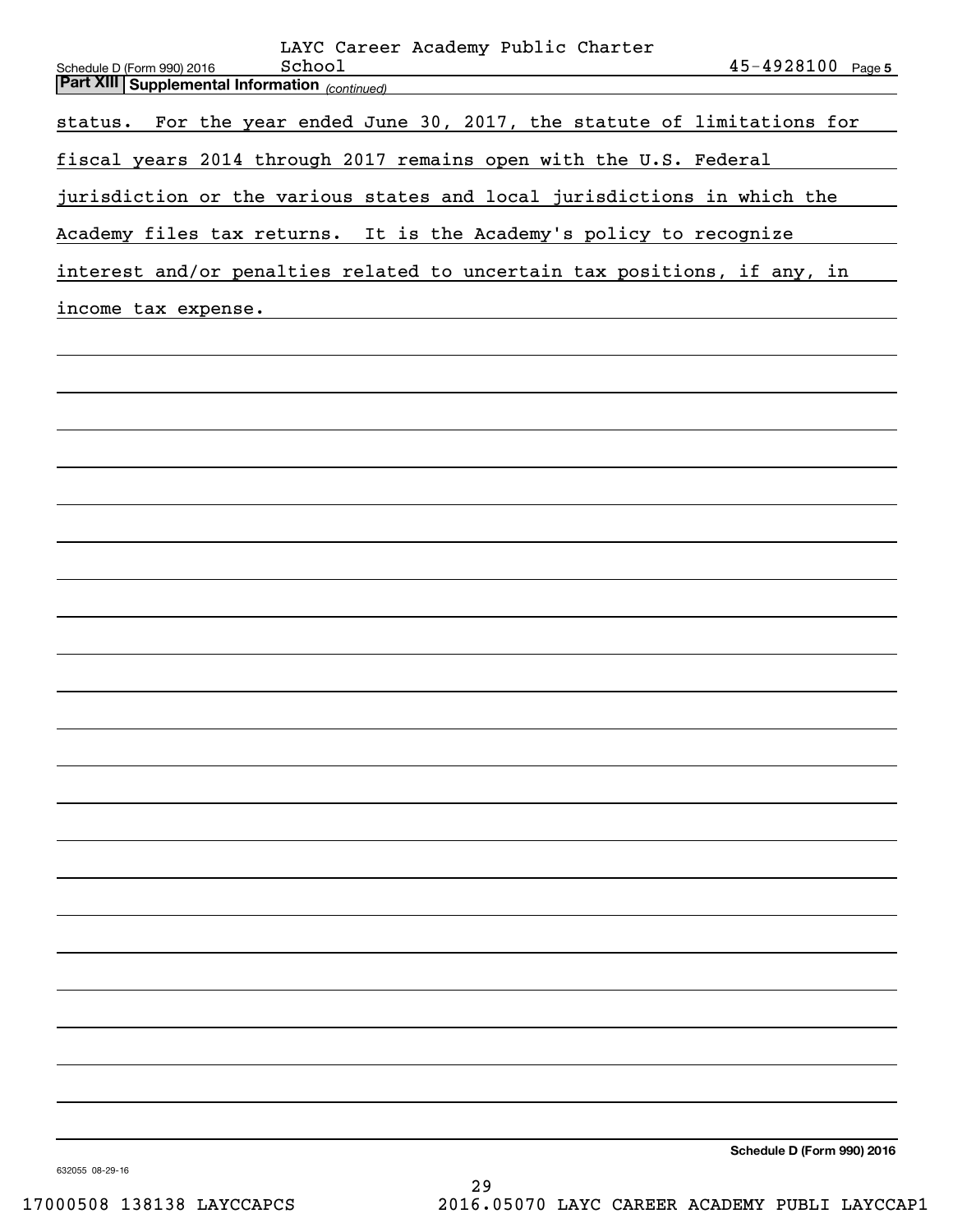|        | Schools<br><b>SCHEDULE E</b>                                                                                                      | OMB No. 1545-0047     |            |             |
|--------|-----------------------------------------------------------------------------------------------------------------------------------|-----------------------|------------|-------------|
|        | Complete if the organization answered "Yes" on Form 990,<br>(Form 990 or 990-EZ)                                                  |                       | 2016       |             |
|        | Part IV, line 13, or Form 990-EZ, Part VI, line 48.                                                                               |                       |            |             |
|        | Attach to Form 990 or Form 990-EZ.<br>Department of the Treasury                                                                  | <b>Open to Public</b> |            |             |
|        | Internal Revenue Service<br>Information about Schedule E (Form 990 or 990-EZ) and its instructions is at www.irs.gov/form990.     | Inspection            |            |             |
|        | Name of the organization<br>LAYC Career Academy Public Charter<br><b>Employer identification number</b>                           |                       |            |             |
|        | School                                                                                                                            | 45-4928100            |            |             |
| Part I |                                                                                                                                   |                       |            |             |
|        |                                                                                                                                   |                       | <b>YES</b> | NO.         |
| 1      | Does the organization have a racially nondiscriminatory policy toward students by statement in its charter, bylaws,               |                       |            |             |
|        |                                                                                                                                   | 1                     | х          |             |
| 2      | Does the organization include a statement of its racially nondiscriminatory policy toward students in all its brochures,          |                       |            |             |
|        | catalogues, and other written communications with the public dealing with student admissions, programs, and scholarships?         | $\mathbf{2}$          | х          |             |
| 3      | Has the organization publicized its racially nondiscriminatory policy through newspaper or broadcast media during the             |                       |            |             |
|        | period of solicitation for students, or during the registration period if it has no solicitation program, in a way that makes     |                       |            |             |
|        | the policy known to all parts of the general community it serves? If "Yes," please describe. If "No," please explain.             |                       |            |             |
|        |                                                                                                                                   | 3                     | х          |             |
|        | See Part II                                                                                                                       |                       |            |             |
|        |                                                                                                                                   |                       |            |             |
|        |                                                                                                                                   |                       |            |             |
|        |                                                                                                                                   |                       |            |             |
|        |                                                                                                                                   |                       |            |             |
| 4      | Does the organization maintain the following?                                                                                     |                       |            |             |
| а      | Records indicating the racial composition of the student body, faculty, and administrative staff?                                 | 4a                    | х          |             |
| b      | Records documenting that scholarships and other financial assistance are awarded on a racially nondiscriminatory basis?           | 4b                    | Χ          |             |
|        | c Copies of all catalogues, brochures, announcements, and other written communications to the public dealing with student         |                       |            |             |
|        |                                                                                                                                   | 4с                    | х          |             |
|        |                                                                                                                                   | 4d                    | X          |             |
|        | If you answered "No" to any of the above, please explain. If you need more space, use Part II.                                    |                       |            |             |
|        |                                                                                                                                   |                       |            |             |
|        |                                                                                                                                   |                       |            |             |
|        |                                                                                                                                   |                       |            |             |
|        |                                                                                                                                   |                       |            |             |
| 5      | Does the organization discriminate by race in any way with respect to:                                                            |                       |            |             |
|        |                                                                                                                                   | 5a                    |            | x           |
|        |                                                                                                                                   | 5b                    |            | X           |
|        |                                                                                                                                   | 5c                    |            | $\mathbf x$ |
|        |                                                                                                                                   | 5d                    |            | x           |
|        |                                                                                                                                   | 5e                    |            | х           |
|        | f Use of facilities?                                                                                                              | 5f                    |            | X           |
|        |                                                                                                                                   | 5g                    |            | X           |
|        |                                                                                                                                   | <b>5h</b>             |            | x           |
|        | If you answered "Yes" to any of the above, please explain. If you need more space, use Part II.                                   |                       |            |             |
|        |                                                                                                                                   |                       |            |             |
|        |                                                                                                                                   |                       |            |             |
|        |                                                                                                                                   |                       |            |             |
|        |                                                                                                                                   |                       |            |             |
|        |                                                                                                                                   |                       |            |             |
|        |                                                                                                                                   | 6a                    | х          |             |
|        |                                                                                                                                   | 6b                    |            | x           |
|        | If you answered "Yes" on either line 6a or line 6b, explain on Part II.                                                           |                       |            |             |
| 7      | Does the organization certify that it has complied with the applicable requirements of sections 4.01 through 4.05 of              |                       |            |             |
|        |                                                                                                                                   | 7                     | х          |             |
|        | Schedule E (Form 990 or 990-EZ) 2016<br>LHA For Paperwork Reduction Act Notice, see the Instructions for Form 990 or Form 990-EZ. |                       |            |             |

632061 10-10-16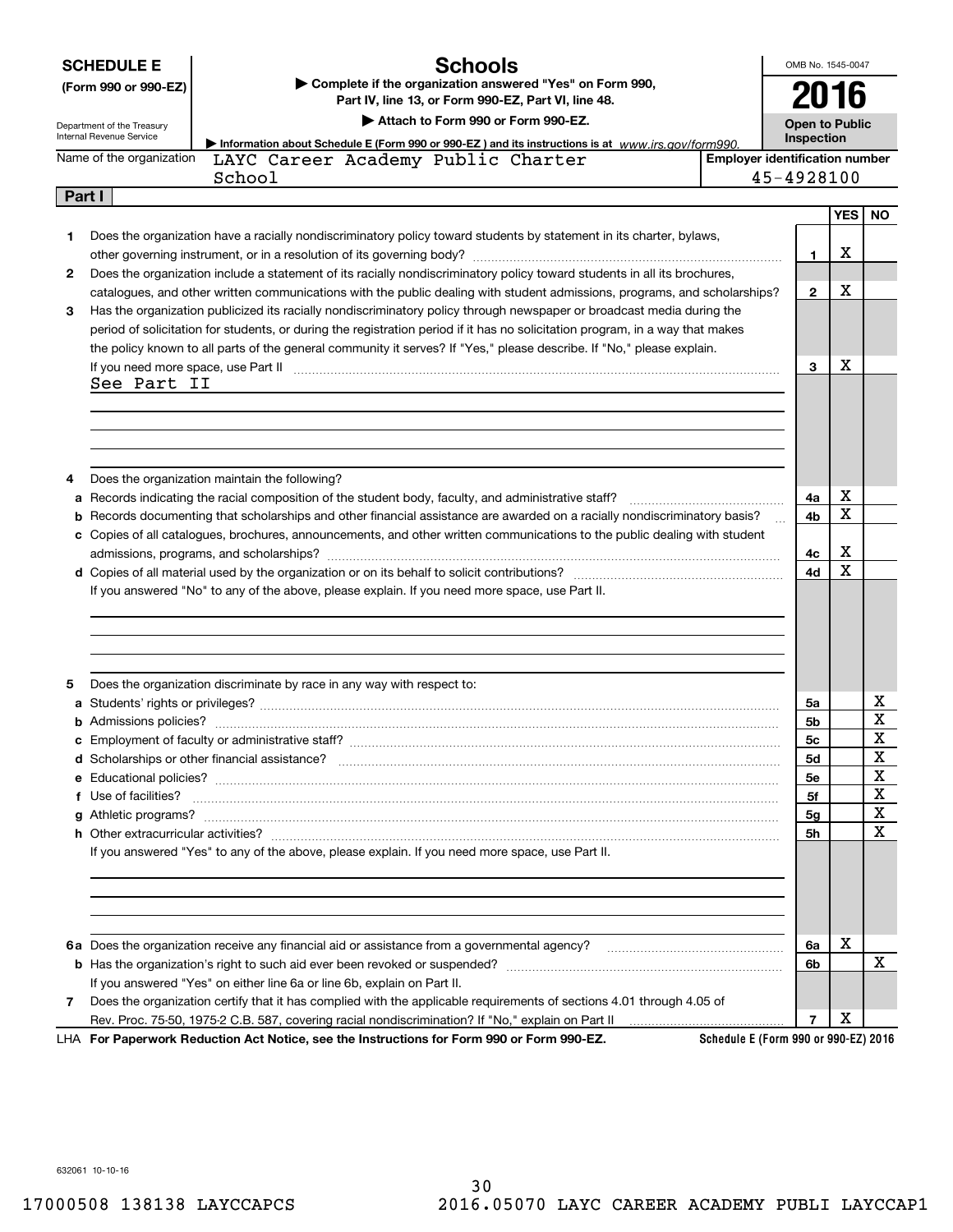| LAYC Career Academy Public Charter                                                                                           |                       |  |
|------------------------------------------------------------------------------------------------------------------------------|-----------------------|--|
| Schedule E (Form 990 or 990-EZ) 2016 $School$                                                                                | $45 - 4928100$ Page 2 |  |
| Part II<br>Supplemental Information. Provide the explanations required by Part I, lines 3, 4d, 5h, 6b, and 7, as applicable. |                       |  |
| Also provide any other additional information.                                                                               |                       |  |
| Line 3 - Explanation of Nondiscrimination Policy:                                                                            |                       |  |
| LAYC Career Academy is open to all DC Residents ages $16-24$ .                                                               |                       |  |
| Non discrimination wording on our website and reading                                                                        |                       |  |
| material states "The LAYCCA PCS is open to any resident of                                                                   |                       |  |
| the District of Columbia between the ages of 16 and 24. LAYC                                                                 |                       |  |
| Career Academy PCS prohibits discrimination on the basis of a                                                                |                       |  |
| student's race, color, religion, national origin, language spoken,                                                           |                       |  |
| intellectual or athletic ability, measures of achievement or aptitude, or                                                    |                       |  |
| status as a student with special needs."                                                                                     |                       |  |
|                                                                                                                              |                       |  |

Line 6 - Explanation of Government Financial Aid:

The Academy receives a student allocation from the Government of the

District of Columbia to cover the cost of academic expenses.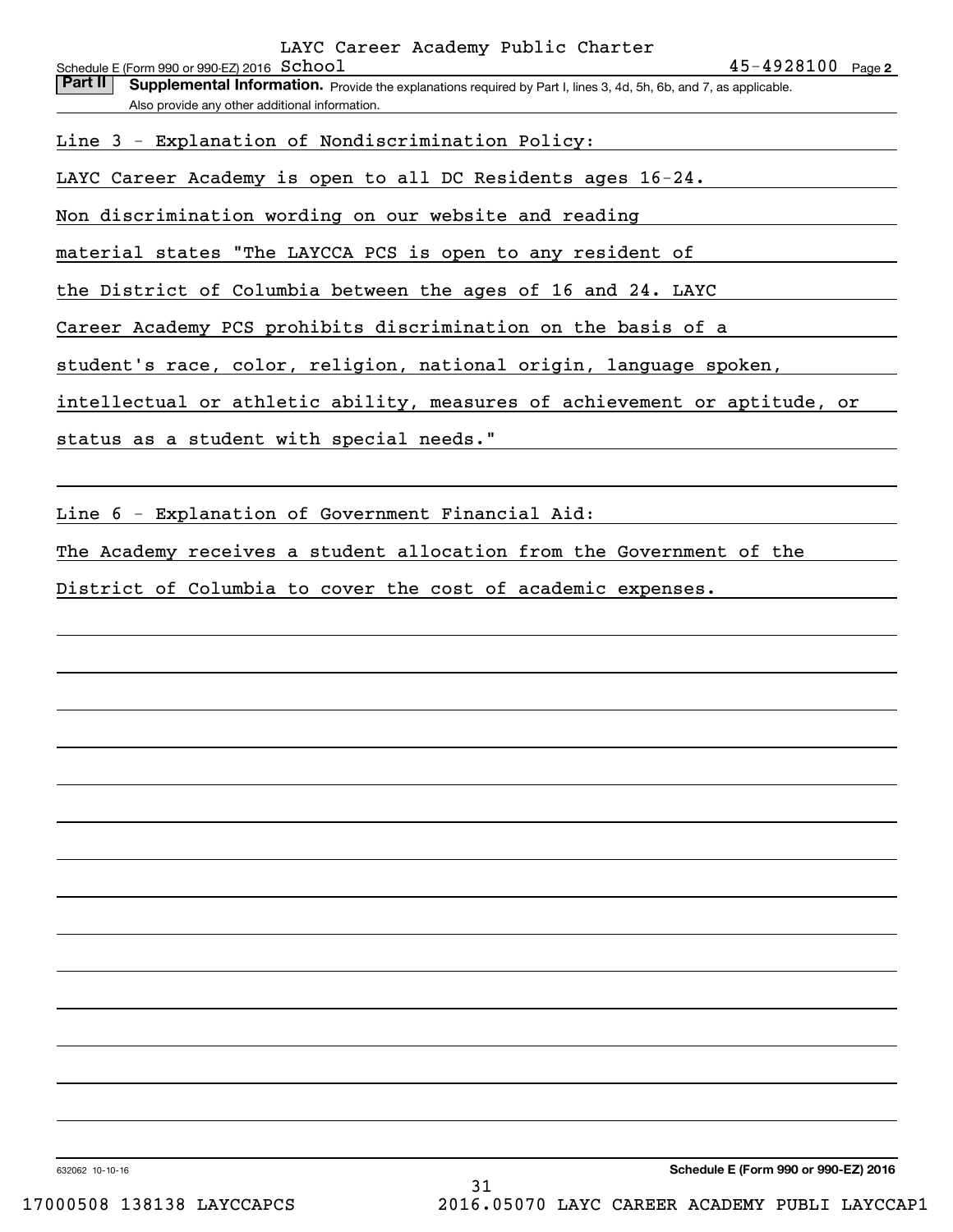|    | <b>SCHEDULE J</b>                       | <b>Compensation Information</b>                                                                                                                                                                      |                                                    |                                       | OMB No. 1545-0047          |     |             |  |
|----|-----------------------------------------|------------------------------------------------------------------------------------------------------------------------------------------------------------------------------------------------------|----------------------------------------------------|---------------------------------------|----------------------------|-----|-------------|--|
|    | (Form 990)                              | For certain Officers, Directors, Trustees, Key Employees, and Highest                                                                                                                                |                                                    |                                       |                            |     |             |  |
|    |                                         | <b>Compensated Employees</b>                                                                                                                                                                         |                                                    |                                       | 2016                       |     |             |  |
|    | Department of the Treasury              | Complete if the organization answered "Yes" on Form 990, Part IV, line 23.<br>Attach to Form 990.                                                                                                    |                                                    |                                       | <b>Open to Public</b>      |     |             |  |
|    | Internal Revenue Service                | Information about Schedule J (Form 990) and its instructions is at www.irs.gov/form990.                                                                                                              |                                                    |                                       | Inspection                 |     |             |  |
|    | Name of the organization                | LAYC Career Academy Public Charter                                                                                                                                                                   |                                                    | <b>Employer identification number</b> |                            |     |             |  |
|    |                                         | School                                                                                                                                                                                               |                                                    |                                       | 45-4928100                 |     |             |  |
|    | Part I                                  | <b>Questions Regarding Compensation</b>                                                                                                                                                              |                                                    |                                       |                            |     |             |  |
|    |                                         |                                                                                                                                                                                                      |                                                    |                                       |                            | Yes | No          |  |
|    |                                         | Check the appropriate box(es) if the organization provided any of the following to or for a person listed on Form 990,                                                                               |                                                    |                                       |                            |     |             |  |
|    |                                         | Part VII, Section A, line 1a. Complete Part III to provide any relevant information regarding these items.                                                                                           |                                                    |                                       |                            |     |             |  |
|    | First-class or charter travel           |                                                                                                                                                                                                      | Housing allowance or residence for personal use    |                                       |                            |     |             |  |
|    | Travel for companions                   |                                                                                                                                                                                                      | Payments for business use of personal residence    |                                       |                            |     |             |  |
|    |                                         | Tax indemnification and gross-up payments                                                                                                                                                            | Health or social club dues or initiation fees      |                                       |                            |     |             |  |
|    |                                         | Discretionary spending account                                                                                                                                                                       | Personal services (such as, maid, chauffeur, chef) |                                       |                            |     |             |  |
|    |                                         |                                                                                                                                                                                                      |                                                    |                                       |                            |     |             |  |
|    |                                         | <b>b</b> If any of the boxes on line 1a are checked, did the organization follow a written policy regarding payment or                                                                               |                                                    |                                       |                            |     |             |  |
|    |                                         | reimbursement or provision of all of the expenses described above? If "No," complete Part III to explain                                                                                             |                                                    |                                       | 1b                         |     |             |  |
| 2  |                                         | Did the organization require substantiation prior to reimbursing or allowing expenses incurred by all directors,                                                                                     |                                                    |                                       |                            |     |             |  |
|    |                                         |                                                                                                                                                                                                      |                                                    |                                       | $\mathbf{2}$               |     |             |  |
|    |                                         |                                                                                                                                                                                                      |                                                    |                                       |                            |     |             |  |
| з  |                                         | Indicate which, if any, of the following the filing organization used to establish the compensation of the organization's                                                                            |                                                    |                                       |                            |     |             |  |
|    |                                         | CEO/Executive Director. Check all that apply. Do not check any boxes for methods used by a related organization to<br>establish compensation of the CEO/Executive Director, but explain in Part III. |                                                    |                                       |                            |     |             |  |
|    | Compensation committee                  |                                                                                                                                                                                                      | Written employment contract                        |                                       |                            |     |             |  |
|    |                                         | Independent compensation consultant                                                                                                                                                                  | Compensation survey or study                       |                                       |                            |     |             |  |
|    |                                         | Form 990 of other organizations                                                                                                                                                                      | Approval by the board or compensation committee    |                                       |                            |     |             |  |
|    |                                         |                                                                                                                                                                                                      |                                                    |                                       |                            |     |             |  |
| 4  |                                         | During the year, did any person listed on Form 990, Part VII, Section A, line 1a, with respect to the filing                                                                                         |                                                    |                                       |                            |     |             |  |
|    | organization or a related organization: |                                                                                                                                                                                                      |                                                    |                                       |                            |     |             |  |
| а  |                                         | Receive a severance payment or change-of-control payment?                                                                                                                                            |                                                    |                                       | 4a                         |     | х           |  |
| b  |                                         |                                                                                                                                                                                                      |                                                    |                                       | 4b                         |     | X           |  |
| c  |                                         | Participate in, or receive payment from, an equity-based compensation arrangement?                                                                                                                   |                                                    |                                       | 4c                         |     | X           |  |
|    |                                         | If "Yes" to any of lines 4a-c, list the persons and provide the applicable amounts for each item in Part III.                                                                                        |                                                    |                                       |                            |     |             |  |
|    |                                         |                                                                                                                                                                                                      |                                                    |                                       |                            |     |             |  |
|    |                                         | Only section 501(c)(3), 501(c)(4), and 501(c)(29) organizations must complete lines 5-9.                                                                                                             |                                                    |                                       |                            |     |             |  |
|    |                                         | For persons listed on Form 990, Part VII, Section A, line 1a, did the organization pay or accrue any compensation                                                                                    |                                                    |                                       |                            |     |             |  |
|    | contingent on the revenues of:          |                                                                                                                                                                                                      |                                                    |                                       |                            |     |             |  |
| a  |                                         |                                                                                                                                                                                                      |                                                    |                                       | 5a                         |     | x           |  |
|    |                                         |                                                                                                                                                                                                      |                                                    |                                       | 5b                         |     | X           |  |
|    |                                         | If "Yes" on line 5a or 5b, describe in Part III.                                                                                                                                                     |                                                    |                                       |                            |     |             |  |
| 6. |                                         | For persons listed on Form 990, Part VII, Section A, line 1a, did the organization pay or accrue any compensation                                                                                    |                                                    |                                       |                            |     |             |  |
|    | contingent on the net earnings of:      |                                                                                                                                                                                                      |                                                    |                                       |                            |     |             |  |
| a  |                                         |                                                                                                                                                                                                      |                                                    |                                       | 6a                         |     | x           |  |
|    |                                         |                                                                                                                                                                                                      |                                                    |                                       | 6b                         |     | $\mathbf X$ |  |
|    |                                         | If "Yes" on line 6a or 6b, describe in Part III.                                                                                                                                                     |                                                    |                                       |                            |     |             |  |
|    |                                         | 7 For persons listed on Form 990, Part VII, Section A, line 1a, did the organization provide any nonfixed payments                                                                                   |                                                    |                                       |                            |     |             |  |
|    |                                         |                                                                                                                                                                                                      |                                                    |                                       | 7                          |     | х           |  |
| 8  |                                         | Were any amounts reported on Form 990, Part VII, paid or accrued pursuant to a contract that was subject to the                                                                                      |                                                    |                                       |                            |     |             |  |
|    |                                         | initial contract exception described in Regulations section 53.4958-4(a)(3)? If "Yes," describe in Part III                                                                                          |                                                    |                                       | 8                          |     | х           |  |
| 9  |                                         | If "Yes" on line 8, did the organization also follow the rebuttable presumption procedure described in                                                                                               |                                                    |                                       |                            |     |             |  |
|    | Regulations section 53.4958-6(c)?       |                                                                                                                                                                                                      |                                                    |                                       | 9                          |     |             |  |
|    |                                         | LHA For Paperwork Reduction Act Notice, see the Instructions for Form 990.                                                                                                                           |                                                    |                                       | Schedule J (Form 990) 2016 |     |             |  |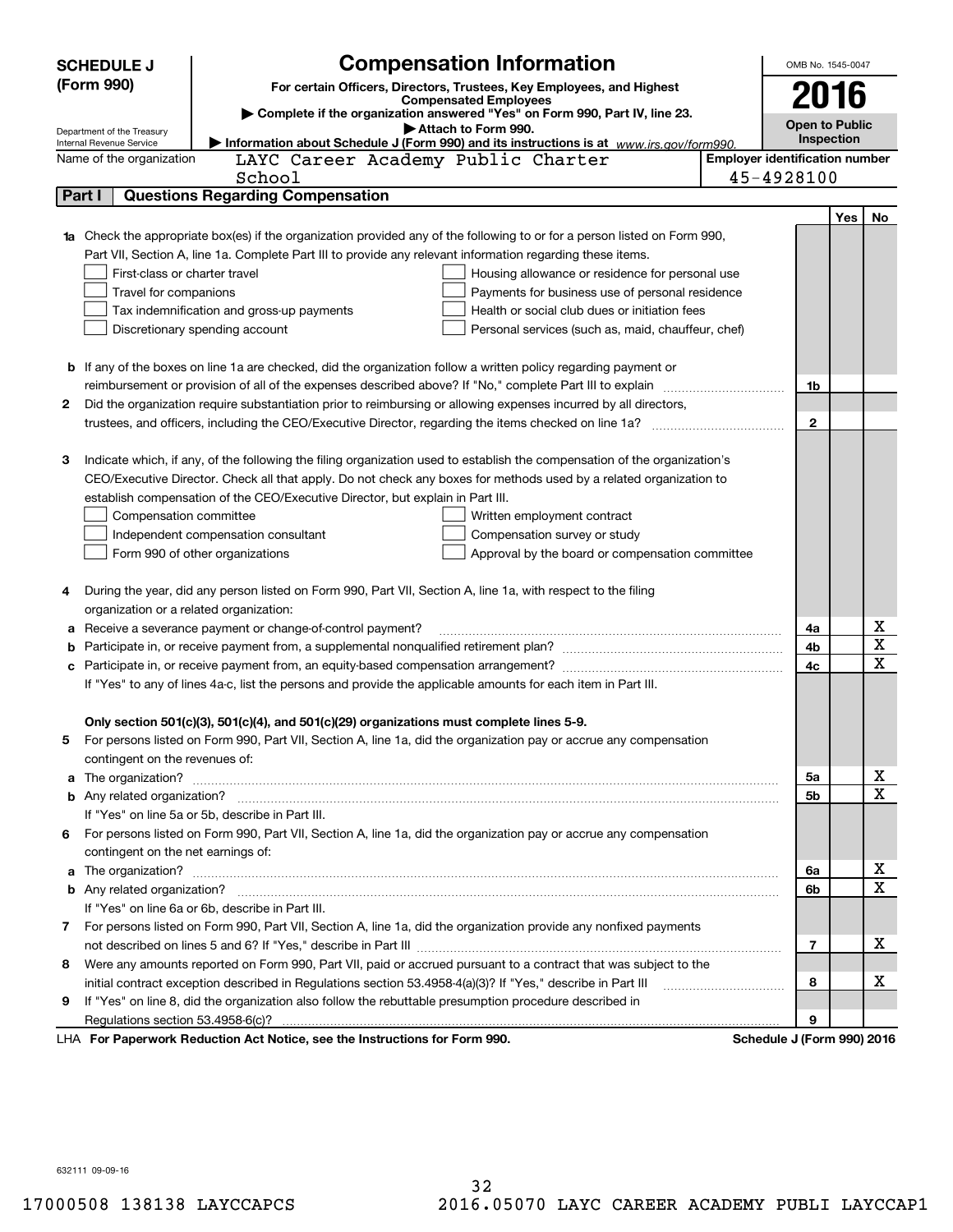**Part II Officers, Directors, Trustees, Key Employees, and Highest Compensated Employees.**  Schedule J (Form 990) 2016 Page Use duplicate copies if additional space is needed.

For each individual whose compensation must be reported on Schedule J, report compensation from the organization on row (i) and from related organizations, described in the instructions, on row (ii). Do not list any individuals that aren't listed on Form 990, Part VII.

**Note:**  The sum of columns (B)(i)-(iii) for each listed individual must equal the total amount of Form 990, Part VII, Section A, line 1a, applicable column (D) and (E) amounts for that individual.

|                    |                    |                          | (B) Breakdown of W-2 and/or 1099-MISC compensation |                                           | (C) Retirement and<br>other deferred | (D) Nontaxable<br>benefits | (E) Total of columns<br>$(B)(i)-(D)$ | (F) Compensation<br>in column (B)         |
|--------------------|--------------------|--------------------------|----------------------------------------------------|-------------------------------------------|--------------------------------------|----------------------------|--------------------------------------|-------------------------------------------|
| (A) Name and Title |                    | (i) Base<br>compensation | (ii) Bonus &<br>incentive<br>compensation          | (iii) Other<br>reportable<br>compensation | compensation                         |                            |                                      | reported as deferred<br>on prior Form 990 |
| (1) Lori Kaplan    | (i)                | $\overline{0}$ .         | $\overline{0}$ .                                   | $\overline{0}$ .                          | $\overline{0}$ .                     | $\overline{0}$ .           | $\overline{0}$ .                     | 0.                                        |
| Member             | (ii)               | 153,632.                 | $\overline{0}$ .                                   | $\overline{0}$ .                          | $\overline{0}$ .                     | 8,186.                     | 161,818.                             | $\overline{0}$ .                          |
|                    | (i)                |                          |                                                    |                                           |                                      |                            |                                      |                                           |
|                    | <u>(ii)</u>        |                          |                                                    |                                           |                                      |                            |                                      |                                           |
|                    | $(\sf{i})$         |                          |                                                    |                                           |                                      |                            |                                      |                                           |
|                    | <u>(ii)</u>        |                          |                                                    |                                           |                                      |                            |                                      |                                           |
|                    | $(\sf{i})$         |                          |                                                    |                                           |                                      |                            |                                      |                                           |
|                    | <u>(ii)</u>        |                          |                                                    |                                           |                                      |                            |                                      |                                           |
|                    | $(\sf{i})$         |                          |                                                    |                                           |                                      |                            |                                      |                                           |
|                    | <u>(ii)</u>        |                          |                                                    |                                           |                                      |                            |                                      |                                           |
|                    | (i)                |                          |                                                    |                                           |                                      |                            |                                      |                                           |
|                    | <u>(ii)</u>        |                          |                                                    |                                           |                                      |                            |                                      |                                           |
|                    | (i)                |                          |                                                    |                                           |                                      |                            |                                      |                                           |
|                    | <u>(ii)</u>        |                          |                                                    |                                           |                                      |                            |                                      |                                           |
|                    | (i)<br><u>(ii)</u> |                          |                                                    |                                           |                                      |                            |                                      |                                           |
|                    | (i)                |                          |                                                    |                                           |                                      |                            |                                      |                                           |
|                    | <u>(ii)</u>        |                          |                                                    |                                           |                                      |                            |                                      |                                           |
|                    | (i)                |                          |                                                    |                                           |                                      |                            |                                      |                                           |
|                    | <u>(ii)</u>        |                          |                                                    |                                           |                                      |                            |                                      |                                           |
|                    | (i)                |                          |                                                    |                                           |                                      |                            |                                      |                                           |
|                    | <u>(ii)</u>        |                          |                                                    |                                           |                                      |                            |                                      |                                           |
|                    | (i)                |                          |                                                    |                                           |                                      |                            |                                      |                                           |
|                    | <u>(ii)</u>        |                          |                                                    |                                           |                                      |                            |                                      |                                           |
|                    | (i)                |                          |                                                    |                                           |                                      |                            |                                      |                                           |
|                    | <u>(ii)</u>        |                          |                                                    |                                           |                                      |                            |                                      |                                           |
|                    | (i)                |                          |                                                    |                                           |                                      |                            |                                      |                                           |
|                    | <u>(ii)</u>        |                          |                                                    |                                           |                                      |                            |                                      |                                           |
|                    | (i)                |                          |                                                    |                                           |                                      |                            |                                      |                                           |
|                    | <u>(ii)</u>        |                          |                                                    |                                           |                                      |                            |                                      |                                           |
|                    | (i)                |                          |                                                    |                                           |                                      |                            |                                      |                                           |
|                    | (ii)               |                          |                                                    |                                           |                                      |                            |                                      |                                           |

**Schedule J (Form 990) 2016**

**2**

45-4928100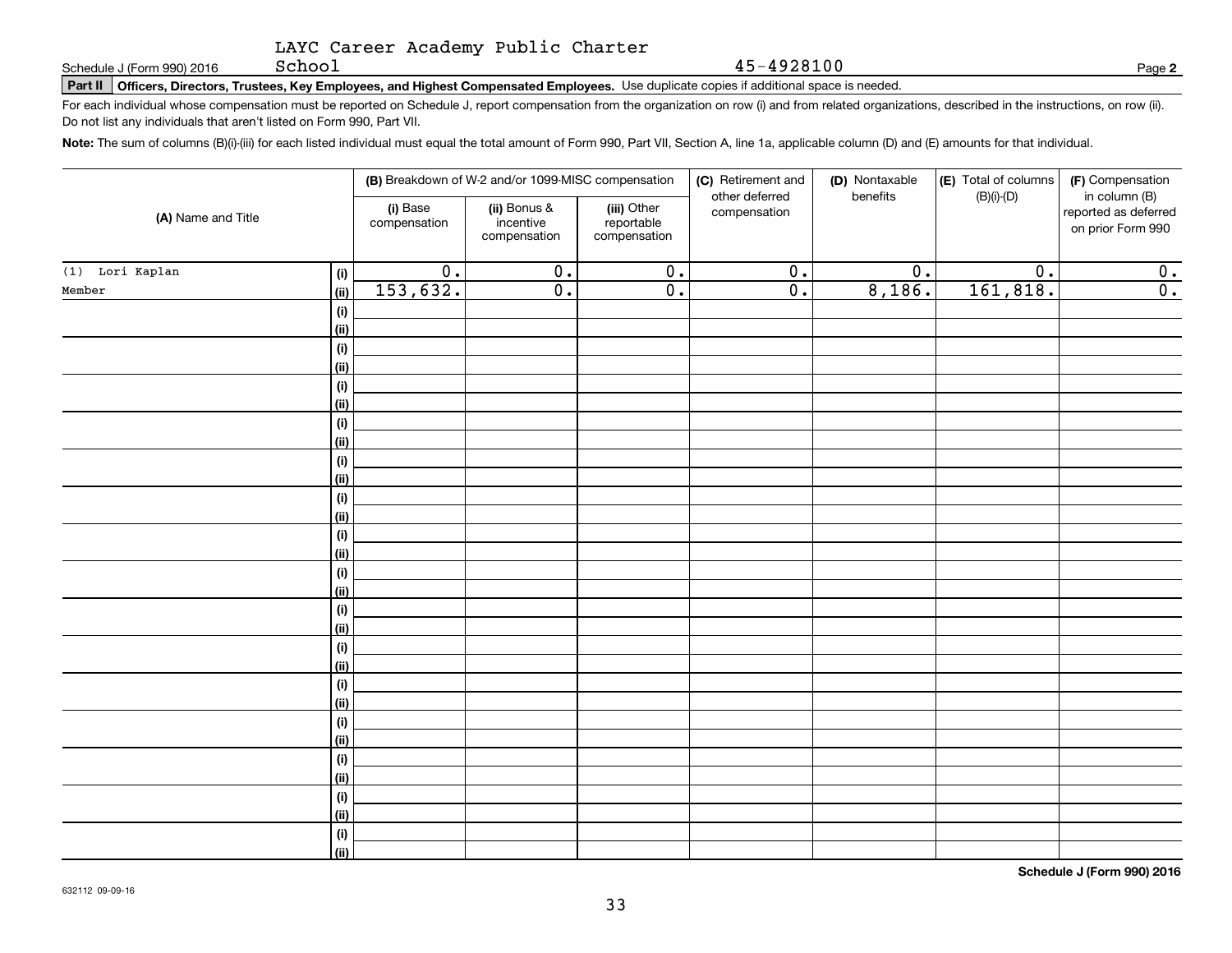| $chodula + (Em 000) 2016$ |  |  |  |
|---------------------------|--|--|--|

## **Part III Supplemental Information**

School 45-4928100<br>Part III Supplemental Information<br>Provide the information, explanation, or descriptions required for Part I, lines 1a, 1b, 3, 4a, 4b, 4c, 5a, 5b, 6a, 6b, 7, and 8, and for Part II. Also complete this part

**Schedule J (Form 990) 2016**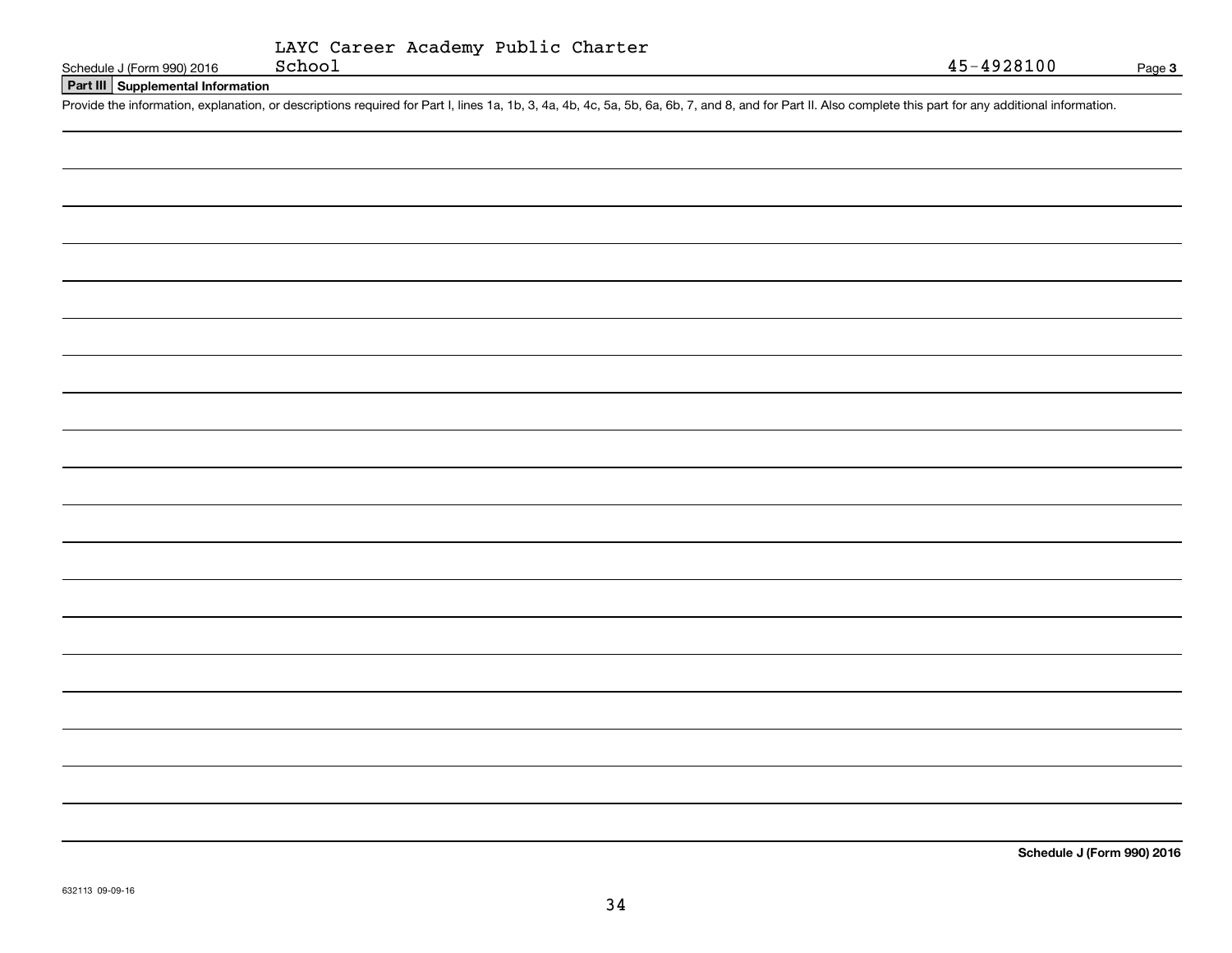Department of the Treasury **Complete to provide information for responses to specific questions on Form 990 or 990-EZ or to provide any additional information. | Attach to Form 990 or 990-EZ. (Form 990 or 990-EZ) SCHEDULE O Supplemental Information to Form 990 or 990-EZ**



School 19928100

Form 990, Part I, Line 1, Description of Organization Mission:

LAYC Career Academy Public Charter

college preparatory education, career training in high growth

occupations, and college-credit classes.

The LAYC Career Academy (LAYCCA) is an innovative school model that provides a bridge between high school and college for youth ages 16 to 24 in the District of Columbia. LAYCCA provides youth with college credits, a rigorous and self-paced GED program, a college preparatory curriculum and career training in the health care and information technology (IT) fields. Ninety five percent of our students are working or in school within six months of graduation.

Part I, Line 1 Continued

Internal Revenue Service

Name of the organization

LAYC Career Academy's main objective is to prepare young people for

college and careers. We do this by providing strong academics using

the principles of positive youth development to foster skills like

self-awareness, self-confidence, problem-solving skills, and

resilience. Based on their assessment scores, students are placed into

one of the LAYC Career Academy student sub-groups. From there, students

work towards earning their GED, college credits and post-secondary

education. As students move through our program, they benefit from an

advisor-advocate model, community building, student recognition

programs, and social activities that create a school environment in

which they feel comfortable and valued.

We provide our students with: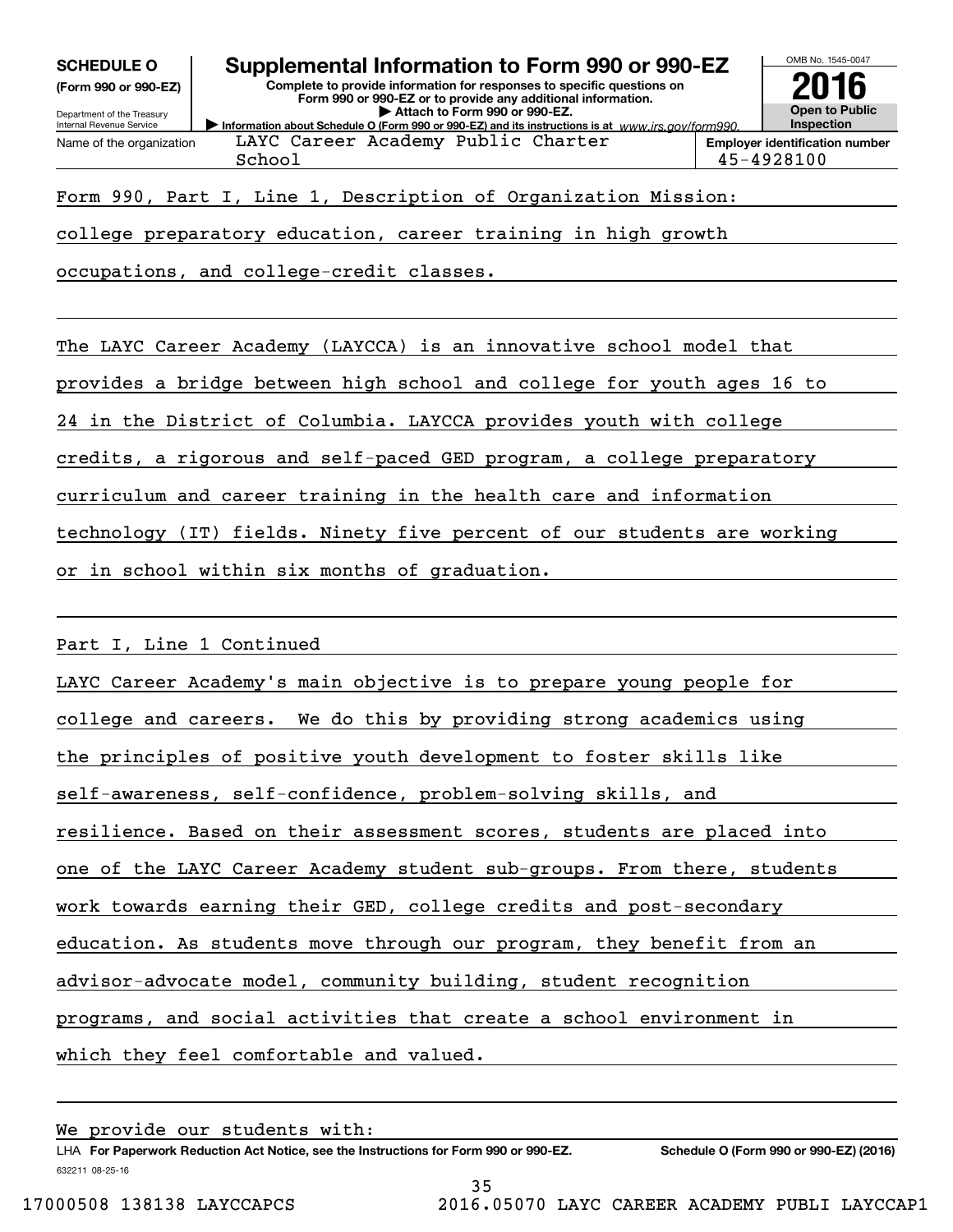| Schedule O (Form 990 or 990-EZ) (2016)                                   | Page 2                                              |
|--------------------------------------------------------------------------|-----------------------------------------------------|
| LAYC Career Academy Public Charter<br>Name of the organization<br>School | <b>Employer identification number</b><br>45-4928100 |
| - All the skills they need to pass the GED                               |                                                     |
| - Post Secondary Education (Medical Assistant or IT Certifications)      |                                                     |
| - College Classes through Trinity Washington University, the University  |                                                     |
| of the District of Columbia and Bard College.                            |                                                     |
|                                                                          |                                                     |
| LAYC Career Academy serves youth who overcome many challenges to come    |                                                     |
| Our students work to support their families; take care of<br>to school.  |                                                     |
| parents, siblings and children; face homelessness; and read well below   |                                                     |
| grade level. LAYCCA provides youth with the academic, social and         |                                                     |
| emotional skills needed to succeed academically, professionally and      |                                                     |
| personally.                                                              |                                                     |
|                                                                          |                                                     |
|                                                                          |                                                     |
| Form 990, Part VI, Section A, line 3:                                    |                                                     |

The services such as operation, facilities management, human resources and accounting/financial management, etc. were performed by persons assigned by Latin American Youth Center ("LAYC").

Form 990, Part VI, Section B, line 11b:

The Executive Director distributed to the Board of Directors to discuss

prior to the Form 990 was sent to the IRS.

Form 990, Part VI, Section B, Line 12c:

The organization requires new Board members to disclose conflicts of

interest and will require an annual review, certification and disclosure of

36

conflict of interest for current Board members.

Form 990, Part VI, Section B, Line 15:

632212 08-25-16

**Schedule O (Form 990 or 990-EZ) (2016)**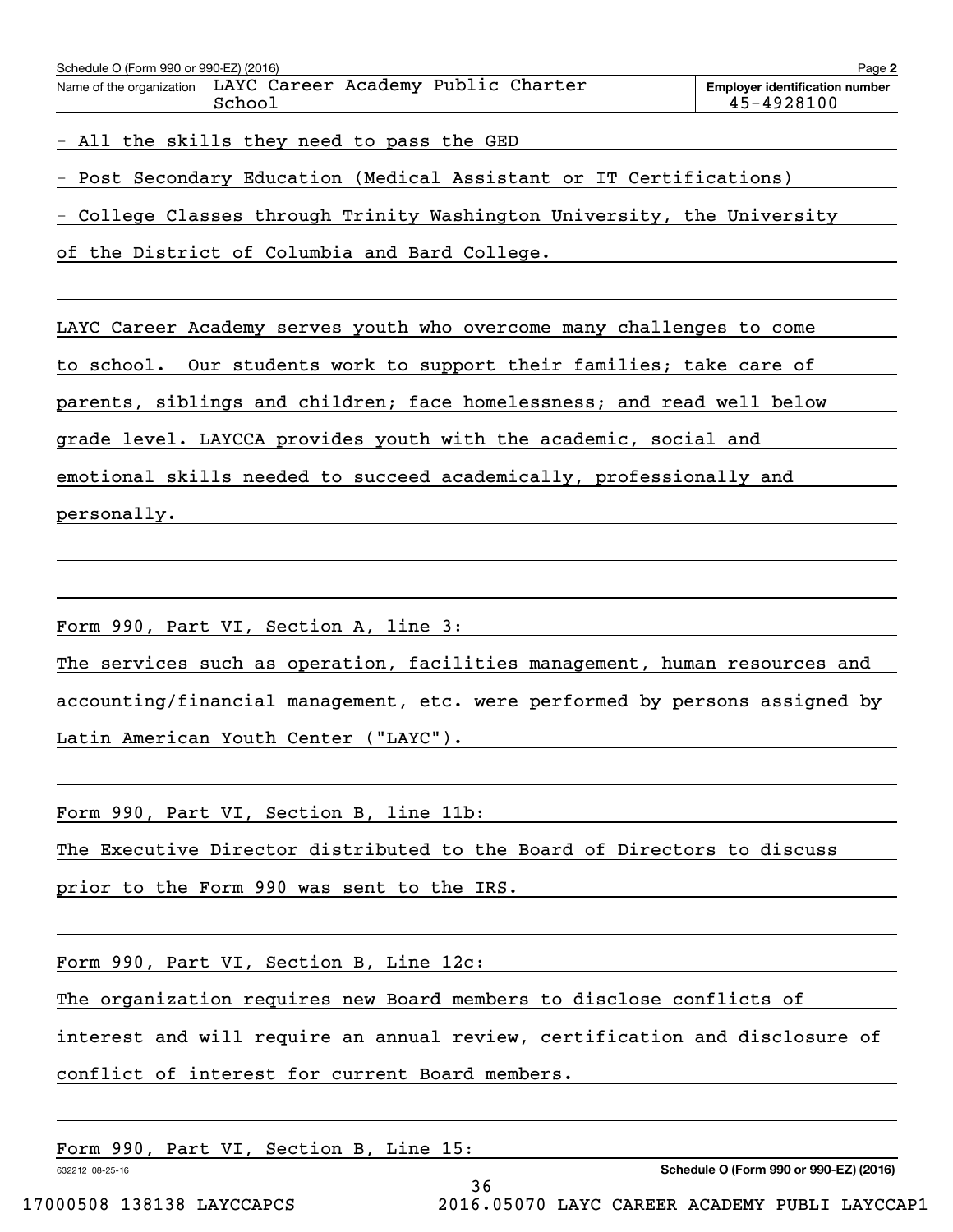| Schedule O (Form 990 or 990-EZ) (2016)                             |                                                                       | Page 2                                              |  |  |  |  |  |
|--------------------------------------------------------------------|-----------------------------------------------------------------------|-----------------------------------------------------|--|--|--|--|--|
|                                                                    | Name of the organization LAYC Career Academy Public Charter<br>School | <b>Employer identification number</b><br>45-4928100 |  |  |  |  |  |
| The Board negotiated the management fee for the Charter Management |                                                                       |                                                     |  |  |  |  |  |
| Organization. The Board discusses Charter Management Organization  |                                                                       |                                                     |  |  |  |  |  |

performance at Board meetings and evaluates annually.

Other key employees have their compensation determined by their supervisor

based on availability of funding and merit. Annual compensation is based

on annual performance evaluation.

Form 990, Part VI, Section C, Line 19:

The organization makes its governing documents, conflict of interest

policy, and financial statments available to the public upon request.

FORM 990, PART XII, LINE 2C:

The process has not changed from prior year.

Form 990, Schedule R

| The board Chairperson, Elizabeth Burrell is a board member of Latin     |
|-------------------------------------------------------------------------|
| American Youth Center (LAYC). The board member, Lori Kaplan is the      |
| President & CEO of LAYC. LAYC is the charter management organization    |
| (CMO) for LAYC Career Academy. LAYC provides back office support (HR,   |
| IT, grantwriting, accounting, data management) to the organization.     |
| Elizabeth Burrell and Lori Kaplan were not involved in board discussion |
| of matters pertaining to the CMO.                                       |
|                                                                         |

632212 08-25-16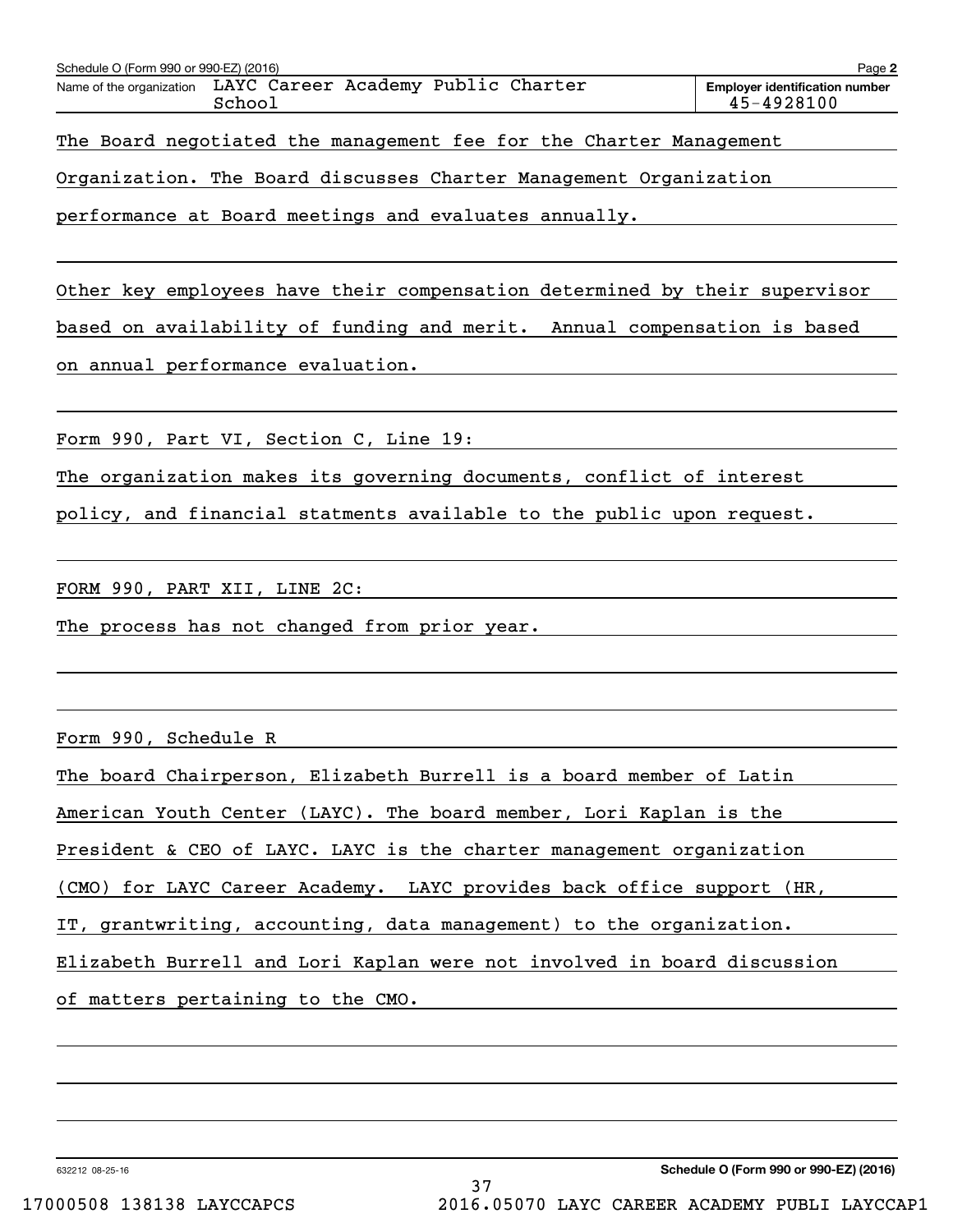| <b>SCHEDULE R</b>          |                                                                                                                                                                                    |                                       |  |  |  |  |
|----------------------------|------------------------------------------------------------------------------------------------------------------------------------------------------------------------------------|---------------------------------------|--|--|--|--|
| (Form 990)                 | <b>Related Organizations and Unrelated Partnerships</b><br>▶ Complete if the organization answered "Yes" on Form 990, Part IV, line 33, 34, 35b, 36, or 37.<br>Attach to Form 990. |                                       |  |  |  |  |
| Department of the Treasury |                                                                                                                                                                                    | Open to Public                        |  |  |  |  |
| Internal Revenue Service   | Information about Schedule R (Form 990) and its instructions is at $www.irs.gov/form990.$                                                                                          |                                       |  |  |  |  |
| Name of the organization   | LAYC Career Academy Public Charter                                                                                                                                                 | <b>Employer identification number</b> |  |  |  |  |
|                            | School                                                                                                                                                                             | 45-4928100                            |  |  |  |  |

**Part I Identification of Disregarded Entities.**  Complete if the organization answered "Yes" on Form 990, Part IV, line 33.

| (a)<br>Name, address, and EIN (if applicable)<br>of disregarded entity | (b)<br>Primary activity | (c)<br>Legal domicile (state or<br>foreign country) | (d)<br>Total income | (e)<br>End-of-year assets | (f)<br>Direct controlling<br>entity |
|------------------------------------------------------------------------|-------------------------|-----------------------------------------------------|---------------------|---------------------------|-------------------------------------|
|                                                                        |                         |                                                     |                     |                           |                                     |
|                                                                        |                         |                                                     |                     |                           |                                     |
|                                                                        |                         |                                                     |                     |                           |                                     |
|                                                                        |                         |                                                     |                     |                           |                                     |

#### **Identification of Related Tax-Exempt Organizations.** Complete if the organization answered "Yes" on Form 990, Part IV, line 34 because it had one or more related tax-exempt **Part II** organizations during the tax year.

| (a)<br>Name, address, and EIN<br>of related organization | (b)<br>Primary activity   | (c)<br>Legal domicile (state or<br>foreign country) | (d)<br><b>Exempt Code</b><br>section | (e)<br>Public charity<br>status (if section | (f)<br>Direct controlling<br>entity |     | $(g)$<br>Section 512(b)(13)<br>controlled<br>entity? |
|----------------------------------------------------------|---------------------------|-----------------------------------------------------|--------------------------------------|---------------------------------------------|-------------------------------------|-----|------------------------------------------------------|
|                                                          |                           |                                                     |                                      | 501(c)(3))                                  |                                     | Yes | No                                                   |
| Latin American Youth Center - 52-1023074                 |                           |                                                     |                                      |                                             |                                     |     |                                                      |
| 1419 Columbia Road, NW                                   | Social services for youth |                                                     |                                      |                                             |                                     |     |                                                      |
| Washington, DC 20009                                     | in DC and MD              | District of Columbia $501(c)(3)$                    |                                      | Line 1                                      | N/A                                 |     | х                                                    |
|                                                          |                           |                                                     |                                      |                                             |                                     |     |                                                      |
|                                                          |                           |                                                     |                                      |                                             |                                     |     |                                                      |
|                                                          |                           |                                                     |                                      |                                             |                                     |     |                                                      |

**For Paperwork Reduction Act Notice, see the Instructions for Form 990. Schedule R (Form 990) 2016**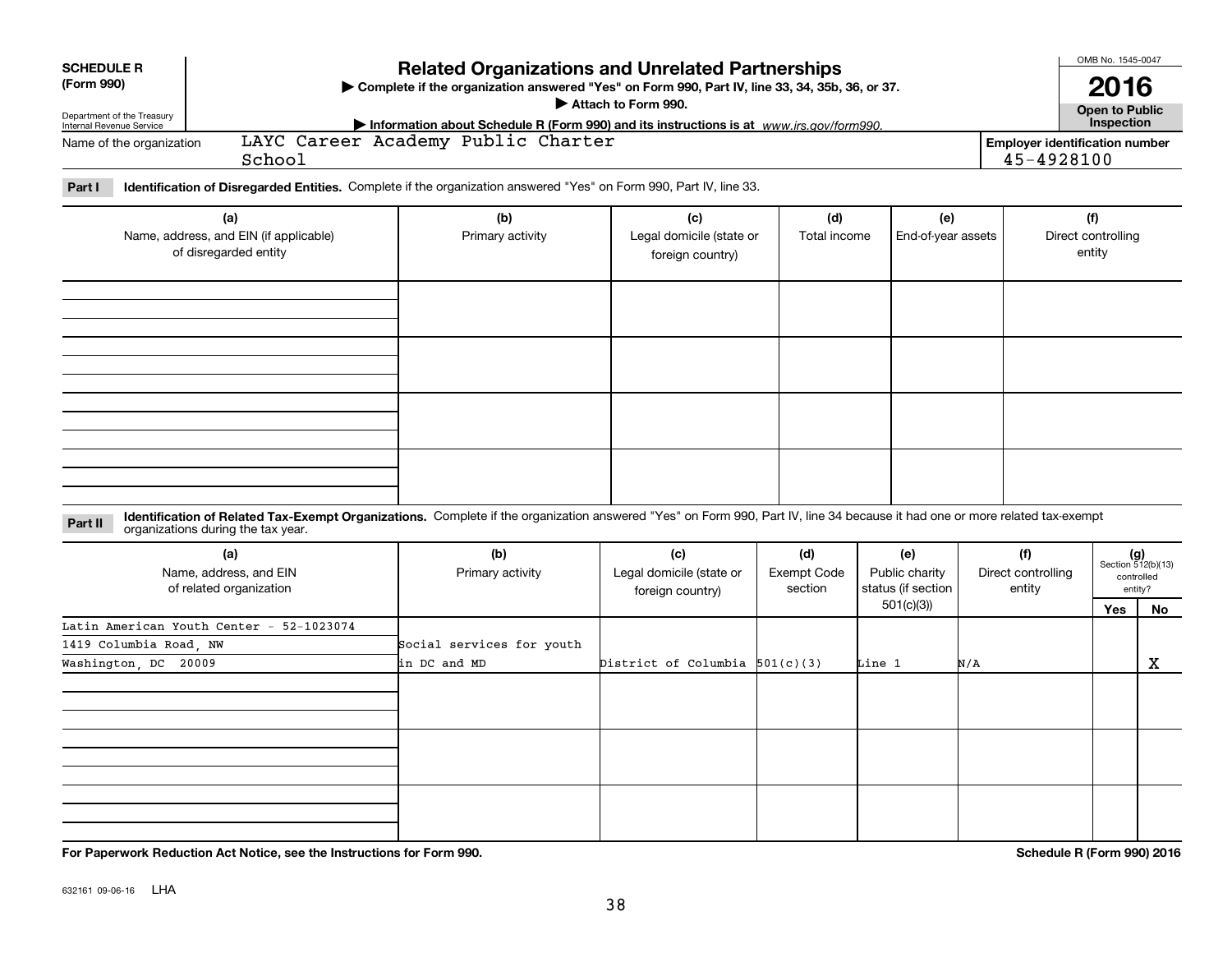| LAYC Career Academy Public Charter |
|------------------------------------|
|                                    |

Schedule R (Form 990) 2016  $School$ 

**Identification of Related Organizations Taxable as a Partnership.** Complete if the organization answered "Yes" on Form 990, Part IV, line 34 because it had one or more related **Part III** organizations treated as a partnership during the tax year.

| (a)                                               | (b)              | (c)                  | (d)                          | (e)                                                                 | (f)                      | (g)                     |              | (h)              | (i)                                                       | (i) |  | (k)                                                     |
|---------------------------------------------------|------------------|----------------------|------------------------------|---------------------------------------------------------------------|--------------------------|-------------------------|--------------|------------------|-----------------------------------------------------------|-----|--|---------------------------------------------------------|
| Name, address, and EIN<br>of related organization | Primary activity | Legal<br>domicile    | Direct controlling<br>entity | Predominant income                                                  | Share of total<br>income | Share of<br>end-of-year |              | Disproportionate | Code V-UBI                                                |     |  | General or Percentage<br>managing ownership<br>partner? |
|                                                   |                  | (state or<br>foreign |                              | related, unrelated,<br>excluded from tax under<br>sections 512-514) |                          | assets                  | allocations? |                  | amount in box<br>20 of Schedule<br>K-1 (Form 1065) Yes No |     |  |                                                         |
|                                                   |                  | country)             |                              |                                                                     |                          |                         |              | Yes   No         |                                                           |     |  |                                                         |
|                                                   |                  |                      |                              |                                                                     |                          |                         |              |                  |                                                           |     |  |                                                         |
|                                                   |                  |                      |                              |                                                                     |                          |                         |              |                  |                                                           |     |  |                                                         |
|                                                   |                  |                      |                              |                                                                     |                          |                         |              |                  |                                                           |     |  |                                                         |
|                                                   |                  |                      |                              |                                                                     |                          |                         |              |                  |                                                           |     |  |                                                         |
|                                                   |                  |                      |                              |                                                                     |                          |                         |              |                  |                                                           |     |  |                                                         |
|                                                   |                  |                      |                              |                                                                     |                          |                         |              |                  |                                                           |     |  |                                                         |
|                                                   |                  |                      |                              |                                                                     |                          |                         |              |                  |                                                           |     |  |                                                         |
|                                                   |                  |                      |                              |                                                                     |                          |                         |              |                  |                                                           |     |  |                                                         |
|                                                   |                  |                      |                              |                                                                     |                          |                         |              |                  |                                                           |     |  |                                                         |
|                                                   |                  |                      |                              |                                                                     |                          |                         |              |                  |                                                           |     |  |                                                         |
|                                                   |                  |                      |                              |                                                                     |                          |                         |              |                  |                                                           |     |  |                                                         |
|                                                   |                  |                      |                              |                                                                     |                          |                         |              |                  |                                                           |     |  |                                                         |
|                                                   |                  |                      |                              |                                                                     |                          |                         |              |                  |                                                           |     |  |                                                         |
|                                                   |                  |                      |                              |                                                                     |                          |                         |              |                  |                                                           |     |  |                                                         |
|                                                   |                  |                      |                              |                                                                     |                          |                         |              |                  |                                                           |     |  |                                                         |
|                                                   |                  |                      |                              |                                                                     |                          |                         |              |                  |                                                           |     |  |                                                         |
|                                                   |                  |                      |                              |                                                                     |                          |                         |              |                  |                                                           |     |  |                                                         |

**Identification of Related Organizations Taxable as a Corporation or Trust.** Complete if the organization answered "Yes" on Form 990, Part IV, line 34 because it had one or more related **Part IV** organizations treated as a corporation or trust during the tax year.

| (a)<br>Name, address, and EIN<br>of related organization | (b)<br>Primary activity | (c)<br>Legal domicile<br>(state or<br>foreign | (d)<br>Direct controlling<br>entity | (e)<br>Type of entity<br>(C corp, S corp,<br>or trust) | (f)<br>Share of total<br>income | (g)<br>Share of<br>end-of-year<br>assets | (h)<br>Percentage<br>ownership |  | $\begin{array}{c} \textbf{(i)}\\ \text{Section}\\ 512 \text{(b)} \text{(13)}\\ \text{controlled}\\ \text{entity?} \end{array}$ |
|----------------------------------------------------------|-------------------------|-----------------------------------------------|-------------------------------------|--------------------------------------------------------|---------------------------------|------------------------------------------|--------------------------------|--|--------------------------------------------------------------------------------------------------------------------------------|
|                                                          |                         | country)                                      |                                     |                                                        |                                 |                                          |                                |  | Yes No                                                                                                                         |
|                                                          |                         |                                               |                                     |                                                        |                                 |                                          |                                |  |                                                                                                                                |
|                                                          |                         |                                               |                                     |                                                        |                                 |                                          |                                |  |                                                                                                                                |
|                                                          |                         |                                               |                                     |                                                        |                                 |                                          |                                |  |                                                                                                                                |
|                                                          |                         |                                               |                                     |                                                        |                                 |                                          |                                |  |                                                                                                                                |
|                                                          |                         |                                               |                                     |                                                        |                                 |                                          |                                |  |                                                                                                                                |
|                                                          |                         |                                               |                                     |                                                        |                                 |                                          |                                |  |                                                                                                                                |
|                                                          |                         |                                               |                                     |                                                        |                                 |                                          |                                |  |                                                                                                                                |
|                                                          |                         |                                               |                                     |                                                        |                                 |                                          |                                |  |                                                                                                                                |
|                                                          |                         |                                               |                                     |                                                        |                                 |                                          |                                |  |                                                                                                                                |
|                                                          |                         |                                               |                                     |                                                        |                                 |                                          |                                |  |                                                                                                                                |
|                                                          |                         |                                               |                                     |                                                        |                                 |                                          |                                |  |                                                                                                                                |
|                                                          |                         |                                               |                                     |                                                        |                                 |                                          |                                |  |                                                                                                                                |
|                                                          |                         |                                               |                                     |                                                        |                                 |                                          |                                |  |                                                                                                                                |
|                                                          |                         |                                               |                                     |                                                        |                                 |                                          |                                |  |                                                                                                                                |
|                                                          |                         |                                               |                                     |                                                        |                                 |                                          |                                |  |                                                                                                                                |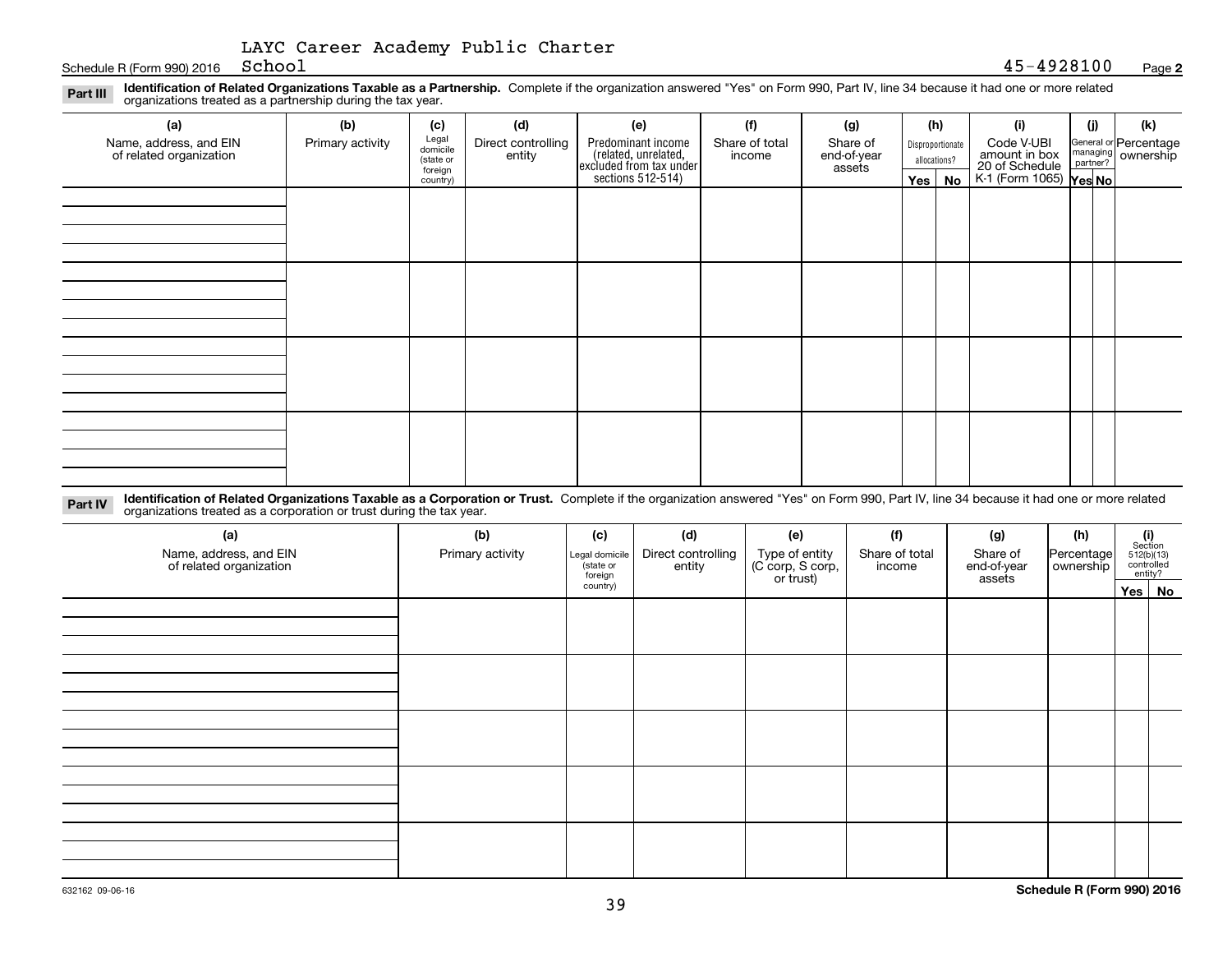Schedule R (Form 990) 2016  $School$ 

|  | Part V Transactions With Related Organizations. Complete if the organization answered "Yes" on Form 990, Part IV, line 34, 35b, or 36. |  |  |
|--|----------------------------------------------------------------------------------------------------------------------------------------|--|--|
|--|----------------------------------------------------------------------------------------------------------------------------------------|--|--|

| Note: Complete line 1 if any entity is listed in Parts II, III, or IV of this schedule. |                                                                                                                                                                                                                                |                |             |                         |  |  |
|-----------------------------------------------------------------------------------------|--------------------------------------------------------------------------------------------------------------------------------------------------------------------------------------------------------------------------------|----------------|-------------|-------------------------|--|--|
|                                                                                         | During the tax year, did the organization engage in any of the following transactions with one or more related organizations listed in Parts II-IV?                                                                            |                |             |                         |  |  |
|                                                                                         |                                                                                                                                                                                                                                | 1a             |             | X                       |  |  |
|                                                                                         | <b>b</b> Gift, grant, or capital contribution to related organization(s)                                                                                                                                                       | 1 <sub>b</sub> |             | $\mathbf x$             |  |  |
|                                                                                         | c Gift, grant, or capital contribution from related organization(s) manufaction(s) and contribution from related organization(s) manufaction contribution from related organization(s) manufaction contribution from related o | 1c             | $\mathbf X$ |                         |  |  |
|                                                                                         | <b>d</b> Loans or loan quarantees to or for related organization(s)                                                                                                                                                            | 1d             |             | X                       |  |  |
|                                                                                         | <b>e</b> Loans or loan guarantees by related organization(s)                                                                                                                                                                   | 1e             |             | X                       |  |  |
|                                                                                         |                                                                                                                                                                                                                                |                |             |                         |  |  |
|                                                                                         | f Dividends from related organization(s) manufactured and content to the content of the content of the content of the content of the content of the content of the content of the content of the content of the content of the |                |             | X                       |  |  |
|                                                                                         | g Sale of assets to related organization(s) www.assetsion.com/www.assetsion.com/www.assetsion.com/www.assetsion.com/www.assetsion.com/www.assetsion.com/www.assetsion.com/www.assetsion.com/www.assetsion.com/www.assetsion.co | 1a             |             | X                       |  |  |
|                                                                                         | h Purchase of assets from related organization(s) manufactured content to content the content of the content of the content of the content of the content of the content of the content of the content of the content of the c | 1h             |             | X                       |  |  |
|                                                                                         | Exchange of assets with related organization(s) encontraction and contact and contact and contact and contact and contact and contact and contact and contact and contact and contact and contact and contact and contact and  | 1i.            |             | X                       |  |  |
|                                                                                         | Lease of facilities, equipment, or other assets to related organization(s) mature content to content the content of facilities, equipment, or other assets to related organization(s) matured content and content to content a | 1i.            |             | X                       |  |  |
|                                                                                         |                                                                                                                                                                                                                                |                |             |                         |  |  |
|                                                                                         |                                                                                                                                                                                                                                | 1k             |             | X                       |  |  |
|                                                                                         | I Performance of services or membership or fundraising solicitations for related organization(s)                                                                                                                               | 11             |             | $\overline{\mathbf{x}}$ |  |  |
|                                                                                         | m Performance of services or membership or fundraising solicitations by related organization(s)                                                                                                                                | 1m             |             | X                       |  |  |
|                                                                                         |                                                                                                                                                                                                                                | 1n             |             | X                       |  |  |
|                                                                                         |                                                                                                                                                                                                                                | 1o             | x           |                         |  |  |
|                                                                                         |                                                                                                                                                                                                                                |                |             |                         |  |  |
|                                                                                         | p Reimbursement paid to related organization(s) for expenses [1111] and the content of the content of the content of the content of the content of the content of the content of the content of the content of the content of  | 1p             | X           |                         |  |  |
|                                                                                         |                                                                                                                                                                                                                                | 1a             |             | х                       |  |  |
|                                                                                         |                                                                                                                                                                                                                                |                |             |                         |  |  |
|                                                                                         | Other transfer of cash or property to related organization(s)                                                                                                                                                                  |                |             | х                       |  |  |
|                                                                                         |                                                                                                                                                                                                                                | 1s             |             | $\mathbf X$             |  |  |

**2**If the answer to any of the above is "Yes," see the instructions for information on who must complete this line, including covered relationships and transaction thresholds.

| (a)<br>Name of related organization | (b)<br>Transaction<br>type (a-s) | (c)<br>Amount involved | (d)<br>Method of determining amount involved |
|-------------------------------------|----------------------------------|------------------------|----------------------------------------------|
| (1)                                 |                                  |                        |                                              |
| (2)                                 |                                  |                        |                                              |
| (3)                                 |                                  |                        |                                              |
| (4)                                 |                                  |                        |                                              |
| (5)                                 |                                  |                        |                                              |
| (6)                                 |                                  |                        |                                              |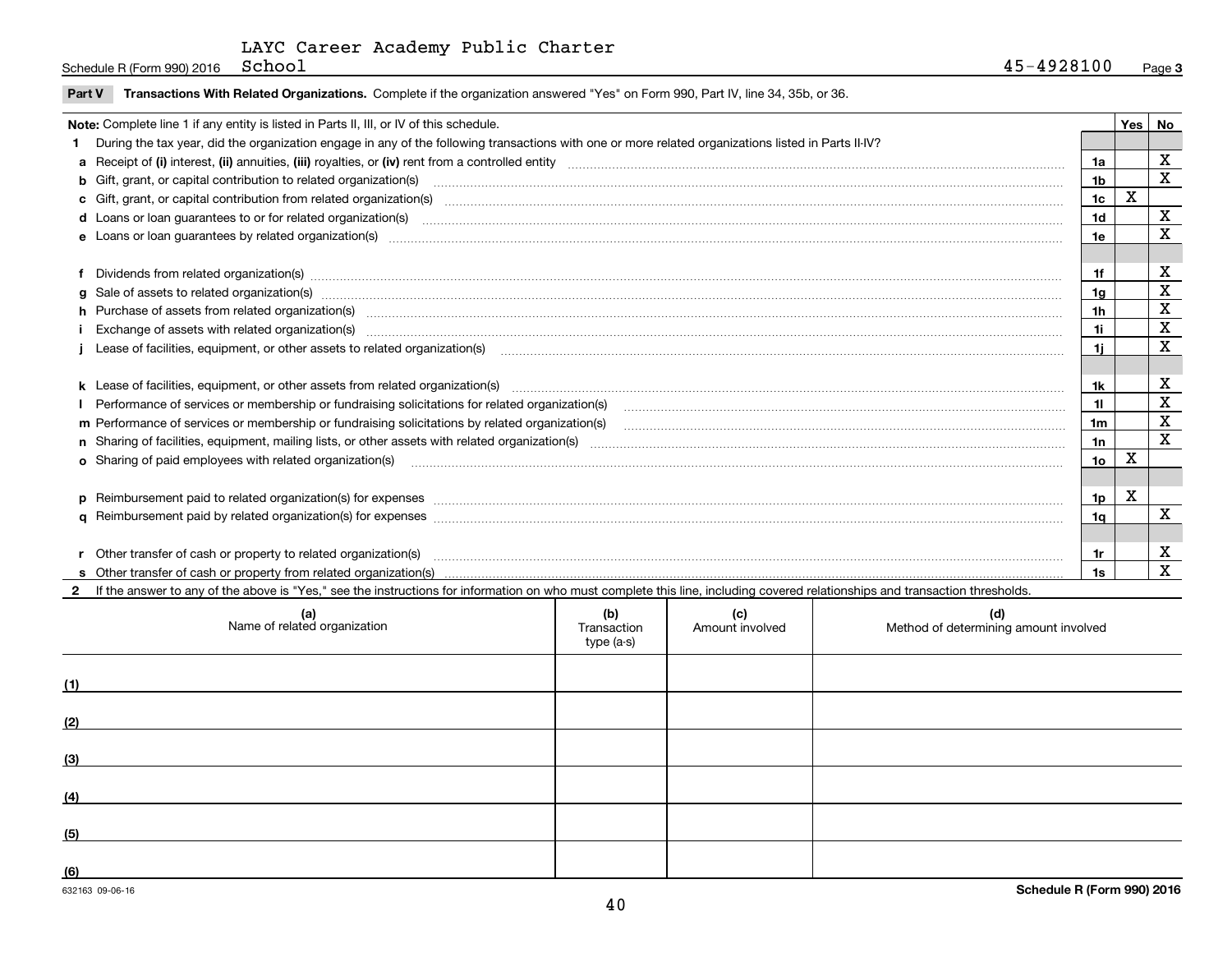$S$ chedule R (Form 990) 2016  $S$ chool

#### **Part VI Unrelated Organizations Taxable as a Partnership. Complete if the organization answered "Yes" on Form 990, Part IV, line 37.**

Provide the following information for each entity taxed as a partnership through which the organization conducted more than five percent of its activities (measured by total assets or gross revenue) that was not a related organization. See instructions regarding exclusion for certain investment partnerships.

| that machieve a related erganization. See includitional regarding excludion for contain invectment partnerompe.<br>(a) | (b)              | (c)                                 | (d)                                                                                        |                                                                                                                  | (f)               | (g)                     |  | (h)                              | (i)                                                                                          | (i) | (k) |
|------------------------------------------------------------------------------------------------------------------------|------------------|-------------------------------------|--------------------------------------------------------------------------------------------|------------------------------------------------------------------------------------------------------------------|-------------------|-------------------------|--|----------------------------------|----------------------------------------------------------------------------------------------|-----|-----|
| Name, address, and EIN<br>of entity                                                                                    | Primary activity | Legal domicile<br>(state or foreign | Predominant income<br>(related, unrelated,<br>excluded from tax under<br>sections 512-514) | $\begin{array}{c} \textbf{(e)}\\ \text{Are all} \\ \text{partners sec.}\\ 501(c)(3)\\ \text{orgs.?} \end{array}$ | Share of<br>total | Share of<br>end-of-year |  | Disproportionate<br>allocations? | Code V-UBI<br>amount in box 20 managing<br>of Schedule K-1 partner?<br>(Form 1065)<br>ves No |     |     |
|                                                                                                                        |                  | country)                            |                                                                                            | Yes No                                                                                                           | income            | assets                  |  | Yes No                           |                                                                                              |     |     |
|                                                                                                                        |                  |                                     |                                                                                            |                                                                                                                  |                   |                         |  |                                  |                                                                                              |     |     |
|                                                                                                                        |                  |                                     |                                                                                            |                                                                                                                  |                   |                         |  |                                  |                                                                                              |     |     |
|                                                                                                                        |                  |                                     |                                                                                            |                                                                                                                  |                   |                         |  |                                  |                                                                                              |     |     |
|                                                                                                                        |                  |                                     |                                                                                            |                                                                                                                  |                   |                         |  |                                  |                                                                                              |     |     |
|                                                                                                                        |                  |                                     |                                                                                            |                                                                                                                  |                   |                         |  |                                  |                                                                                              |     |     |
|                                                                                                                        |                  |                                     |                                                                                            |                                                                                                                  |                   |                         |  |                                  |                                                                                              |     |     |
|                                                                                                                        |                  |                                     |                                                                                            |                                                                                                                  |                   |                         |  |                                  |                                                                                              |     |     |
|                                                                                                                        |                  |                                     |                                                                                            |                                                                                                                  |                   |                         |  |                                  |                                                                                              |     |     |
|                                                                                                                        |                  |                                     |                                                                                            |                                                                                                                  |                   |                         |  |                                  |                                                                                              |     |     |
|                                                                                                                        |                  |                                     |                                                                                            |                                                                                                                  |                   |                         |  |                                  |                                                                                              |     |     |
|                                                                                                                        |                  |                                     |                                                                                            |                                                                                                                  |                   |                         |  |                                  |                                                                                              |     |     |
|                                                                                                                        |                  |                                     |                                                                                            |                                                                                                                  |                   |                         |  |                                  |                                                                                              |     |     |
|                                                                                                                        |                  |                                     |                                                                                            |                                                                                                                  |                   |                         |  |                                  |                                                                                              |     |     |
|                                                                                                                        |                  |                                     |                                                                                            |                                                                                                                  |                   |                         |  |                                  |                                                                                              |     |     |
|                                                                                                                        |                  |                                     |                                                                                            |                                                                                                                  |                   |                         |  |                                  |                                                                                              |     |     |
|                                                                                                                        |                  |                                     |                                                                                            |                                                                                                                  |                   |                         |  |                                  |                                                                                              |     |     |
|                                                                                                                        |                  |                                     |                                                                                            |                                                                                                                  |                   |                         |  |                                  |                                                                                              |     |     |
|                                                                                                                        |                  |                                     |                                                                                            |                                                                                                                  |                   |                         |  |                                  |                                                                                              |     |     |
|                                                                                                                        |                  |                                     |                                                                                            |                                                                                                                  |                   |                         |  |                                  |                                                                                              |     |     |
|                                                                                                                        |                  |                                     |                                                                                            |                                                                                                                  |                   |                         |  |                                  |                                                                                              |     |     |
|                                                                                                                        |                  |                                     |                                                                                            |                                                                                                                  |                   |                         |  |                                  |                                                                                              |     |     |
|                                                                                                                        |                  |                                     |                                                                                            |                                                                                                                  |                   |                         |  |                                  |                                                                                              |     |     |
|                                                                                                                        |                  |                                     |                                                                                            |                                                                                                                  |                   |                         |  |                                  |                                                                                              |     |     |
|                                                                                                                        |                  |                                     |                                                                                            |                                                                                                                  |                   |                         |  |                                  |                                                                                              |     |     |
|                                                                                                                        |                  |                                     |                                                                                            |                                                                                                                  |                   |                         |  |                                  |                                                                                              |     |     |
|                                                                                                                        |                  |                                     |                                                                                            |                                                                                                                  |                   |                         |  |                                  |                                                                                              |     |     |
|                                                                                                                        |                  |                                     |                                                                                            |                                                                                                                  |                   |                         |  |                                  |                                                                                              |     |     |
|                                                                                                                        |                  |                                     |                                                                                            |                                                                                                                  |                   |                         |  |                                  |                                                                                              |     |     |
|                                                                                                                        |                  |                                     |                                                                                            |                                                                                                                  |                   |                         |  |                                  |                                                                                              |     |     |
|                                                                                                                        |                  |                                     |                                                                                            |                                                                                                                  |                   |                         |  |                                  |                                                                                              |     |     |
|                                                                                                                        |                  |                                     |                                                                                            |                                                                                                                  |                   |                         |  |                                  |                                                                                              |     |     |
|                                                                                                                        |                  |                                     |                                                                                            |                                                                                                                  |                   |                         |  |                                  |                                                                                              |     |     |
|                                                                                                                        |                  |                                     |                                                                                            |                                                                                                                  |                   |                         |  |                                  |                                                                                              |     |     |

**Schedule R (Form 990) 2016**